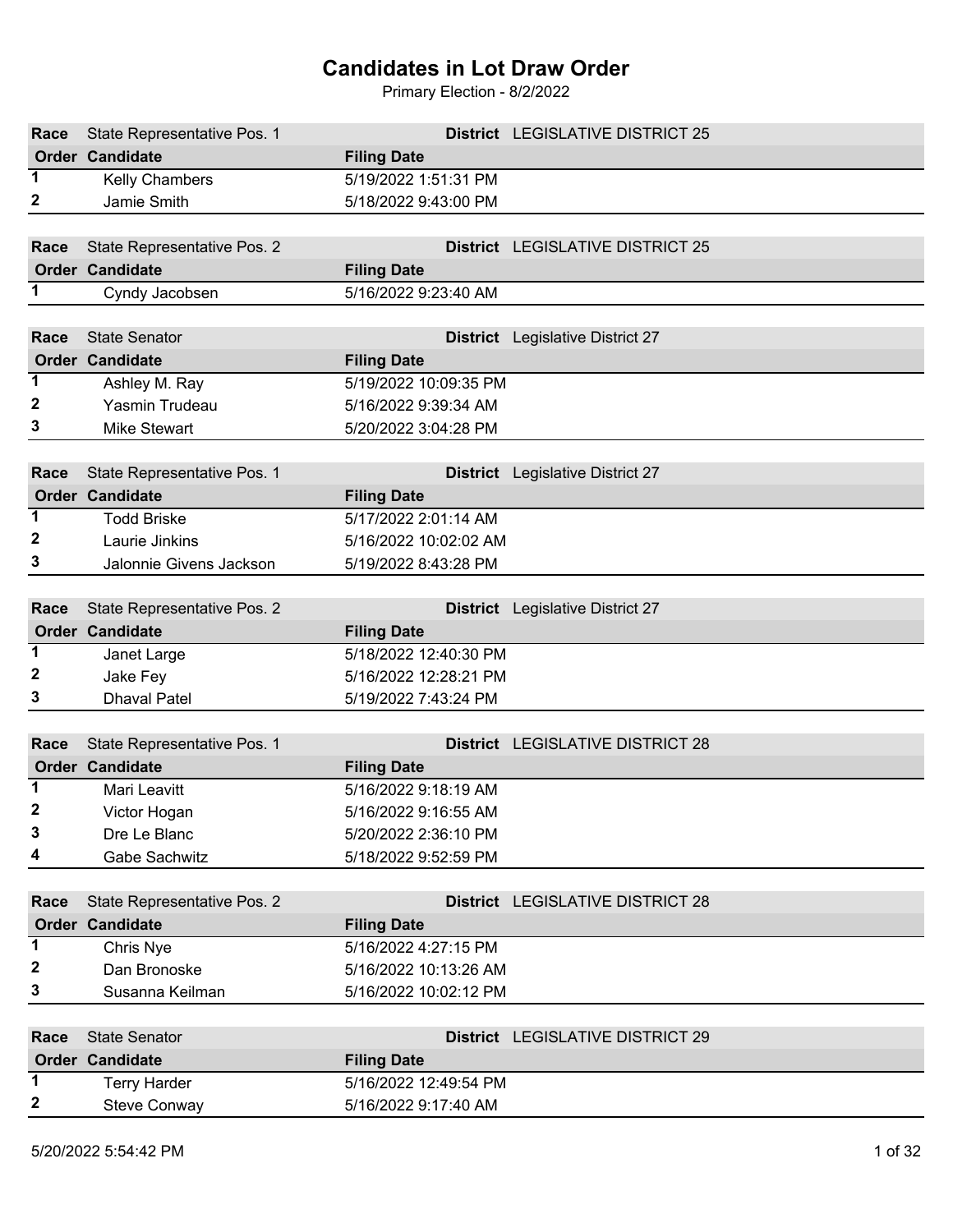| Race           | State Representative Pos. 1 |                        | District LEGISLATIVE DISTRICT 29                         |
|----------------|-----------------------------|------------------------|----------------------------------------------------------|
|                | <b>Order Candidate</b>      | <b>Filing Date</b>     |                                                          |
| 1              | <b>Brett Johnson</b>        | 5/17/2022 6:53:37 PM   |                                                          |
| $\mathbf{z}$   |                             | 5/17/2022 4:29:16 PM   |                                                          |
| 3              | Melanie Morgan              |                        |                                                          |
|                | Tim Monaghan                | 5/18/2022 8:10:06 AM   |                                                          |
|                |                             |                        |                                                          |
| Race           | State Representative Pos. 2 |                        | District LEGISLATIVE DISTRICT 29                         |
|                | <b>Order Candidate</b>      | <b>Filing Date</b>     |                                                          |
| 1              | David H. Figuracion         | 5/17/2022 6:20:56 PM   |                                                          |
| 2              | <b>Sharlett Mena</b>        | 5/17/2022 8:09:43 AM   |                                                          |
| 3              | Melissa Knott               | 5/20/2022 3:33:28 PM   |                                                          |
|                |                             |                        |                                                          |
| Race           | Auditor                     | <b>District</b> Pierce |                                                          |
|                | <b>Order Candidate</b>      | <b>Filing Date</b>     |                                                          |
| $\overline{1}$ | Deryl McCarty               | 5/16/2022 9:34:24 AM   |                                                          |
| 2              | Damon Townsend              | 5/16/2022 9:08:06 AM   |                                                          |
| 3              | Linda Farmer                | 5/16/2022 2:49:47 PM   |                                                          |
|                |                             |                        |                                                          |
| Race           | <b>Prosecuting Attorney</b> | <b>District</b> Pierce |                                                          |
|                | <b>Order Candidate</b>      | <b>Filing Date</b>     |                                                          |
| $\mathbf 1$    | Mary Robnett                | 5/16/2022 9:30:49 AM   |                                                          |
|                |                             |                        |                                                          |
| Race           | County Council No. 1        |                        | District COUNTY COUNCIL DISTRICT NO. 1                   |
|                | Order Candidate             | <b>Filing Date</b>     |                                                          |
| 1              | <b>Timothy Tooker</b>       | 5/20/2022 3:46:55 PM   |                                                          |
| 2              | Dave Morell                 | 5/16/2022 10:43:00 AM  |                                                          |
|                |                             |                        |                                                          |
| Race           | County Council No. 5        |                        | District COUNTY COUNCIL DISTRICT NO. 5                   |
|                | <b>Order Candidate</b>      | <b>Filing Date</b>     |                                                          |
| 1.             | Nancy Dailey Slotnick       | 5/16/2022 11:47:36 AM  |                                                          |
|                | Marty Campbell              | 5/16/2022 10:00:37 AM  |                                                          |
|                |                             |                        |                                                          |
| <b>Race</b>    | County Council No. 7        |                        | District COUNTY COUNCIL DISTRICT NO. 7                   |
|                | Order Candidate             | <b>Filing Date</b>     |                                                          |
| $\mathbf{1}$   | Josh Harris                 | 5/16/2022 10:52:23 AM  |                                                          |
| $\mathbf{z}$   | Mitch Anderson              | 5/20/2022 2:40:07 PM   |                                                          |
| 3              | Robyn Denson                | 5/16/2022 9:08:20 AM   |                                                          |
| 4              | Paula Lonergan              | 5/20/2022 10:17:41 AM  |                                                          |
| 5              | <b>Chuck West</b>           | 5/18/2022 9:14:56 PM   |                                                          |
|                |                             |                        |                                                          |
| Race           | Judge Position 1            |                        | <b>District</b> COURT OF APPEALS, DIVISION 2, DISTRICT 1 |
|                | <b>Order Candidate</b>      | <b>Filing Date</b>     |                                                          |
| 1.             | <b>Bradley Maxa</b>         | 5/16/2022 9:12:58 AM   |                                                          |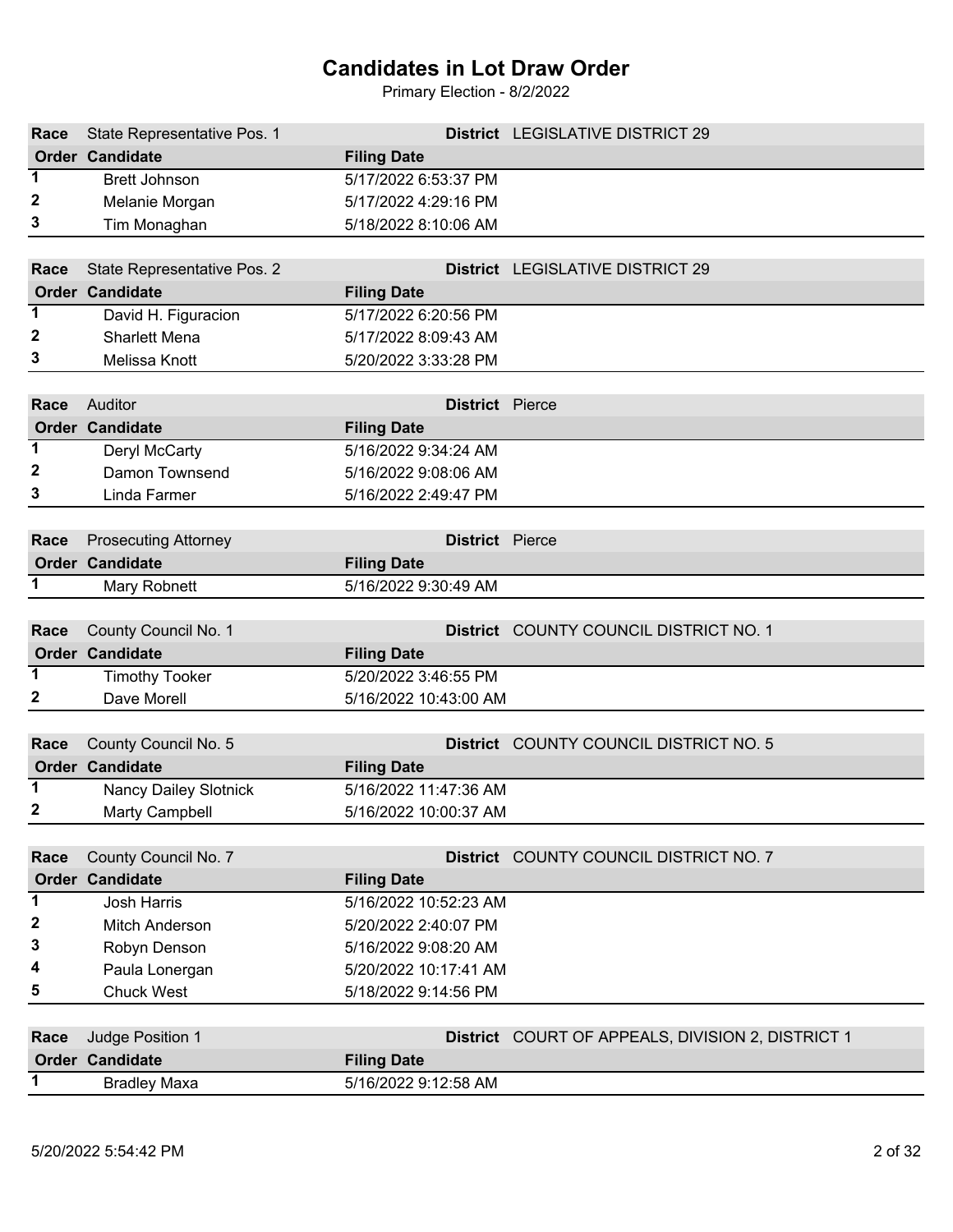| Race           | Judge Position 12       |                       | District PIERCE SUPERIOR COURT |
|----------------|-------------------------|-----------------------|--------------------------------|
|                | Order Candidate         | <b>Filing Date</b>    |                                |
| 1              | Jennifer Durcan Andrews | 5/16/2022 12:23:31 PM |                                |
|                |                         |                       |                                |
| Race           | Judge Position 16       |                       | District PIERCE SUPERIOR COURT |
|                | Order Candidate         | <b>Filing Date</b>    |                                |
| 1              | Joseph A. Evans         | 5/16/2022 9:19:08 AM  |                                |
|                |                         |                       |                                |
| Race           | Judge Position 20       |                       | District PIERCE SUPERIOR COURT |
|                | Order Candidate         | <b>Filing Date</b>    |                                |
| 1              | Angelica Williams       | 5/16/2022 12:13:30 PM |                                |
|                |                         |                       |                                |
| Race           | District Court No. 1    |                       | <b>District</b> DISTRICT COURT |
| 1              | <b>Order Candidate</b>  | <b>Filing Date</b>    |                                |
|                | Kevin A. McCann         | 5/16/2022 10:04:43 AM |                                |
| Race           | District Court No. 2    |                       | <b>District</b> DISTRICT COURT |
|                | <b>Order Candidate</b>  | <b>Filing Date</b>    |                                |
| 1              | <b>Claire Sussman</b>   | 5/16/2022 8:55:15 AM  |                                |
|                |                         |                       |                                |
| Race           | District Court No. 3    |                       | <b>District</b> DISTRICT COURT |
|                | <b>Order Candidate</b>  | <b>Filing Date</b>    |                                |
| 1.             | Lizanne Padula          | 5/16/2022 10:08:39 AM |                                |
|                |                         |                       |                                |
| Race           | District Court No. 4    |                       | District DISTRICT COURT        |
|                | <b>Order Candidate</b>  | <b>Filing Date</b>    |                                |
| 1              | Lloyd D. Oaks           | 5/16/2022 9:08:58 AM  |                                |
|                |                         |                       |                                |
| Race           | District Court No. 5    |                       | District DISTRICT COURT        |
|                | Order Candidate         | <b>Filing Date</b>    |                                |
| 1              | Dwayne L. Christopher   | 5/16/2022 9:17:48 AM  |                                |
|                |                         |                       |                                |
| Race           | District Court No. 6    |                       | District DISTRICT COURT        |
| 1              | <b>Order Candidate</b>  | <b>Filing Date</b>    |                                |
|                | Karl Williams           | 5/16/2022 9:11:35 AM  |                                |
| Race           | District Court No. 7    |                       | <b>District</b> DISTRICT COURT |
|                | <b>Order Candidate</b>  | <b>Filing Date</b>    |                                |
| 1              | Karla Buttorff          | 5/16/2022 8:41:27 AM  |                                |
|                |                         |                       |                                |
| Race           | District Court No. 8    |                       | <b>District</b> DISTRICT COURT |
|                | <b>Order Candidate</b>  | <b>Filing Date</b>    |                                |
| $\overline{1}$ | Jeanette A. Lineberry   | 5/16/2022 9:12:38 AM  |                                |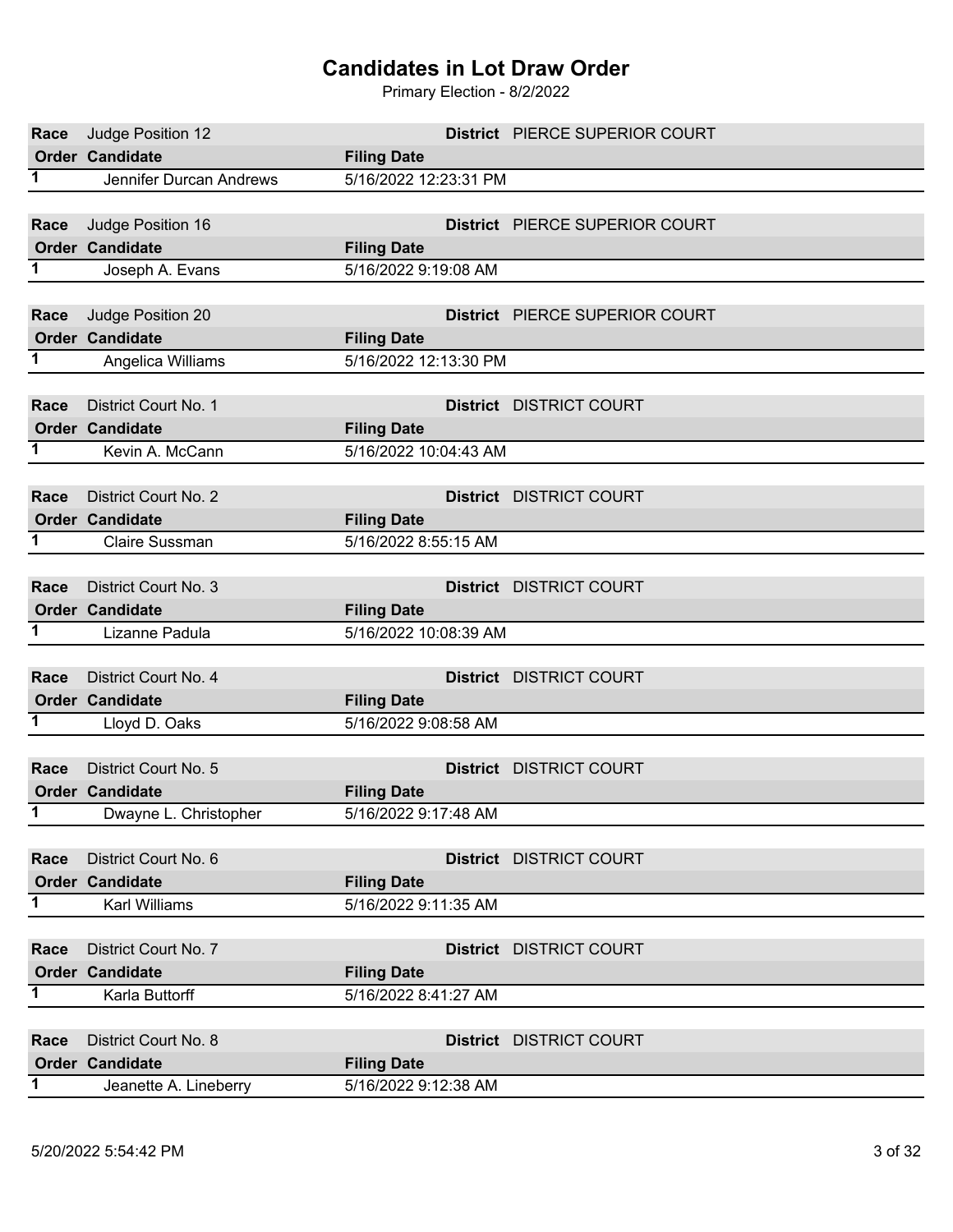| Race | Tacoma Municipal Court Pos. 1           |                                            | District CITY OF TACOMA  |
|------|-----------------------------------------|--------------------------------------------|--------------------------|
|      | <b>Order Candidate</b>                  | <b>Filing Date</b>                         |                          |
| 1    | <b>Reed Speir</b>                       | 5/16/2022 11:55:08 AM                      |                          |
| 2    | Dee Sonntag                             | 5/16/2022 9:00:07 AM                       |                          |
|      |                                         |                                            |                          |
| Race | Tacoma Municipal Court Pos. 2           |                                            | District CITY OF TACOMA  |
|      | <b>Order Candidate</b>                  | <b>Filing Date</b>                         |                          |
| 1    | Drew Ann Henke                          | 5/16/2022 9:12:46 AM                       |                          |
|      |                                         |                                            |                          |
| Race | Tacoma Municipal Court Pos. 3           |                                            | District CITY OF TACOMA  |
|      | <b>Order Candidate</b>                  | <b>Filing Date</b>                         |                          |
| 1.   | Steve Krupa                             | 5/16/2022 10:23:59 AM                      |                          |
| 2    | Sergio C. Flores                        | 5/16/2022 9:27:25 AM                       |                          |
|      |                                         |                                            |                          |
| Race | Precinct Committee Officer - Democratic |                                            | District Pierce - 02-105 |
|      | <b>Order Candidate</b>                  | <b>Filing Date</b>                         |                          |
| 1    | <b>Bob Akervick</b>                     | 5/20/2022 9:58:17 AM                       |                          |
|      |                                         |                                            |                          |
| Race | Precinct Committee Officer - Republican |                                            | District Pierce - 02-105 |
|      | <b>Order Candidate</b>                  | <b>Filing Date</b>                         |                          |
| 1    | Deanna Burlingame-Bray                  | 5/16/2022 9:09:59 AM                       |                          |
|      |                                         |                                            |                          |
| Race | Precinct Committee Officer - Republican |                                            | District Pierce - 02-106 |
|      | <b>Order Candidate</b>                  | <b>Filing Date</b>                         |                          |
| 1.   | Joe Hagen                               | 5/17/2022 6:37:56 PM                       |                          |
|      |                                         |                                            |                          |
| Race | Precinct Committee Officer - Republican |                                            | District Pierce - 02-111 |
| 1    | <b>Order Candidate</b>                  | <b>Filing Date</b>                         |                          |
|      | Jeff Sproul                             | 5/18/2022 7:02:47 AM                       |                          |
| Race |                                         |                                            |                          |
|      | Precinct Committee Officer - Democratic |                                            | District Pierce - 02-125 |
| 1    | <b>Order Candidate</b><br>Devon Hansen  | <b>Filing Date</b><br>5/19/2022 8:53:05 PM |                          |
|      |                                         |                                            |                          |
| Race | Precinct Committee Officer - Democratic |                                            | District Pierce - 02-126 |
|      | Order Candidate                         | <b>Filing Date</b>                         |                          |
| 1    | Cinnamon Brown                          | 5/17/2022 2:47:13 PM                       |                          |
|      |                                         |                                            |                          |
| Race | Precinct Committee Officer - Republican |                                            | District Pierce - 02-126 |
|      | <b>Order Candidate</b>                  | <b>Filing Date</b>                         |                          |
| 1    | Lance Montgomery                        | 5/16/2022 4:12:49 PM                       |                          |
|      |                                         |                                            |                          |
| Race | Precinct Committee Officer - Democratic |                                            | District Pierce - 02-139 |
|      | <b>Order Candidate</b>                  | <b>Filing Date</b>                         |                          |
|      | Jeanne Archie                           | 5/16/2022 9:05:00 AM                       |                          |
|      | 5/20/2022 5:54:42 PM                    |                                            | 4 of 32                  |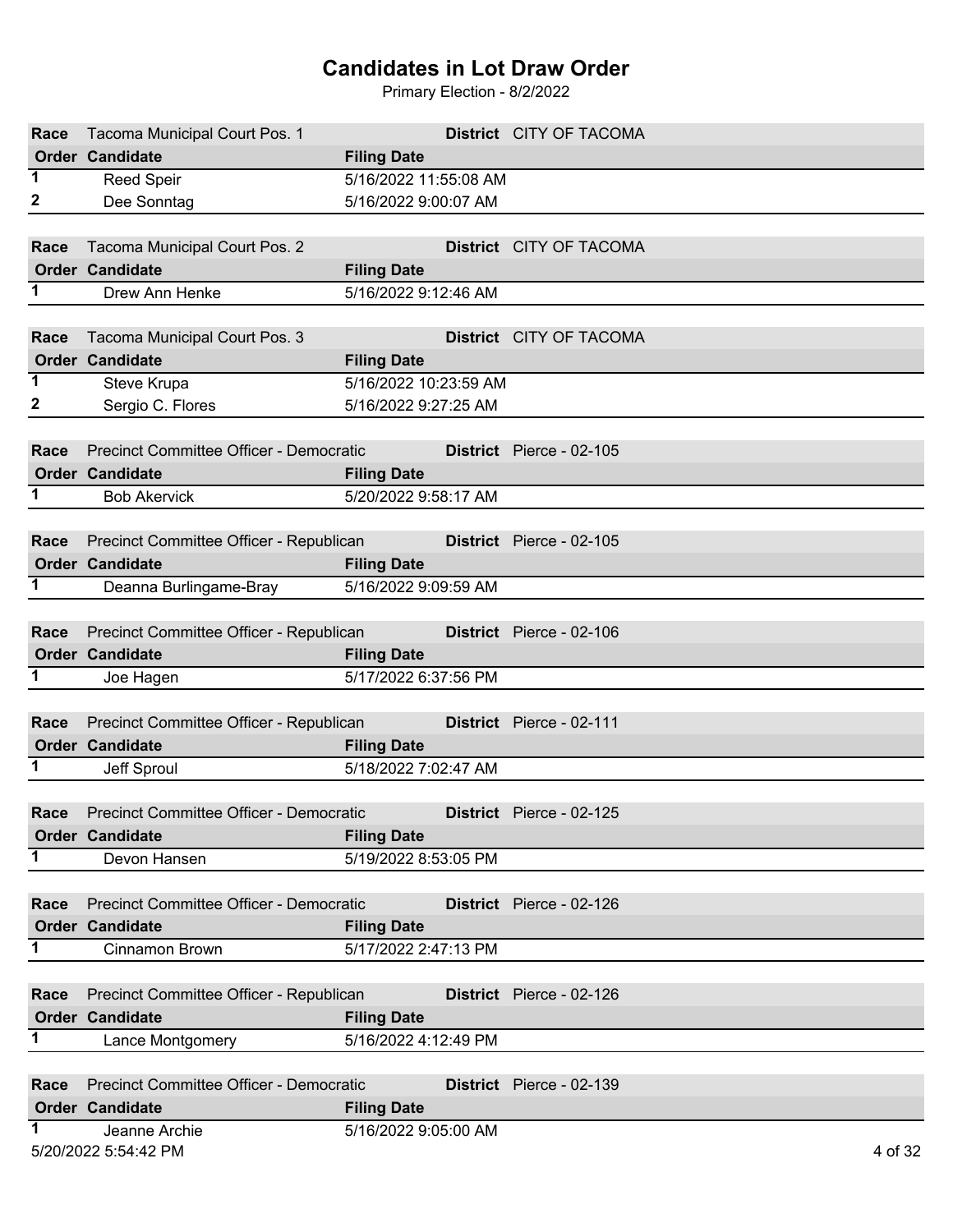| Race           | Precinct Committee Officer - Republican |                                            | District Pierce - 02-139 |  |
|----------------|-----------------------------------------|--------------------------------------------|--------------------------|--|
|                | <b>Order Candidate</b>                  |                                            |                          |  |
| 1              |                                         | <b>Filing Date</b><br>5/17/2022 2:34:02 AM |                          |  |
|                | Jon Pierre                              |                                            |                          |  |
|                |                                         |                                            |                          |  |
| Race           | Precinct Committee Officer - Democratic |                                            | District Pierce - 02-145 |  |
|                | <b>Order Candidate</b>                  | <b>Filing Date</b>                         |                          |  |
| 1              | Yanah G. Cook                           | 5/17/2022 1:07:48 PM                       |                          |  |
|                |                                         |                                            |                          |  |
| Race           | Precinct Committee Officer - Republican |                                            | District Pierce - 02-146 |  |
|                | <b>Order Candidate</b>                  | <b>Filing Date</b>                         |                          |  |
| 1              | Nick Lamothe                            | 5/16/2022 2:17:51 PM                       |                          |  |
|                |                                         |                                            |                          |  |
| Race           | Precinct Committee Officer - Republican |                                            | District Pierce - 02-148 |  |
|                | <b>Order Candidate</b>                  | <b>Filing Date</b>                         |                          |  |
| $\overline{1}$ | Charlotte A. Thomas                     | 5/18/2022 4:50:57 AM                       |                          |  |
| 2              | Pat Campion                             | 5/16/2022 12:52:34 PM                      |                          |  |
| 3              | David D. Thomas                         | 5/18/2022 4:54:39 AM                       |                          |  |
|                |                                         |                                            |                          |  |
| Race           | Precinct Committee Officer - Democratic |                                            | District Pierce - 02-151 |  |
|                | <b>Order Candidate</b>                  | <b>Filing Date</b>                         |                          |  |
| 1              | <b>Charlene Hamblen</b>                 | 5/18/2022 8:43:56 AM                       |                          |  |
| 2              | Jake Pool                               | 5/16/2022 9:46:00 PM                       |                          |  |
|                |                                         |                                            |                          |  |
| Race           | Precinct Committee Officer - Republican |                                            | District Pierce - 02-151 |  |
|                | <b>Order Candidate</b>                  | <b>Filing Date</b>                         |                          |  |
| 1              | Amy Cruver                              | 5/16/2022 5:42:17 PM                       |                          |  |
|                |                                         |                                            |                          |  |
| Race           | Precinct Committee Officer - Republican |                                            | District Pierce - 02-156 |  |
|                | Order Candidate                         | <b>Filing Date</b>                         |                          |  |
| 1.             | Michael Lindsay                         | 5/16/2022 4:22:00 PM                       |                          |  |
|                |                                         |                                            |                          |  |
| Race           | Precinct Committee Officer - Republican |                                            | District Pierce - 02-157 |  |
|                | <b>Order Candidate</b>                  | <b>Filing Date</b>                         |                          |  |
| 1              | Shelly M. Smith                         | 5/16/2022 10:01:17 PM                      |                          |  |
| 2              | Codi V. Winans                          | 5/16/2022 4:27:19 PM                       |                          |  |
|                |                                         |                                            |                          |  |
| Race           | Precinct Committee Officer - Democratic |                                            | District Pierce - 02-159 |  |
|                | <b>Order Candidate</b>                  | <b>Filing Date</b>                         |                          |  |
| 1              | Robert Moody                            | 5/17/2022 2:24:13 PM                       |                          |  |
|                |                                         |                                            |                          |  |
| Race           | Precinct Committee Officer - Republican |                                            | District Pierce - 02-167 |  |
|                | <b>Order Candidate</b>                  | <b>Filing Date</b>                         |                          |  |
| 1              | Matt Marshall                           | 5/17/2022 5:31:44 AM                       |                          |  |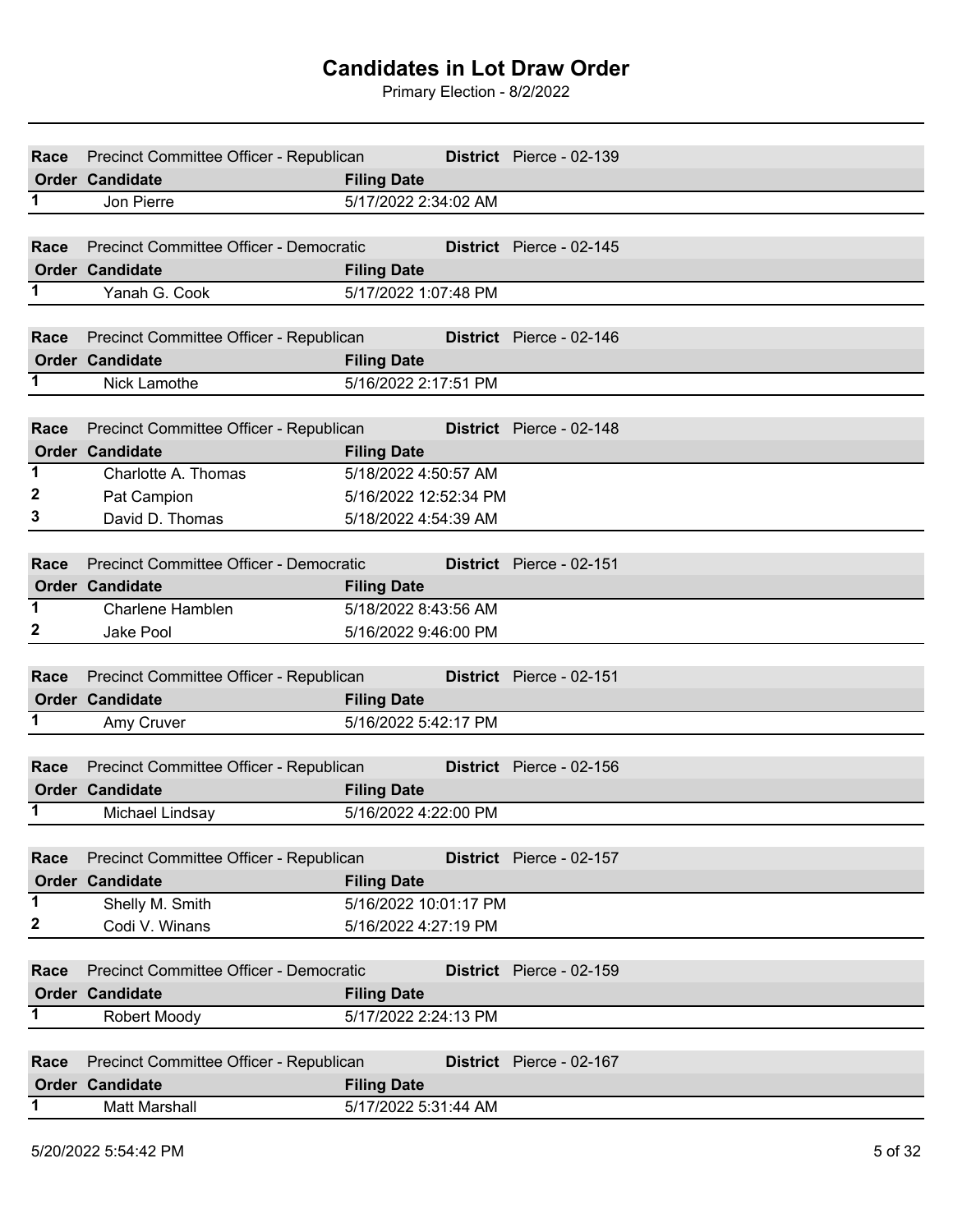| Race        | Precinct Committee Officer - Democratic | District Pierce - 02-181        |
|-------------|-----------------------------------------|---------------------------------|
|             | <b>Order Candidate</b>                  | <b>Filing Date</b>              |
| $\mathbf 1$ | Laura Crews                             | 5/17/2022 8:19:20 PM            |
|             |                                         |                                 |
| Race        | Precinct Committee Officer - Republican | District Pierce - 02-479        |
|             | <b>Order Candidate</b>                  | <b>Filing Date</b>              |
| 1           | Caleb Heimlich                          | 5/16/2022 11:07:31 AM           |
|             |                                         |                                 |
| Race        | Precinct Committee Officer - Democratic | <b>District</b> Pierce - 02-586 |
|             | <b>Order Candidate</b>                  | <b>Filing Date</b>              |
| $\mathbf 1$ | Robert McKercher, Jr.                   | 5/16/2022 9:02:39 AM            |
|             |                                         |                                 |
| Race        | Precinct Committee Officer - Republican | District Pierce - 02-671        |
|             | <b>Order Candidate</b>                  | <b>Filing Date</b>              |
| 1           | <b>Edith Owens</b>                      | 5/20/2022 1:31:13 PM            |
|             |                                         |                                 |
| Race        | Precinct Committee Officer - Democratic | District Pierce - 02-677        |
|             | <b>Order Candidate</b>                  | <b>Filing Date</b>              |
| $\mathbf 1$ | Debra L. Hartmann                       | 5/18/2022 11:51:39 AM           |
|             |                                         |                                 |
| Race        | Precinct Committee Officer - Republican | District Pierce - 02-677        |
|             | <b>Order Candidate</b>                  | <b>Filing Date</b>              |
| 1.          | Jeff Lynn                               | 5/19/2022 7:54:27 AM            |
|             |                                         |                                 |
| Race        | Precinct Committee Officer - Republican | District Pierce - 25-116        |
| 1           | <b>Order Candidate</b>                  | <b>Filing Date</b>              |
|             | Joy Churchill                           | 5/19/2022 12:04:05 PM           |
| Race        | Precinct Committee Officer - Democratic | District Pierce - 25-127        |
|             | <b>Order Candidate</b>                  | <b>Filing Date</b>              |
|             | Leo M. Stauch                           | 5/18/2022 9:46:07 PM            |
|             |                                         |                                 |
| Race        | Precinct Committee Officer - Republican | District Pierce - 25-128        |
|             | Order Candidate                         | <b>Filing Date</b>              |
| 1           | Cody Ruscheinsky                        | 5/19/2022 9:28:19 AM            |
|             |                                         |                                 |
| Race        | Precinct Committee Officer - Democratic | District Pierce - 25-129        |
|             | Order Candidate                         | <b>Filing Date</b>              |
| $\mathbf 1$ | Leeroy Perkins                          | 5/16/2022 9:05:30 AM            |
|             |                                         |                                 |
| Race        | Precinct Committee Officer - Republican | District Pierce - 25-165        |
|             | <b>Order Candidate</b>                  | <b>Filing Date</b>              |
|             |                                         |                                 |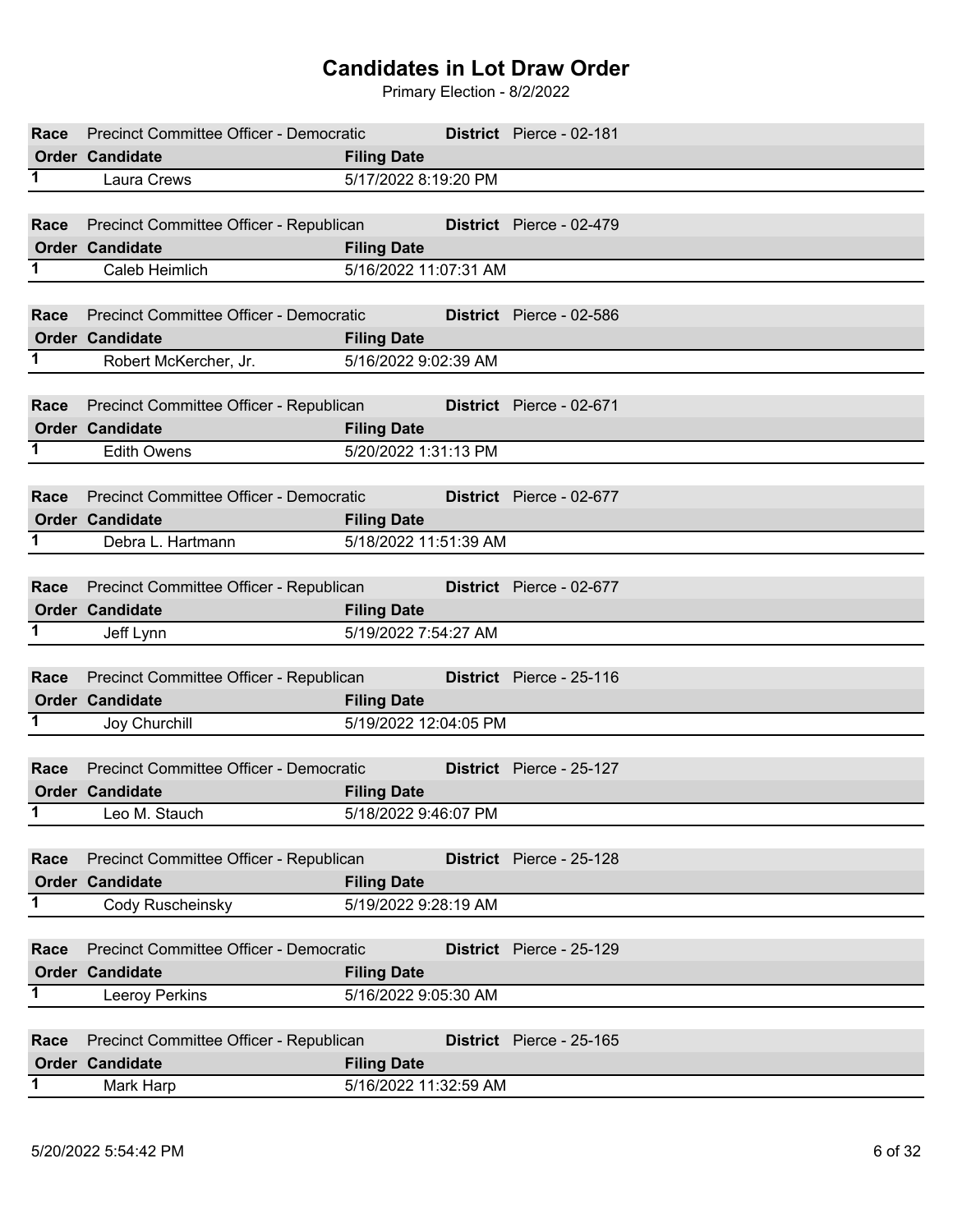| Race        | Precinct Committee Officer - Democratic | District Pierce - 25-180        |
|-------------|-----------------------------------------|---------------------------------|
|             | <b>Order Candidate</b>                  | <b>Filing Date</b>              |
| 1           | <b>Toni Gates</b>                       | 5/19/2022 8:05:17 PM            |
|             |                                         |                                 |
| Race        | Precinct Committee Officer - Democratic | District Pierce - 25-191        |
|             | <b>Order Candidate</b>                  | <b>Filing Date</b>              |
| 1           | Jamie Smith                             | 5/16/2022 8:20:48 PM            |
|             |                                         |                                 |
| Race        | Precinct Committee Officer - Democratic | <b>District</b> Pierce - 25-193 |
|             | <b>Order Candidate</b>                  | <b>Filing Date</b>              |
| $\mathbf 1$ | Patricia Dailey                         | 5/16/2022 9:05:16 AM            |
|             |                                         |                                 |
| Race        | Precinct Committee Officer - Republican | District Pierce - 25-193        |
|             | <b>Order Candidate</b>                  | <b>Filing Date</b>              |
| 1           | David Prutzman                          | 5/19/2022 9:35:29 AM            |
|             |                                         |                                 |
| Race        | Precinct Committee Officer - Republican | District Pierce - 25-196        |
|             | <b>Order Candidate</b>                  | <b>Filing Date</b>              |
| $\mathbf 1$ | Deryl McCarty                           | 5/17/2022 5:04:39 PM            |
|             |                                         |                                 |
| Race        | Precinct Committee Officer - Democratic | District Pierce - 25-197        |
|             | <b>Order Candidate</b>                  | <b>Filing Date</b>              |
| $\mathbf 1$ | Joe Colombo                             | 5/16/2022 9:54:39 AM            |
|             |                                         |                                 |
| Race        | Precinct Committee Officer - Republican | District Pierce - 25-197        |
| 1           | <b>Order Candidate</b>                  | <b>Filing Date</b>              |
|             | Lloyd A. Garon                          | 5/20/2022 1:07:49 PM            |
| Race        | Precinct Committee Officer - Democratic | District Pierce - 25-200        |
|             | <b>Order Candidate</b>                  | <b>Filing Date</b>              |
|             | <b>Ashley Mearns</b>                    | 5/20/2022 2:26:21 PM            |
|             |                                         |                                 |
| Race        | Precinct Committee Officer - Republican | District Pierce - 25-201        |
|             | Order Candidate                         | <b>Filing Date</b>              |
| 1           | Loren Wright                            | 5/19/2022 10:25:25 AM           |
|             |                                         |                                 |
| Race        | Precinct Committee Officer - Democratic | District Pierce - 25-204        |
|             | Order Candidate                         | <b>Filing Date</b>              |
| 1           | Billy J. Hetherington                   | 5/18/2022 10:57:44 AM           |
|             |                                         |                                 |
| Race        | Precinct Committee Officer - Republican | District Pierce - 25-204        |
|             | Order Candidate                         | <b>Filing Date</b>              |
| 1           | Aaron Hallenberg                        | 5/20/2022 11:28:30 AM           |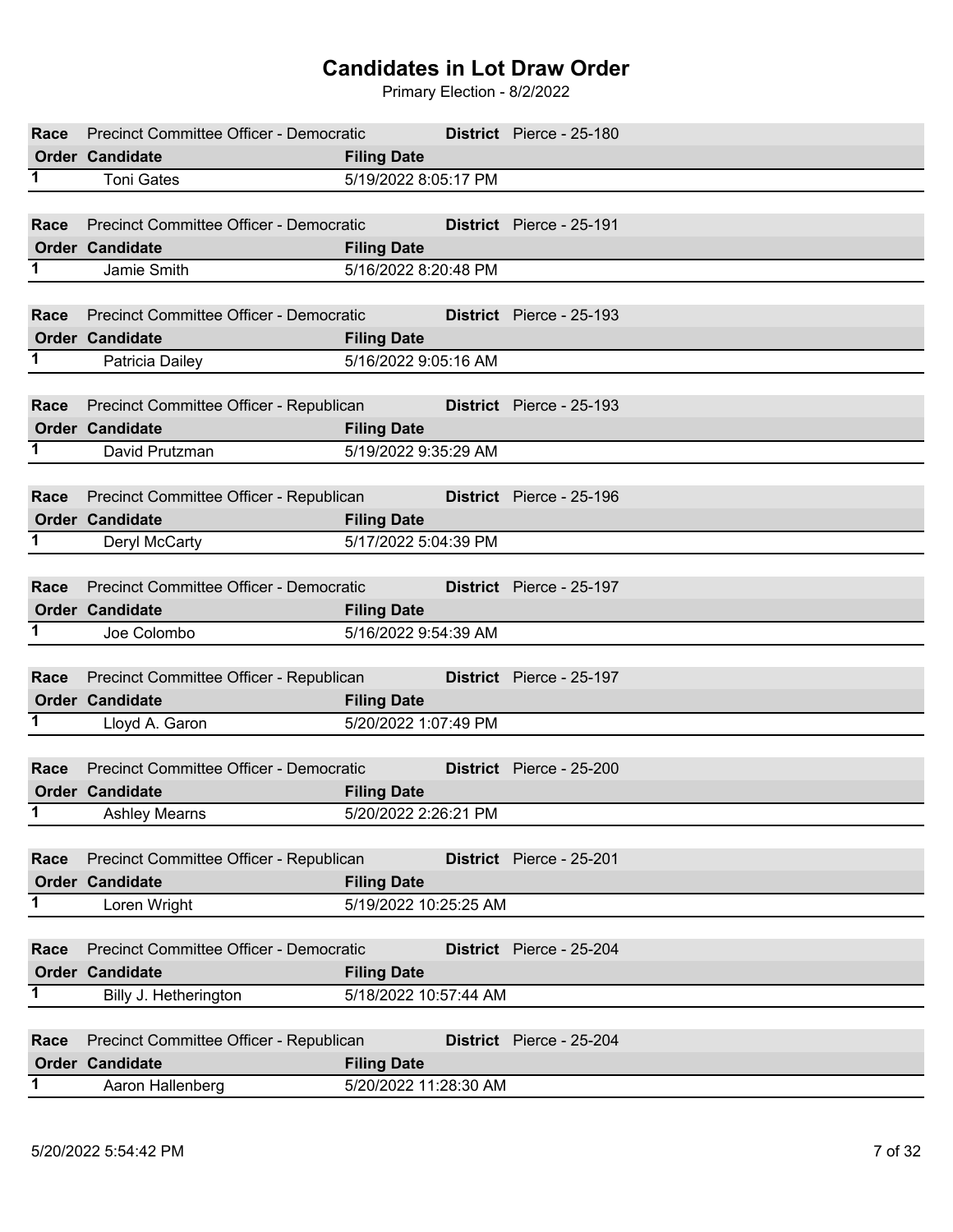| Race        | Precinct Committee Officer - Republican | District Pierce - 25-205                          |
|-------------|-----------------------------------------|---------------------------------------------------|
|             | <b>Order Candidate</b>                  | <b>Filing Date</b>                                |
| $\mathbf 1$ | <b>Curtis Thiel</b>                     | 5/18/2022 7:29:09 AM                              |
|             |                                         |                                                   |
| Race        | Precinct Committee Officer - Democratic | District Pierce - 25-206<br><u> 1999 - Jan Ja</u> |
|             | <b>Order Candidate</b>                  | <b>Filing Date</b>                                |
| 1           | Lauren N. Adler                         | 5/19/2022 10:15:00 AM                             |
|             |                                         |                                                   |
| Race        | Precinct Committee Officer - Democratic | <b>District</b> Pierce - 25-210                   |
|             | <b>Order Candidate</b>                  | <b>Filing Date</b>                                |
| $\mathbf 1$ | Davida Sharpe-Haygood                   | 5/18/2022 10:44:48 PM                             |
|             |                                         |                                                   |
| Race        | Precinct Committee Officer - Democratic | District Pierce - 25-211                          |
|             | <b>Order Candidate</b>                  | <b>Filing Date</b>                                |
| 1           | Pennie Saum                             | 5/20/2022 1:18:57 PM                              |
|             |                                         |                                                   |
| Race        | Precinct Committee Officer - Republican | District Pierce - 25-211                          |
|             | <b>Order Candidate</b>                  | <b>Filing Date</b>                                |
| 1.          | Paul Herrera                            | 5/19/2022 9:01:01 PM                              |
|             |                                         |                                                   |
| Race        | Precinct Committee Officer - Democratic | District Pierce - 25-213                          |
|             | <b>Order Candidate</b>                  |                                                   |
|             |                                         | <b>Filing Date</b>                                |
| $\mathbf 1$ | Steven Jovanovich                       | 5/20/2022 10:11:17 AM                             |
|             |                                         |                                                   |
| Race        | Precinct Committee Officer - Republican | District Pierce - 25-213                          |
|             | <b>Order Candidate</b>                  | <b>Filing Date</b>                                |
| 1           | Doug Jacobsen                           | 5/16/2022 9:23:12 AM                              |
|             |                                         |                                                   |
| Race        | Precinct Committee Officer - Democratic | District Pierce - 25-214                          |
|             | <b>Order Candidate</b>                  | <b>Filing Date</b>                                |
|             | Michelle Arnett                         | 5/17/2022 3:24:46 PM                              |
|             |                                         |                                                   |
| Race        | Precinct Committee Officer - Republican | District Pierce - 25-214                          |
|             | <b>Order Candidate</b>                  | <b>Filing Date</b>                                |
| 1           | Brian G. Kingery                        | 5/16/2022 9:29:45 AM                              |
|             |                                         |                                                   |
| Race        | Precinct Committee Officer - Democratic | District Pierce - 25-215                          |
| 1           | <b>Order Candidate</b>                  | <b>Filing Date</b>                                |
|             | Joanne Babic                            | 5/16/2022 1:10:02 PM                              |
| Race        | Precinct Committee Officer - Democratic | District Pierce - 25-217                          |
|             | <b>Order Candidate</b>                  | <b>Filing Date</b>                                |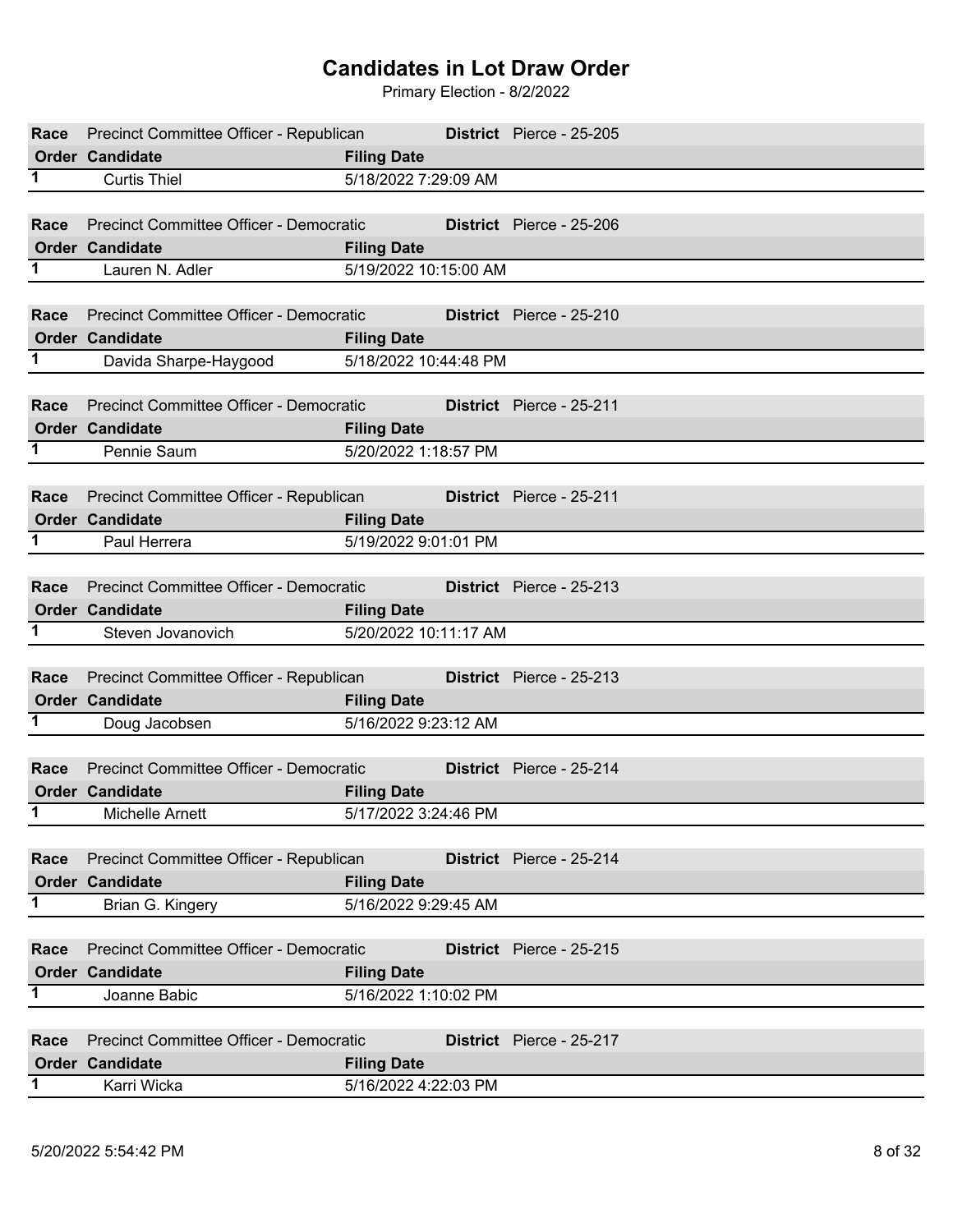| Race        | Precinct Committee Officer - Democratic | District Pierce - 25-218 |
|-------------|-----------------------------------------|--------------------------|
|             | <b>Order Candidate</b>                  | <b>Filing Date</b>       |
| $\mathbf 1$ | <b>Beverly Showacy</b>                  | 5/18/2022 9:43:39 PM     |
|             |                                         |                          |
| Race        | Precinct Committee Officer - Republican | District Pierce - 25-223 |
|             | <b>Order Candidate</b>                  | <b>Filing Date</b>       |
| 1           | William Gunderson                       | 5/17/2022 11:08:08 AM    |
|             |                                         |                          |
| Race        | Precinct Committee Officer - Democratic | District Pierce - 25-224 |
|             | <b>Order Candidate</b>                  | <b>Filing Date</b>       |
| 1           | David Wetzel                            | 5/18/2022 6:54:32 PM     |
|             |                                         |                          |
| Race        | Precinct Committee Officer - Republican | District Pierce - 25-234 |
|             | <b>Order Candidate</b>                  | <b>Filing Date</b>       |
| $\mathbf 1$ | Nancy Dailey Slotnick                   | 5/16/2022 11:50:47 AM    |
|             |                                         |                          |
| Race        | Precinct Committee Officer - Democratic | District Pierce - 25-238 |
|             | <b>Order Candidate</b>                  | <b>Filing Date</b>       |
| $\mathbf 1$ | <b>Cameron Severns</b>                  | 5/20/2022 9:45:32 AM     |
|             |                                         |                          |
| Race        | Precinct Committee Officer - Republican | District Pierce - 25-242 |
|             | <b>Order Candidate</b>                  | <b>Filing Date</b>       |
| 1           | Jeff Chambers                           | 5/17/2022 6:26:11 PM     |
|             |                                         |                          |
| Race        | Precinct Committee Officer - Democratic | District Pierce - 25-245 |
|             | Order Candidate                         | <b>Filing Date</b>       |
| 1           | Wendy Wright                            | 5/17/2022 10:00:37 AM    |
|             |                                         |                          |
| Race        | Precinct Committee Officer - Republican | District Pierce - 25-248 |
|             | Order Candidate                         | <b>Filing Date</b>       |
|             | Jeff Wolff                              | 5/16/2022 9:29:55 PM     |
|             |                                         |                          |
| Race        | Precinct Committee Officer - Republican | District Pierce - 25-249 |
|             | Order Candidate                         | <b>Filing Date</b>       |
| 1           | Sandy Rozumny                           | 5/18/2022 2:10:07 PM     |
| 2           | Giovanni Vendetti                       | 5/16/2022 9:40:35 AM     |
|             |                                         |                          |
| Race        | Precinct Committee Officer - Republican | District Pierce - 25-251 |
|             | Order Candidate                         | <b>Filing Date</b>       |
| 1.          | Deborah Hibbs                           | 5/16/2022 4:16:48 PM     |
|             |                                         |                          |
| Race        | Precinct Committee Officer - Democratic | District Pierce - 25-255 |
|             | Order Candidate                         | <b>Filing Date</b>       |
| 1.          | Ed Herde                                | 5/17/2022 10:55:58 PM    |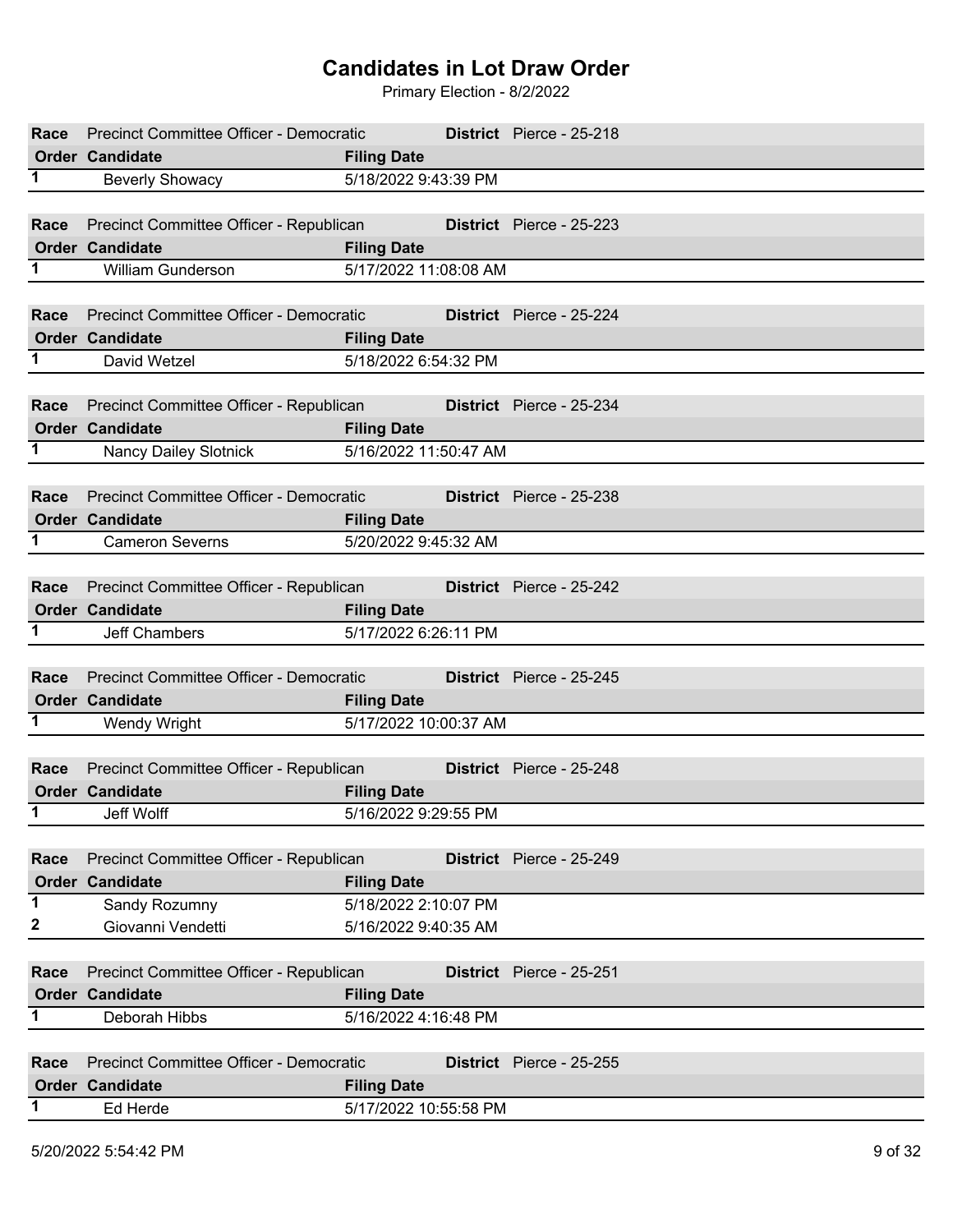| Race        | Precinct Committee Officer - Republican | District Pierce - 25-256             |
|-------------|-----------------------------------------|--------------------------------------|
|             | <b>Order Candidate</b>                  |                                      |
| 1           |                                         | <b>Filing Date</b>                   |
|             | John Leslie                             | 5/18/2022 10:43:48 AM                |
|             |                                         |                                      |
| Race        | Precinct Committee Officer - Democratic | District Pierce - 25-267             |
|             | <b>Order Candidate</b>                  | <b>Filing Date</b>                   |
| 1           | Bob Klavano                             | 5/18/2022 10:29:03 PM                |
|             |                                         |                                      |
| Race        | Precinct Committee Officer - Republican | District Pierce - 25-267             |
|             | Order Candidate                         | <b>Filing Date</b>                   |
| 1.          | Nick Sherwood                           | 5/20/2022 6:07:47 AM                 |
|             |                                         |                                      |
| Race        | Precinct Committee Officer - Democratic | <b>District</b> Pierce - 25-270      |
|             | <b>Order Candidate</b>                  | <b>Filing Date</b>                   |
| $\mathbf 1$ | Jennifer Estroff                        | 5/17/2022 9:05:08 PM                 |
|             |                                         |                                      |
| Race        | Precinct Committee Officer - Republican | District Pierce - 25-275<br>an Tanah |
|             | <b>Order Candidate</b>                  | <b>Filing Date</b>                   |
| 1           | Sara Conrad                             | 5/18/2022 11:12:11 PM                |
|             |                                         |                                      |
| Race        | Precinct Committee Officer - Republican | District Pierce - 25-277             |
|             | <b>Order Candidate</b>                  | <b>Filing Date</b>                   |
| 1.          | Les Dreeson                             | 5/16/2022 9:09:55 AM                 |
|             |                                         |                                      |
| Race        | Precinct Committee Officer - Republican | District Pierce - 25-280             |
|             | Order Candidate                         | <b>Filing Date</b>                   |
| $\mathbf 1$ | <b>Andrew Willett</b>                   | 5/20/2022 1:32:38 PM                 |
|             |                                         |                                      |
| Race        |                                         | District Pierce - 25-285             |
|             | Precinct Committee Officer - Republican |                                      |
| 1           | <b>Order Candidate</b>                  | <b>Filing Date</b>                   |
|             | Joyce Alvarez                           | 5/19/2022 9:45:12 PM                 |
| 2           | <b>Tim Tooker</b>                       | 5/17/2022 9:55:40 AM                 |
|             |                                         |                                      |
| Race        | Precinct Committee Officer - Democratic | District Pierce - 25-286             |
|             | <b>Order Candidate</b>                  | <b>Filing Date</b>                   |
| 1           | <b>Nathaniel Downes</b>                 | 5/17/2022 12:19:42 PM                |
|             |                                         |                                      |
| Race        | Precinct Committee Officer - Democratic | District Pierce - 25-293             |
|             | <b>Order Candidate</b>                  | <b>Filing Date</b>                   |
| 1.          | <b>Trish Crocker</b>                    | 5/20/2022 2:53:52 PM                 |
|             |                                         |                                      |
| Race        | Precinct Committee Officer - Republican | District Pierce - 25-296             |
|             | <b>Order Candidate</b>                  | <b>Filing Date</b>                   |
| 1.          | Marcello Mancini                        | 5/16/2022 12:28:20 PM                |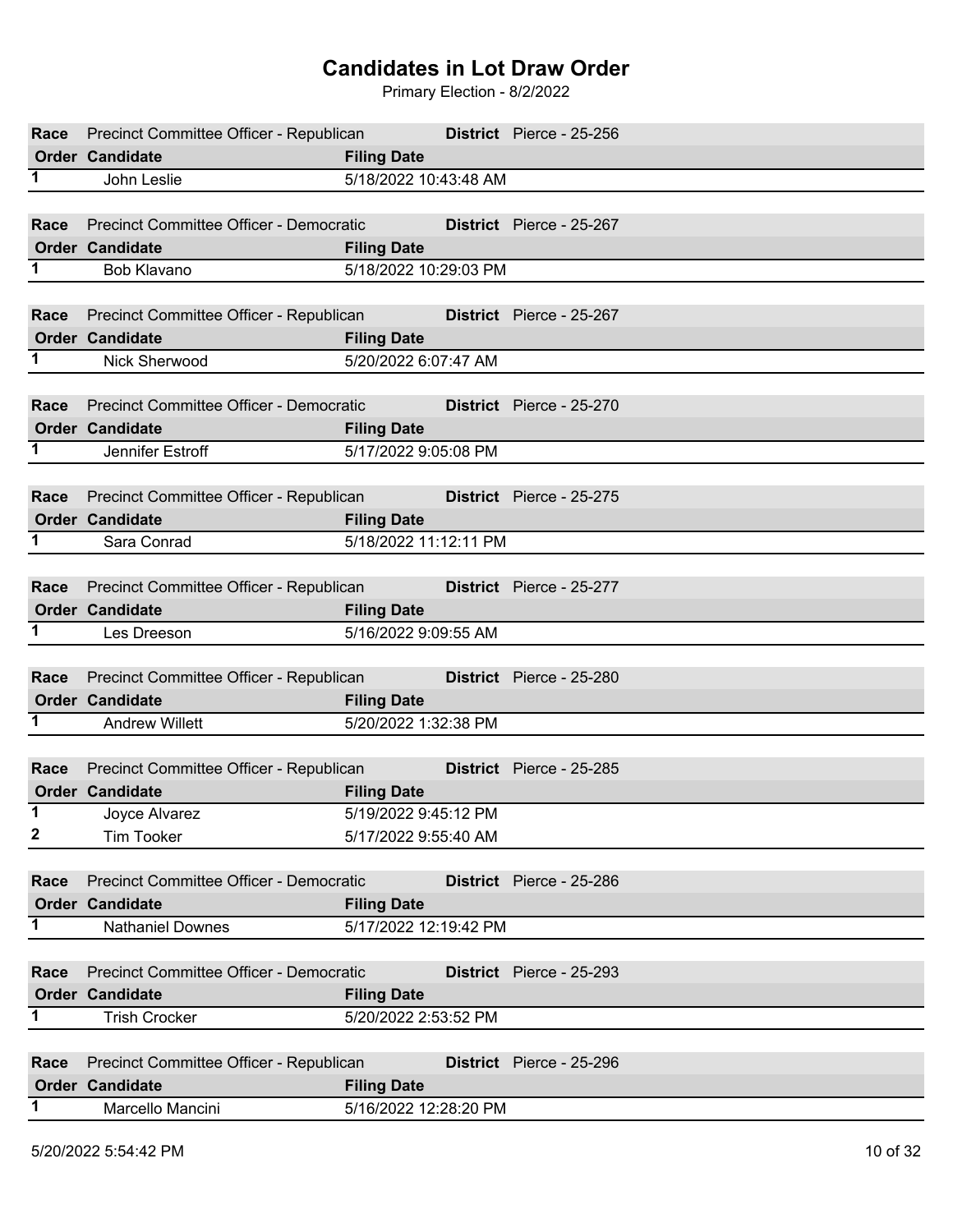| Race        | Precinct Committee Officer - Democratic | District Pierce - 25-297                       |
|-------------|-----------------------------------------|------------------------------------------------|
|             | <b>Order Candidate</b>                  | <b>Filing Date</b>                             |
| 1           | Michael A. Parker                       | 5/19/2022 4:44:43 PM                           |
|             |                                         |                                                |
| Race        | Precinct Committee Officer - Democratic | District Pierce - 25-361<br><u> Tanzania (</u> |
|             | <b>Order Candidate</b>                  | <b>Filing Date</b>                             |
| 1           | Tija Iles                               | 5/20/2022 10:52:58 AM                          |
|             |                                         |                                                |
| Race        | Precinct Committee Officer - Republican | <b>District</b> Pierce - 25-361                |
|             | <b>Order Candidate</b>                  | <b>Filing Date</b>                             |
| 1           | Andrea Innes                            | 5/16/2022 12:51:38 PM                          |
|             |                                         |                                                |
| Race        | Precinct Committee Officer - Republican | District Pierce - 25-362                       |
|             | <b>Order Candidate</b>                  | <b>Filing Date</b>                             |
| 1           | David McMullan                          | 5/17/2022 3:31:25 PM                           |
|             |                                         |                                                |
| Race        | Precinct Committee Officer - Republican | District Pierce - 25-364                       |
|             | <b>Order Candidate</b>                  | <b>Filing Date</b>                             |
| 1           | Wally Emberson Nash                     | 5/18/2022 3:38:11 PM                           |
|             |                                         |                                                |
| Race        | Precinct Committee Officer - Democratic | District Pierce - 25-375                       |
|             | <b>Order Candidate</b>                  | <b>Filing Date</b>                             |
| $\mathbf 1$ | <b>Matthew House</b>                    | 5/19/2022 7:42:34 PM                           |
|             |                                         |                                                |
| Race        | Precinct Committee Officer - Republican | District Pierce - 26-301                       |
|             | <b>Order Candidate</b>                  | <b>Filing Date</b>                             |
| 1           | Ken Manning                             | 5/17/2022 9:40:11 AM                           |
|             |                                         |                                                |
| Race        | Precinct Committee Officer - Democratic | District Pierce - 26-302                       |
|             | <b>Order Candidate</b>                  | <b>Filing Date</b>                             |
|             | Catherine Jordan                        | 5/18/2022 8:14:38 AM                           |
| Race        | Precinct Committee Officer - Democratic | District Pierce - 26-304                       |
|             | <b>Order Candidate</b>                  | <b>Filing Date</b>                             |
| $\mathbf 1$ | <b>Jill Neumeister</b>                  | 5/17/2022 6:42:49 PM                           |
|             |                                         |                                                |
| Race        | Precinct Committee Officer - Republican | District Pierce - 26-304                       |
|             | <b>Order Candidate</b>                  | <b>Filing Date</b>                             |
| 1           | Elizabeth Kreiselmaier                  | 5/16/2022 10:51:26 AM                          |
|             |                                         |                                                |
|             |                                         |                                                |
| Race        | Precinct Committee Officer - Republican | District Pierce - 26-305                       |
|             | <b>Order Candidate</b>                  | <b>Filing Date</b>                             |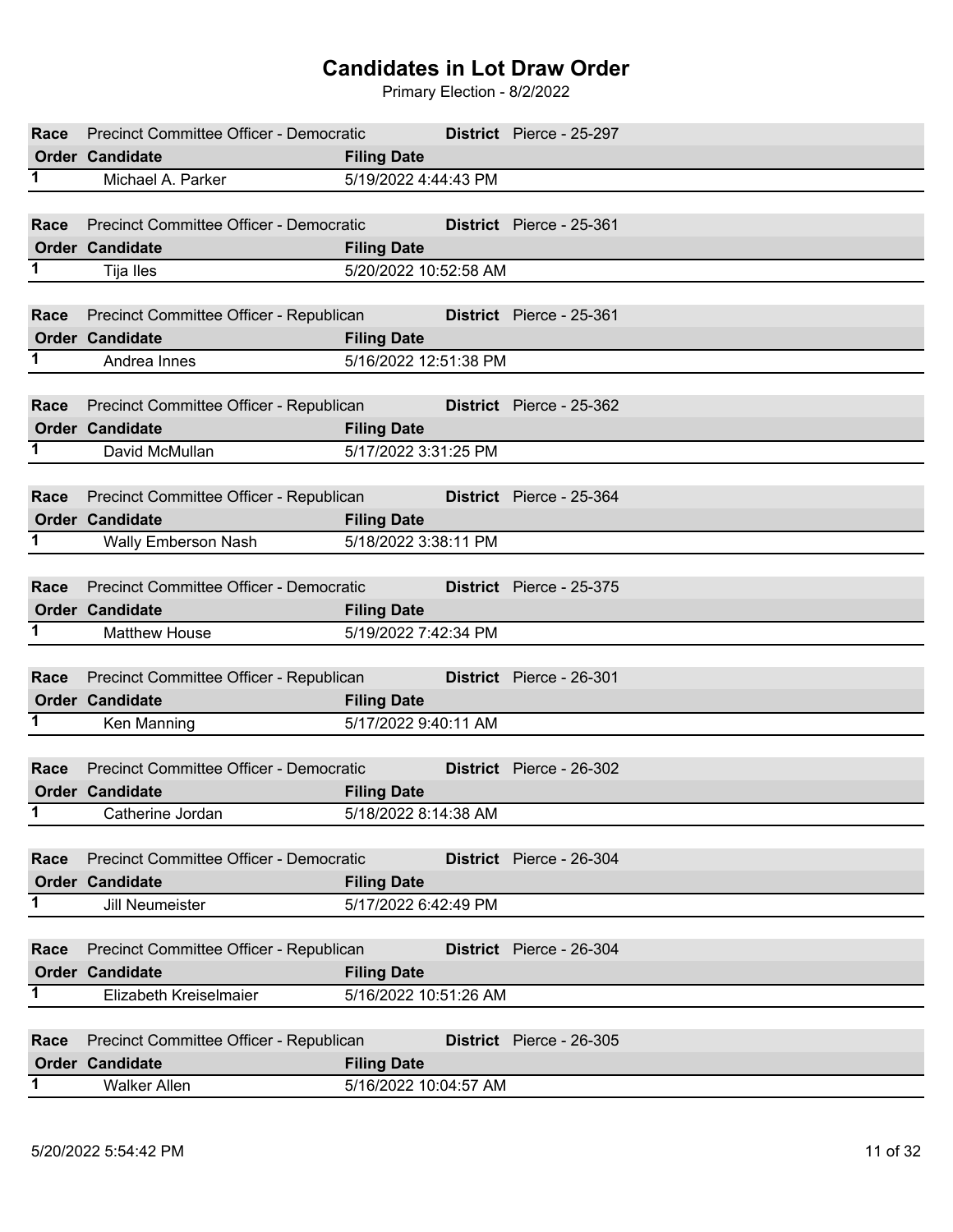|             | Precinct Committee Officer - Democratic      |                                             | District Pierce - 26-307        |
|-------------|----------------------------------------------|---------------------------------------------|---------------------------------|
| Race        | <b>Order Candidate</b>                       |                                             |                                 |
|             |                                              | <b>Filing Date</b>                          |                                 |
| 1           | Jeanea Worley                                | 5/19/2022 8:08:29 PM                        |                                 |
|             |                                              |                                             |                                 |
| Race        | Precinct Committee Officer - Republican      |                                             | District Pierce - 26-308        |
|             | <b>Order Candidate</b>                       | <b>Filing Date</b>                          |                                 |
| 1           | <b>Philip Bayley</b>                         | 5/20/2022 1:31:39 PM                        |                                 |
|             |                                              |                                             |                                 |
| Race        | Precinct Committee Officer - Republican      |                                             | <b>District</b> Pierce - 26-309 |
|             | <b>Order Candidate</b>                       | <b>Filing Date</b>                          |                                 |
| 1           | Sami Jensen                                  | 5/17/2022 11:43:16 PM                       |                                 |
|             |                                              |                                             |                                 |
| Race        | Precinct Committee Officer - Republican      |                                             | District Pierce - 26-310        |
|             | <b>Order Candidate</b>                       | <b>Filing Date</b>                          |                                 |
| $\mathbf 1$ | Ron Tyler                                    | 5/18/2022 5:14:51 PM                        |                                 |
| 2           | Peggy Hutt                                   | 5/16/2022 10:08:39 AM                       |                                 |
| 3           | Aaron Bonner                                 | 5/19/2022 9:27:41 PM                        |                                 |
|             |                                              |                                             |                                 |
| Race        | Precinct Committee Officer - Republican      |                                             | District Pierce - 26-311        |
|             | <b>Order Candidate</b>                       | <b>Filing Date</b>                          |                                 |
| 1           | Maureen Flanagan                             | 5/18/2022 2:13:23 PM                        |                                 |
|             |                                              |                                             |                                 |
| Race        | Precinct Committee Officer - Republican      |                                             | District Pierce - 26-312        |
|             | <b>Order Candidate</b>                       | <b>Filing Date</b>                          |                                 |
| 1.          | Garth Jackson                                | 5/16/2022 6:37:28 PM                        |                                 |
|             |                                              |                                             |                                 |
| Race        | Precinct Committee Officer - Democratic      |                                             | <b>District</b> Pierce - 26-314 |
|             | Order Candidate                              | <b>Filing Date</b>                          |                                 |
| 1           | <b>Tony Trotter</b>                          | 5/16/2022 3:19:12 PM                        |                                 |
|             |                                              |                                             |                                 |
|             | Race Precinct Committee Officer - Republican |                                             | District Pierce - 26-314        |
|             | <b>Order Candidate</b>                       | <b>Filing Date</b>                          |                                 |
| 1           | Ronald Hardy                                 | 5/19/2022 3:27:01 PM                        |                                 |
|             |                                              |                                             |                                 |
|             |                                              |                                             |                                 |
|             |                                              |                                             |                                 |
| Race        | Precinct Committee Officer - Republican      |                                             | District Pierce - 26-315        |
|             | <b>Order Candidate</b>                       | <b>Filing Date</b>                          |                                 |
| 1           | Pablo "Paul" Nichipor                        | 5/19/2022 8:24:34 PM                        |                                 |
|             |                                              |                                             |                                 |
| Race        | Precinct Committee Officer - Democratic      |                                             | District Pierce - 26-317        |
|             | Order Candidate                              | <b>Filing Date</b>                          |                                 |
| 1           | John Pat Kelly                               | 5/16/2022 11:56:35 AM                       |                                 |
|             |                                              |                                             |                                 |
| Race        | Precinct Committee Officer - Republican      |                                             | District Pierce - 26-317        |
| 1           | <b>Order Candidate</b><br>Michael Nunn       | <b>Filing Date</b><br>5/16/2022 10:04:35 AM |                                 |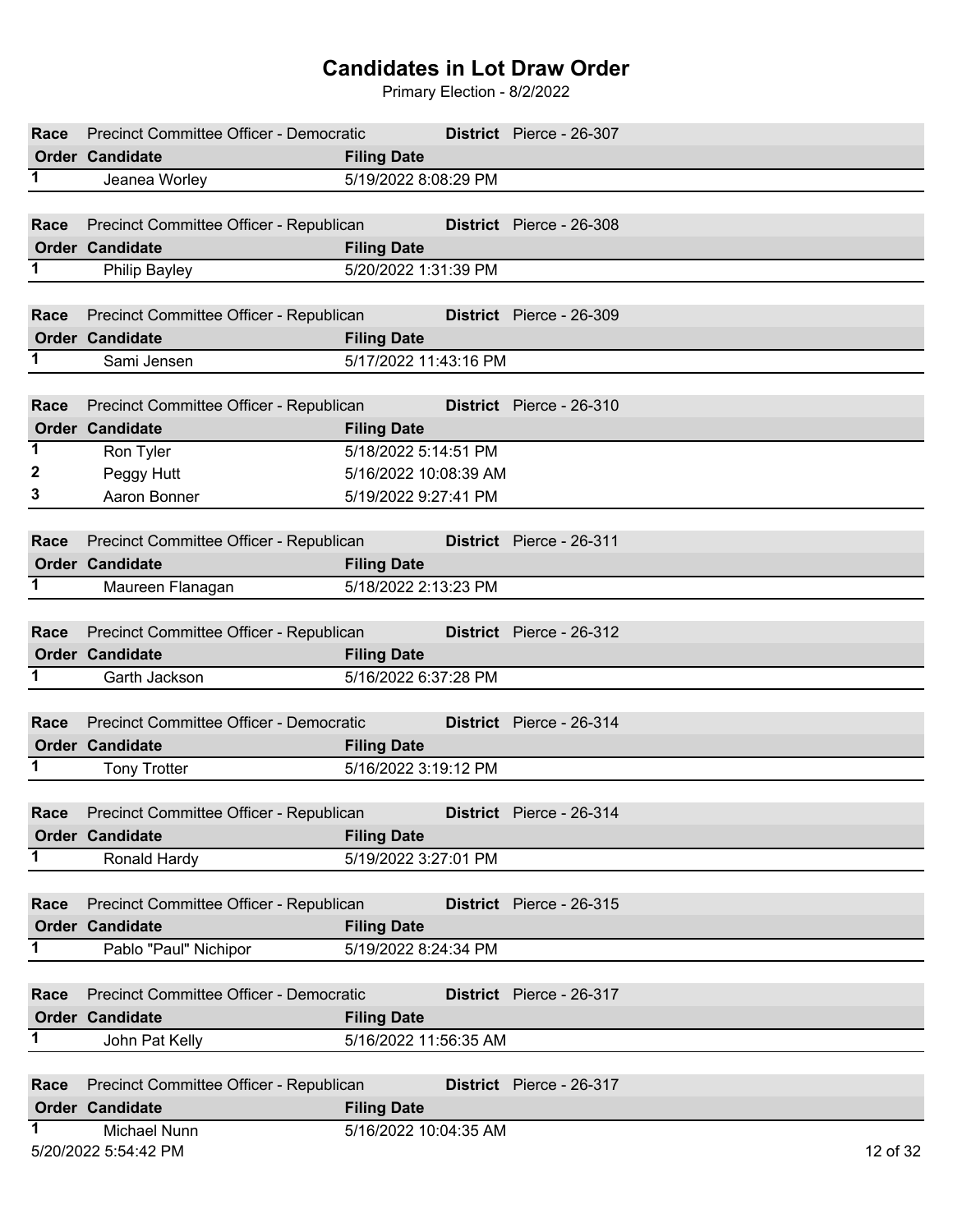| Race        | Precinct Committee Officer - Republican |                       | District Pierce - 26-318 |  |  |
|-------------|-----------------------------------------|-----------------------|--------------------------|--|--|
|             | <b>Order Candidate</b>                  | <b>Filing Date</b>    |                          |  |  |
| 1           | Michael A. Brown                        | 5/20/2022 2:42:15 PM  |                          |  |  |
|             |                                         |                       |                          |  |  |
| Race        | Precinct Committee Officer - Democratic |                       | District Pierce - 26-319 |  |  |
|             | <b>Order Candidate</b>                  | <b>Filing Date</b>    |                          |  |  |
| 1           | Neal Van Der Voorn                      | 5/20/2022 9:36:02 AM  |                          |  |  |
|             |                                         |                       |                          |  |  |
| Race        | Precinct Committee Officer - Republican |                       | District Pierce - 26-319 |  |  |
|             | <b>Order Candidate</b>                  | <b>Filing Date</b>    |                          |  |  |
| 1           | <b>Brenda Wilks</b>                     | 5/18/2022 7:11:38 PM  |                          |  |  |
| 2           | Judy L. Scott                           | 5/16/2022 6:50:23 PM  |                          |  |  |
|             |                                         |                       |                          |  |  |
| Race        | Precinct Committee Officer - Republican |                       | District Pierce - 26-321 |  |  |
|             | <b>Order Candidate</b>                  | <b>Filing Date</b>    |                          |  |  |
| $\mathbf 1$ | Marc Christensen                        | 5/18/2022 7:13:19 PM  |                          |  |  |
| 2           | Emme McAbee                             | 5/16/2022 11:59:17 AM |                          |  |  |
|             |                                         |                       |                          |  |  |
| Race        | Precinct Committee Officer - Democratic |                       | District Pierce - 26-323 |  |  |
| 1           | <b>Order Candidate</b>                  | <b>Filing Date</b>    |                          |  |  |
|             | Pat Thompson                            | 5/19/2022 7:41:36 AM  |                          |  |  |
| 2           | Michael Cobey                           | 5/16/2022 4:55:21 PM  |                          |  |  |
| Race        | Precinct Committee Officer - Republican |                       | District Pierce - 26-324 |  |  |
|             | <b>Order Candidate</b>                  | <b>Filing Date</b>    |                          |  |  |
| 1           | Steven M. Nielson                       | 5/16/2022 9:04:38 AM  |                          |  |  |
|             |                                         |                       |                          |  |  |
| Race        | Precinct Committee Officer - Democratic |                       | District Pierce - 26-325 |  |  |
|             | <b>Order Candidate</b>                  | <b>Filing Date</b>    |                          |  |  |
| 1.          | Kara Aley                               | 5/16/2022 8:45:10 PM  |                          |  |  |
|             |                                         |                       |                          |  |  |
| Race        | Precinct Committee Officer - Republican |                       | District Pierce - 26-325 |  |  |
|             | <b>Order Candidate</b>                  | <b>Filing Date</b>    |                          |  |  |
| 1           | <b>Betty Rust</b>                       | 5/16/2022 10:12:17 AM |                          |  |  |
|             |                                         |                       |                          |  |  |
| Race        | Precinct Committee Officer - Republican |                       | District Pierce - 26-327 |  |  |
|             | <b>Order Candidate</b>                  | <b>Filing Date</b>    |                          |  |  |
| 1           | Mary Mason                              | 5/16/2022 9:39:28 AM  |                          |  |  |
|             |                                         |                       |                          |  |  |
| Race        | Precinct Committee Officer - Republican |                       | District Pierce - 26-328 |  |  |
|             | Order Candidate                         | <b>Filing Date</b>    |                          |  |  |
| 1           | Catt Johnson                            | 5/16/2022 6:23:32 PM  |                          |  |  |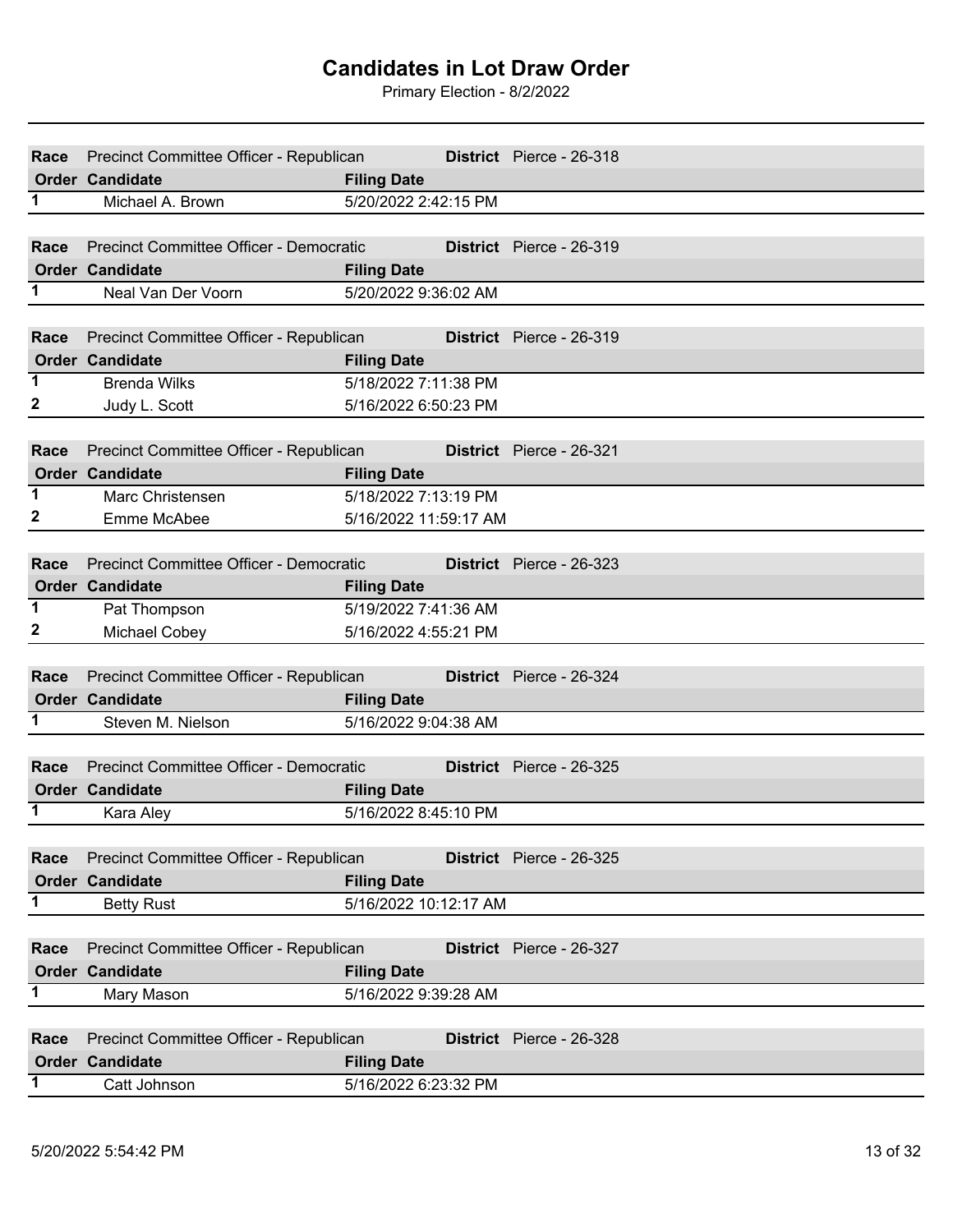| Race         | Precinct Committee Officer - Democratic        |                       | District Pierce - 26-329        |  |  |
|--------------|------------------------------------------------|-----------------------|---------------------------------|--|--|
|              | <b>Order Candidate</b>                         | <b>Filing Date</b>    |                                 |  |  |
| 1            | Luellen Lucid                                  | 5/16/2022 5:43:03 PM  |                                 |  |  |
|              |                                                |                       |                                 |  |  |
| Race         | Precinct Committee Officer - Republican        |                       | <b>District</b> Pierce - 26-329 |  |  |
|              | <b>Order Candidate</b>                         | <b>Filing Date</b>    |                                 |  |  |
| 1            | <b>Bo Mullen</b>                               | 5/16/2022 8:02:15 PM  |                                 |  |  |
| 2            | Robin S. Fry                                   | 5/16/2022 3:04:57 PM  |                                 |  |  |
|              |                                                |                       |                                 |  |  |
| Race         | <b>Precinct Committee Officer - Democratic</b> |                       | District Pierce - 26-331        |  |  |
|              | <b>Order Candidate</b>                         | <b>Filing Date</b>    |                                 |  |  |
| 1            | Angela Sisney                                  | 5/17/2022 9:53:27 PM  |                                 |  |  |
|              |                                                |                       |                                 |  |  |
| Race         | Precinct Committee Officer - Democratic        |                       | District Pierce - 26-333        |  |  |
|              | <b>Order Candidate</b>                         | <b>Filing Date</b>    |                                 |  |  |
| 1            | Alex Davidson                                  | 5/16/2022 2:52:35 PM  |                                 |  |  |
|              |                                                |                       |                                 |  |  |
| Race         | Precinct Committee Officer - Republican        |                       | District Pierce - 26-333        |  |  |
|              | <b>Order Candidate</b>                         | <b>Filing Date</b>    |                                 |  |  |
| 1            | Marlyn Jensen                                  | 5/16/2022 1:27:21 PM  |                                 |  |  |
| $\mathbf{z}$ | <b>Shara Fetters</b>                           | 5/16/2022 12:44:09 PM |                                 |  |  |
|              |                                                |                       |                                 |  |  |
| Race         | Precinct Committee Officer - Republican        |                       | District Pierce - 26-334        |  |  |
|              | Order Candidate                                | <b>Filing Date</b>    |                                 |  |  |
| 1.           | <b>Sherryl Weiss</b>                           | 5/20/2022 7:08:02 AM  |                                 |  |  |
|              |                                                |                       |                                 |  |  |
| Race         | Precinct Committee Officer - Republican        |                       | <b>District</b> Pierce - 26-335 |  |  |
| 1            | <b>Order Candidate</b>                         | <b>Filing Date</b>    |                                 |  |  |
| 2            | <b>Stacie Snuffin</b>                          | 5/20/2022 12:13:32 PM |                                 |  |  |
|              | <b>Aleksey Mitin</b>                           | 5/20/2022 11:02:34 AM |                                 |  |  |
| Race         | Precinct Committee Officer - Democratic        |                       | District Pierce - 26-337        |  |  |
|              | Order Candidate                                | <b>Filing Date</b>    |                                 |  |  |
| 1            | Raymond Shjerven                               | 5/17/2022 8:08:11 PM  |                                 |  |  |
|              |                                                |                       |                                 |  |  |
| Race         | Precinct Committee Officer - Republican        |                       | District Pierce - 26-337        |  |  |
|              | <b>Order Candidate</b>                         | <b>Filing Date</b>    |                                 |  |  |
| 1            | Jennifer Young                                 | 5/16/2022 6:03:11 PM  |                                 |  |  |
|              |                                                |                       |                                 |  |  |
| Race         | Precinct Committee Officer - Democratic        |                       | <b>District</b> Pierce - 26-339 |  |  |
|              | <b>Order Candidate</b>                         | <b>Filing Date</b>    |                                 |  |  |
| $\mathbf 1$  | John W. Jolibois                               | 5/18/2022 10:01:31 AM |                                 |  |  |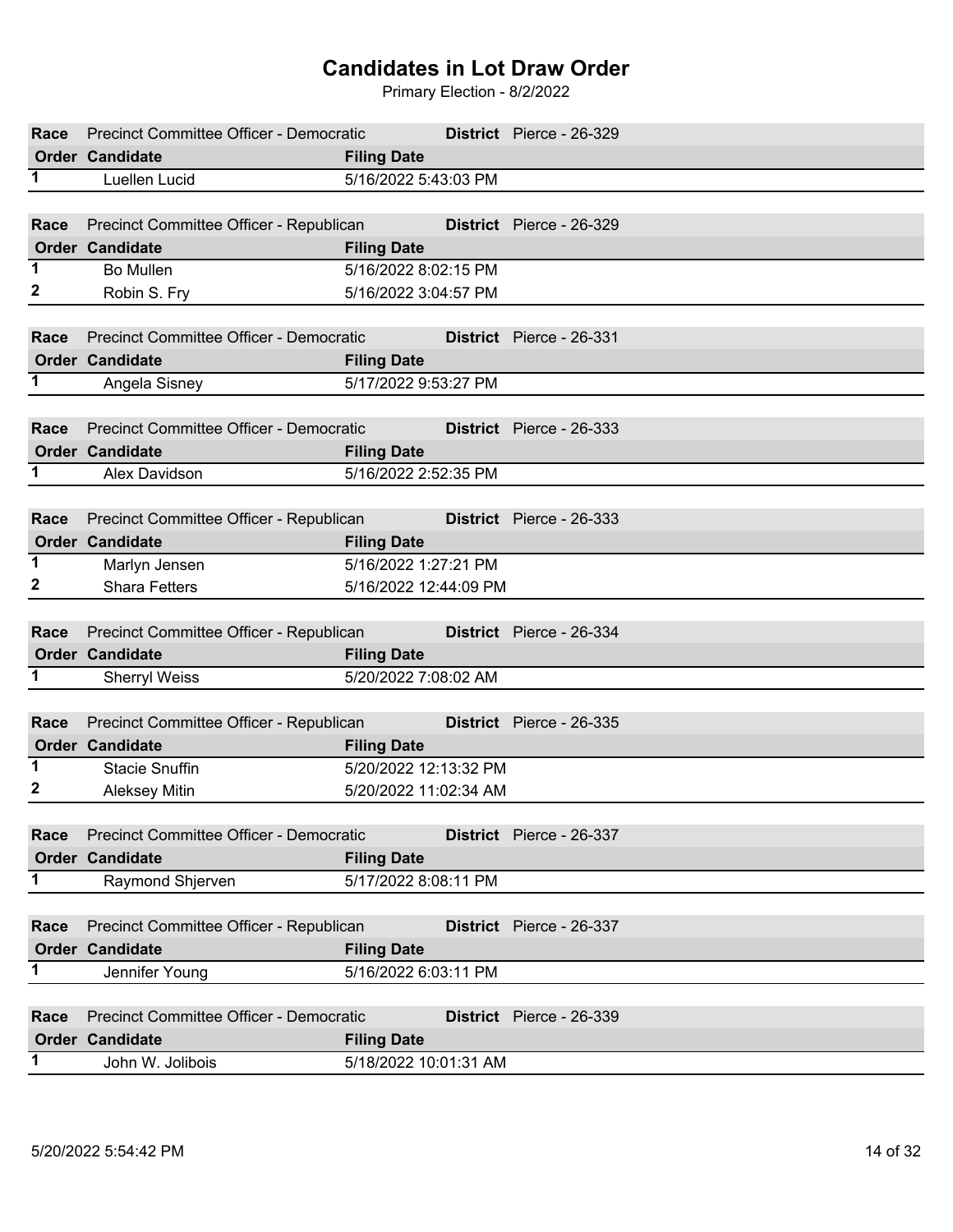| Race         | Precinct Committee Officer - Republican      |                       | District Pierce - 26-340 |          |
|--------------|----------------------------------------------|-----------------------|--------------------------|----------|
|              | <b>Order Candidate</b>                       | <b>Filing Date</b>    |                          |          |
| 1            | Scott A. Berry                               | 5/19/2022 9:35:07 PM  |                          |          |
| $\mathbf{z}$ | Diana J. Landahl                             | 5/16/2022 2:45:22 PM  |                          |          |
|              |                                              |                       |                          |          |
| Race         | Precinct Committee Officer - Republican      |                       | District Pierce - 26-341 |          |
|              | <b>Order Candidate</b>                       | <b>Filing Date</b>    |                          |          |
| 1            | Marc Nance                                   | 5/16/2022 4:37:22 PM  |                          |          |
| 2            | <b>Randy Boss</b>                            | 5/16/2022 11:31:54 AM |                          |          |
|              |                                              |                       |                          |          |
| Race         | Precinct Committee Officer - Republican      |                       | District Pierce - 26-342 |          |
|              | <b>Order Candidate</b>                       | <b>Filing Date</b>    |                          |          |
| 1.           | Suzi Ramsdell                                | 5/20/2022 10:07:23 AM |                          |          |
|              |                                              |                       |                          |          |
| Race         | Precinct Committee Officer - Democratic      |                       | District Pierce - 26-343 |          |
|              | <b>Order Candidate</b>                       | <b>Filing Date</b>    |                          |          |
| 1            | <b>Frank Dacca</b>                           | 5/18/2022 4:58:35 PM  |                          |          |
|              |                                              |                       |                          |          |
| Race         | Precinct Committee Officer - Republican      |                       | District Pierce - 26-343 |          |
|              | <b>Order Candidate</b>                       | <b>Filing Date</b>    |                          |          |
| 1            | <b>Gregory Baltmiskis</b>                    | 5/20/2022 10:46:37 AM |                          |          |
|              |                                              |                       |                          |          |
| Race         | Precinct Committee Officer - Republican      |                       | District Pierce - 26-345 |          |
|              | <b>Order Candidate</b>                       | <b>Filing Date</b>    |                          |          |
| 1.           | Kelly Haughton                               | 5/16/2022 11:20:03 AM |                          |          |
|              |                                              |                       |                          |          |
| Race         | Precinct Committee Officer - Democratic      |                       | District Pierce - 26-346 |          |
|              | <b>Order Candidate</b>                       | <b>Filing Date</b>    |                          |          |
| $\mathbf 1$  | <b>Larry Seaquist</b>                        | 5/17/2022 2:04:07 PM  |                          |          |
|              |                                              |                       |                          |          |
|              | Race Precinct Committee Officer - Republican |                       | District Pierce - 26-346 |          |
|              | <b>Order Candidate</b>                       | <b>Filing Date</b>    |                          |          |
| 1            | Seth D. Abelson                              | 5/16/2022 9:50:53 AM  |                          |          |
|              |                                              |                       |                          |          |
| Race         | Precinct Committee Officer - Republican      |                       | District Pierce - 26-347 |          |
|              | <b>Order Candidate</b>                       | <b>Filing Date</b>    |                          |          |
| 1            | <b>Shannon Faulkner</b>                      | 5/17/2022 4:17:44 PM  |                          |          |
|              |                                              |                       |                          |          |
| Race         | Precinct Committee Officer - Republican      |                       | District Pierce - 26-349 |          |
|              | Order Candidate                              | <b>Filing Date</b>    |                          |          |
| 1            | Joshua Hardwick                              | 5/16/2022 9:04:54 PM  |                          |          |
|              |                                              |                       |                          |          |
| Race         | Precinct Committee Officer - Republican      |                       | District Pierce - 26-350 |          |
|              | Order Candidate                              | <b>Filing Date</b>    |                          |          |
|              | Jerry Gamache                                | 5/20/2022 11:03:33 AM |                          |          |
|              | 5/20/2022 5:54:42 PM                         |                       |                          | 15 of 32 |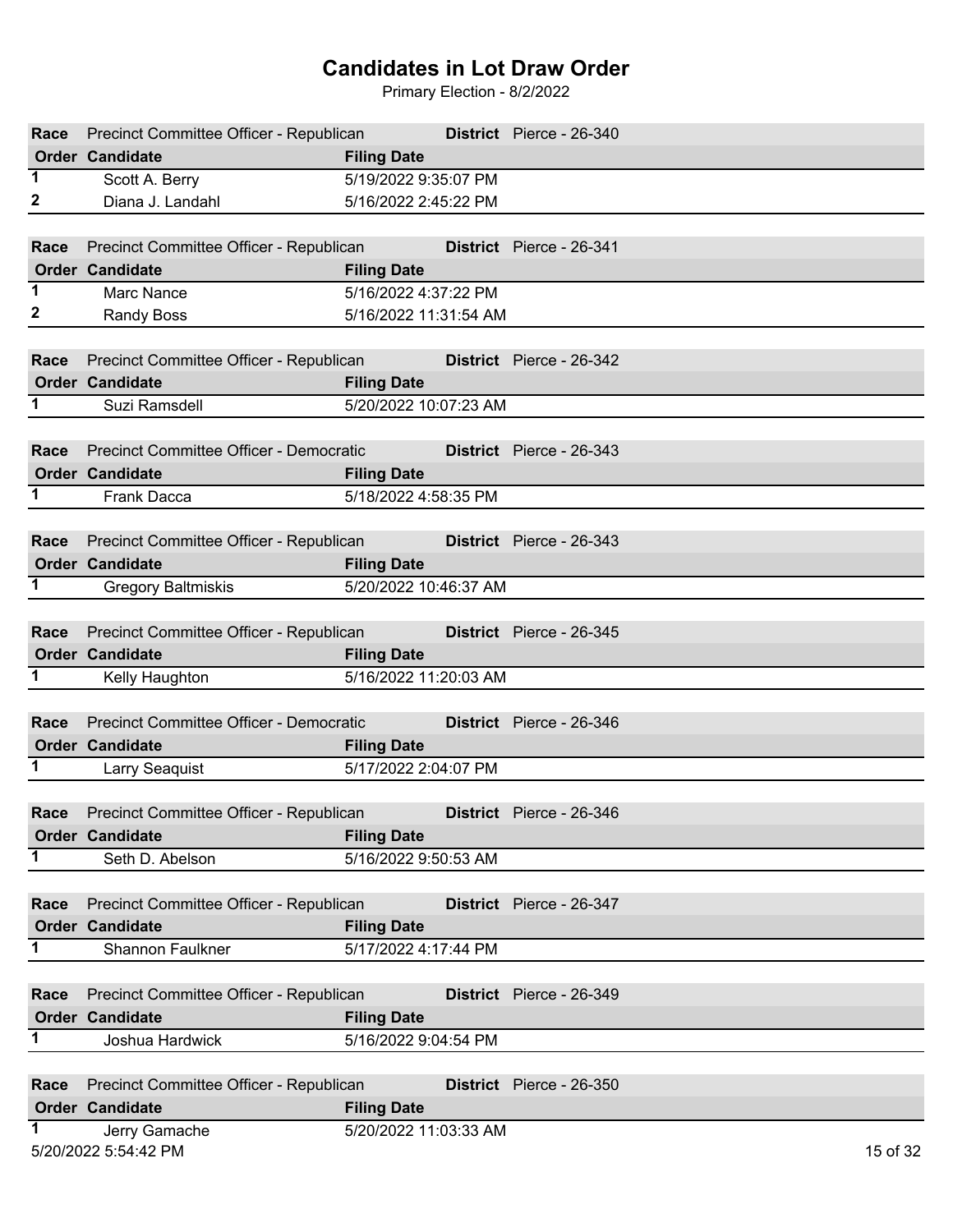| 2                 | Daniel White                                                      | 5/16/2022 12:32:17 PM                        |
|-------------------|-------------------------------------------------------------------|----------------------------------------------|
|                   |                                                                   |                                              |
| Race              | Precinct Committee Officer - Republican                           | District Pierce - 26-351                     |
|                   | <b>Order Candidate</b>                                            | <b>Filing Date</b>                           |
| $\mathbf 1$       | <b>Christine Bromell</b>                                          | 5/20/2022 1:26:41 PM                         |
|                   |                                                                   |                                              |
| Race              | Precinct Committee Officer - Republican                           | District Pierce - 26-352                     |
|                   | <b>Order Candidate</b>                                            | <b>Filing Date</b>                           |
| 1.                | Robert P. Hartnett                                                | 5/18/2022 7:32:50 PM                         |
|                   |                                                                   |                                              |
| Race              | Precinct Committee Officer - Republican                           | District Pierce - 26-353                     |
|                   | <b>Order Candidate</b>                                            | <b>Filing Date</b>                           |
| 1.                | <b>Bob Stewart</b>                                                | 5/16/2022 9:10:57 AM                         |
|                   |                                                                   |                                              |
| Race              | Precinct Committee Officer - Republican                           | District Pierce - 26-355<br>a sa Tan         |
|                   | <b>Order Candidate</b>                                            | <b>Filing Date</b>                           |
| 1.                | <b>Bruce Cook</b>                                                 | 5/16/2022 9:51:52 AM                         |
|                   |                                                                   |                                              |
| Race              | Precinct Committee Officer - Republican                           | District Pierce - 26-357                     |
|                   | <b>Order Candidate</b>                                            | <b>Filing Date</b>                           |
| 1                 | Linda Ader                                                        | 5/16/2022 9:22:39 AM                         |
|                   |                                                                   |                                              |
| Race              | Precinct Committee Officer - Republican                           | District Pierce - 26-358                     |
|                   | <b>Order Candidate</b>                                            | <b>Filing Date</b>                           |
| 1                 | Lori Freeman                                                      | 5/16/2022 9:32:29 PM                         |
|                   |                                                                   |                                              |
| Race              | Precinct Committee Officer - Democratic                           | District Pierce - 27-228                     |
|                   | <b>Order Candidate</b>                                            | <b>Filing Date</b>                           |
| 1                 | Bryan Yambe                                                       | 5/20/2022 2:42:25 PM                         |
|                   |                                                                   |                                              |
|                   | Race Precinct Committee Officer - Democratic                      | District Pierce - 27-229                     |
|                   | <b>Order Candidate</b>                                            | <b>Filing Date</b>                           |
| 1                 | Kristian McFarland                                                | 5/19/2022 9:56:19 AM                         |
|                   |                                                                   |                                              |
| Race              | Precinct Committee Officer - Democratic                           | District Pierce - 27-396                     |
|                   | Order Candidate                                                   | <b>Filing Date</b>                           |
| 1                 | <b>Patrick Casados</b>                                            | 5/20/2022 7:41:16 AM                         |
| $\mathbf{2}$      | Karen Junker                                                      | 5/17/2022 6:01:53 PM                         |
|                   |                                                                   |                                              |
| Race              | Precinct Committee Officer - Democratic<br><b>Order Candidate</b> | District Pierce - 27-402                     |
|                   |                                                                   | <b>Filing Date</b>                           |
|                   |                                                                   |                                              |
| 1<br>$\mathbf{2}$ | <b>Brenda Wiest</b><br><b>Greg Stevens</b>                        | 5/19/2022 4:33:03 PM<br>5/16/2022 5:27:10 PM |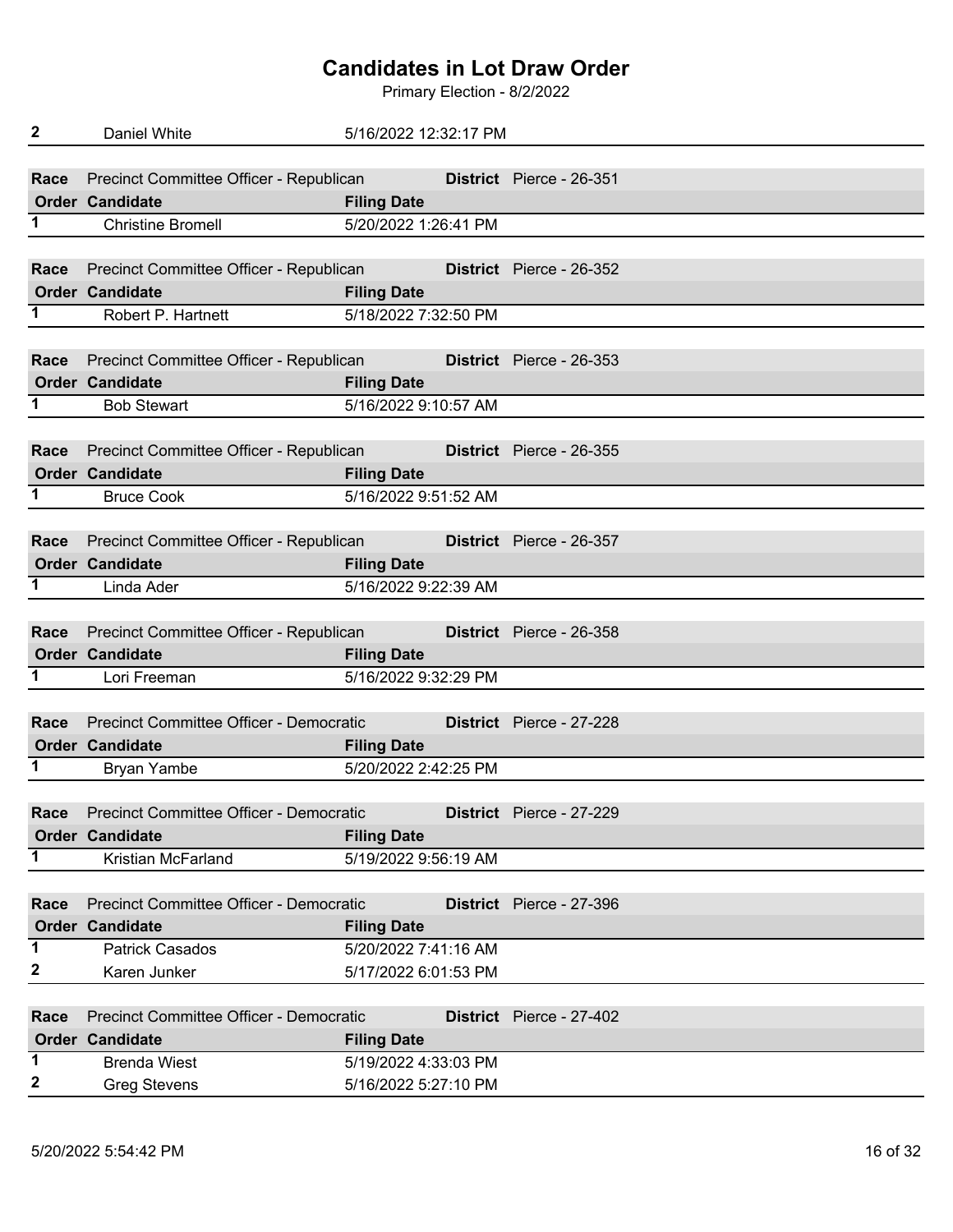| Race | Precinct Committee Officer - Republican      |                                             | District Pierce - 27-402        |
|------|----------------------------------------------|---------------------------------------------|---------------------------------|
|      | <b>Order Candidate</b>                       | <b>Filing Date</b>                          |                                 |
| 1    | Bea Christophersen                           | 5/16/2022 4:35:33 PM                        |                                 |
|      |                                              |                                             |                                 |
| Race | Precinct Committee Officer - Democratic      |                                             | District Pierce - 27-403        |
|      | <b>Order Candidate</b>                       | <b>Filing Date</b>                          |                                 |
| 1    | Andrew Strobel                               | 5/20/2022 11:42:12 AM                       |                                 |
| 2    | Marybeth McCarthy                            | 5/16/2022 12:52:54 PM                       |                                 |
|      |                                              |                                             |                                 |
| Race | Precinct Committee Officer - Republican      |                                             | District Pierce - 27-403        |
|      | <b>Order Candidate</b>                       | <b>Filing Date</b>                          |                                 |
| 1.   | <b>Gregory Newton</b>                        | 5/19/2022 8:31:15 AM                        |                                 |
|      |                                              |                                             |                                 |
| Race | Precinct Committee Officer - Republican      |                                             | <b>District</b> Pierce - 27-406 |
|      | <b>Order Candidate</b>                       | <b>Filing Date</b>                          |                                 |
| 1    | <b>Linden Montgomery</b>                     | 5/20/2022 11:52:49 AM                       |                                 |
| 2    | Leah Amyakar                                 | 5/18/2022 2:52:47 PM                        |                                 |
|      |                                              |                                             |                                 |
| Race | Precinct Committee Officer - Democratic      |                                             | District Pierce - 27-408        |
|      | <b>Order Candidate</b>                       | <b>Filing Date</b>                          |                                 |
| 1    | Terese Jackson                               | 5/19/2022 2:35:01 PM                        |                                 |
|      |                                              |                                             |                                 |
| Race | Precinct Committee Officer - Republican      |                                             | District Pierce - 27-409        |
|      | <b>Order Candidate</b>                       | <b>Filing Date</b>                          |                                 |
| 1.   | <b>Sydney Hennessy</b>                       | 5/18/2022 9:54:59 PM                        |                                 |
|      |                                              |                                             |                                 |
| Race | Precinct Committee Officer - Democratic      |                                             | District Pierce - 27-410        |
|      | <b>Order Candidate</b>                       | <b>Filing Date</b>                          |                                 |
| 1    | Jeannine Mitchell                            | 5/16/2022 3:32:49 PM                        |                                 |
|      |                                              |                                             |                                 |
|      | Race Precinct Committee Officer - Republican |                                             | District Pierce - 27-410        |
|      | <b>Order Candidate</b>                       | <b>Filing Date</b>                          |                                 |
| 1    | Aleta K. Benedicto                           | 5/17/2022 9:25:56 AM                        |                                 |
|      |                                              |                                             |                                 |
| Race | Precinct Committee Officer - Republican      |                                             | <b>District</b> Pierce - 27-411 |
|      | <b>Order Candidate</b>                       | <b>Filing Date</b>                          |                                 |
| 1    | Eric A. Wood                                 | 5/18/2022 8:27:44 PM                        |                                 |
|      |                                              |                                             |                                 |
| Race | Precinct Committee Officer - Democratic      |                                             | District Pierce - 27-415        |
| 1    | <b>Order Candidate</b>                       | <b>Filing Date</b>                          |                                 |
|      | Joe Izenman                                  | 5/20/2022 7:26:59 AM                        |                                 |
| Race |                                              |                                             | <b>District</b> Pierce - 27-416 |
|      |                                              |                                             |                                 |
|      | Precinct Committee Officer - Democratic      |                                             |                                 |
| 1    | <b>Order Candidate</b><br>Anders Ibsen       | <b>Filing Date</b><br>5/16/2022 11:19:38 AM |                                 |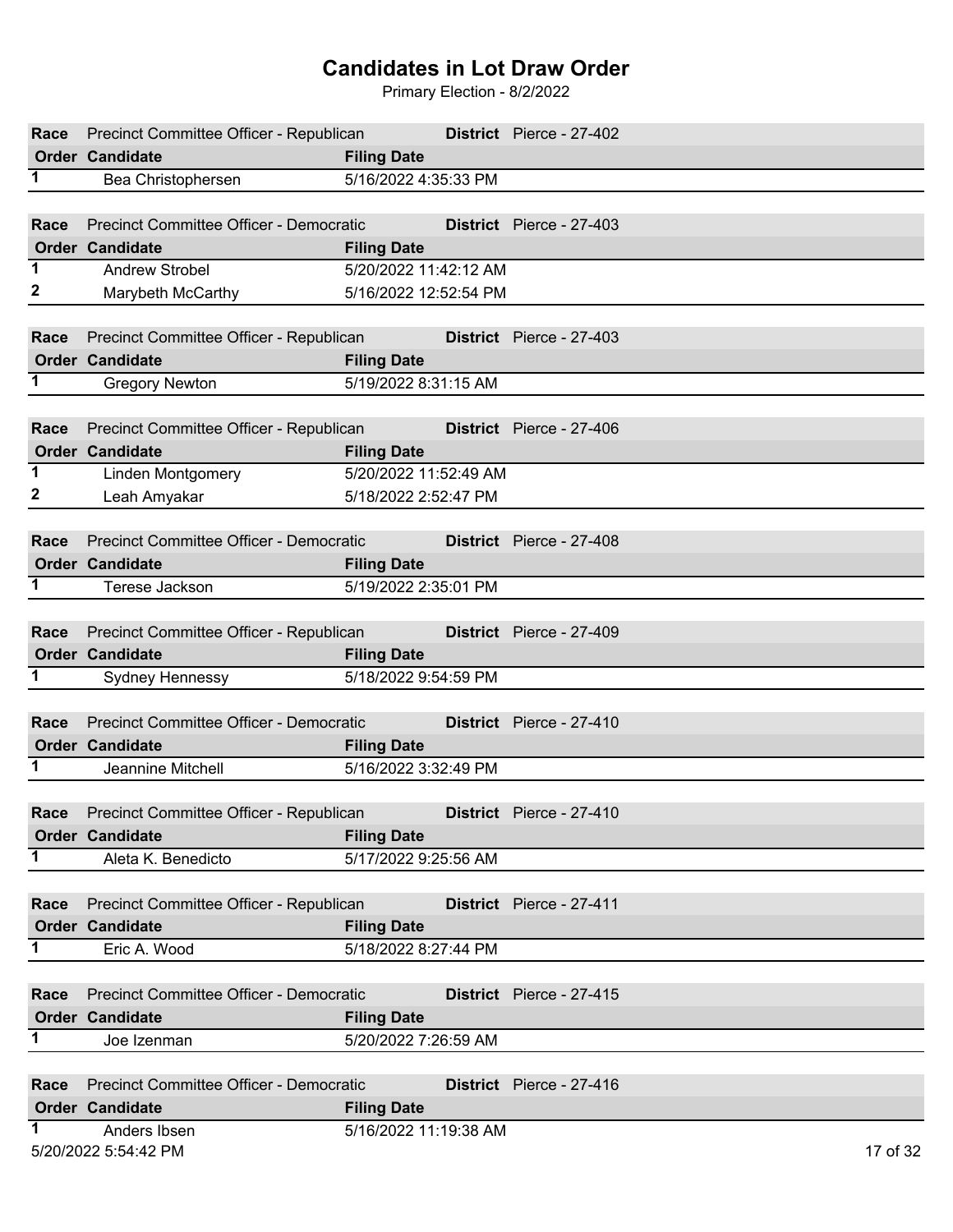| Race        | Precinct Committee Officer - Democratic                    | District Pierce - 27-418                   |
|-------------|------------------------------------------------------------|--------------------------------------------|
|             | <b>Order Candidate</b>                                     | <b>Filing Date</b>                         |
| 1           | Eric Hansen                                                | 5/19/2022 12:56:10 PM                      |
|             |                                                            |                                            |
| Race        | Precinct Committee Officer - Democratic                    | District Pierce - 27-419                   |
|             | <b>Order Candidate</b>                                     | <b>Filing Date</b>                         |
| 1           | Melissa Hollon                                             | 5/20/2022 7:58:20 AM                       |
|             |                                                            |                                            |
| Race        | Precinct Committee Officer - Republican                    | District Pierce - 27-419                   |
|             | <b>Order Candidate</b>                                     | <b>Filing Date</b>                         |
| 1           | <b>Charles Mattingly</b>                                   | 5/18/2022 4:57:18 PM                       |
|             |                                                            |                                            |
| Race        | Precinct Committee Officer - Democratic                    | <b>District</b> Pierce - 27-420            |
|             | <b>Order Candidate</b>                                     | <b>Filing Date</b>                         |
| 1           | Janet Thiessen                                             | 5/16/2022 3:59:07 PM                       |
|             |                                                            |                                            |
| Race        | Precinct Committee Officer - Democratic                    | District Pierce - 27-421                   |
|             | <b>Order Candidate</b>                                     | <b>Filing Date</b>                         |
| 1           | <b>Bryan Flint</b>                                         | 5/16/2022 10:13:41 AM                      |
|             |                                                            |                                            |
| Race        | Precinct Committee Officer - Democratic                    | District Pierce - 27-423                   |
|             | Order Candidate                                            | <b>Filing Date</b>                         |
| $\mathbf 1$ | Justin Camarata                                            | 5/16/2022 9:09:28 AM                       |
|             |                                                            |                                            |
| Race        | Precinct Committee Officer - Republican                    | District Pierce - 27-423                   |
|             | Order Candidate                                            | <b>Filing Date</b>                         |
| 1           | J. Chris Bayman                                            | 5/19/2022 1:20:30 PM                       |
| Race        | Precinct Committee Officer - Democratic                    | District Pierce - 27-424                   |
|             | <b>Order Candidate</b>                                     |                                            |
|             | Lisa Borkowski                                             | <b>Filing Date</b><br>5/20/2022 2:40:15 PM |
|             |                                                            |                                            |
| Race        |                                                            |                                            |
|             |                                                            |                                            |
|             | Precinct Committee Officer - Republican                    | District Pierce - 27-424                   |
| 1           | Order Candidate                                            | <b>Filing Date</b>                         |
|             | K Patrick DeGideo                                          | 5/16/2022 4:23:15 PM                       |
| Race        |                                                            | District Pierce - 27-426                   |
|             | Precinct Committee Officer - Republican<br>Order Candidate |                                            |
| 1           |                                                            | <b>Filing Date</b><br>5/19/2022 4:09:18 PM |
|             | Nancy LaChapelle                                           |                                            |
| Race        | Precinct Committee Officer - Democratic                    | District Pierce - 27-427                   |
|             | <b>Order Candidate</b>                                     | <b>Filing Date</b>                         |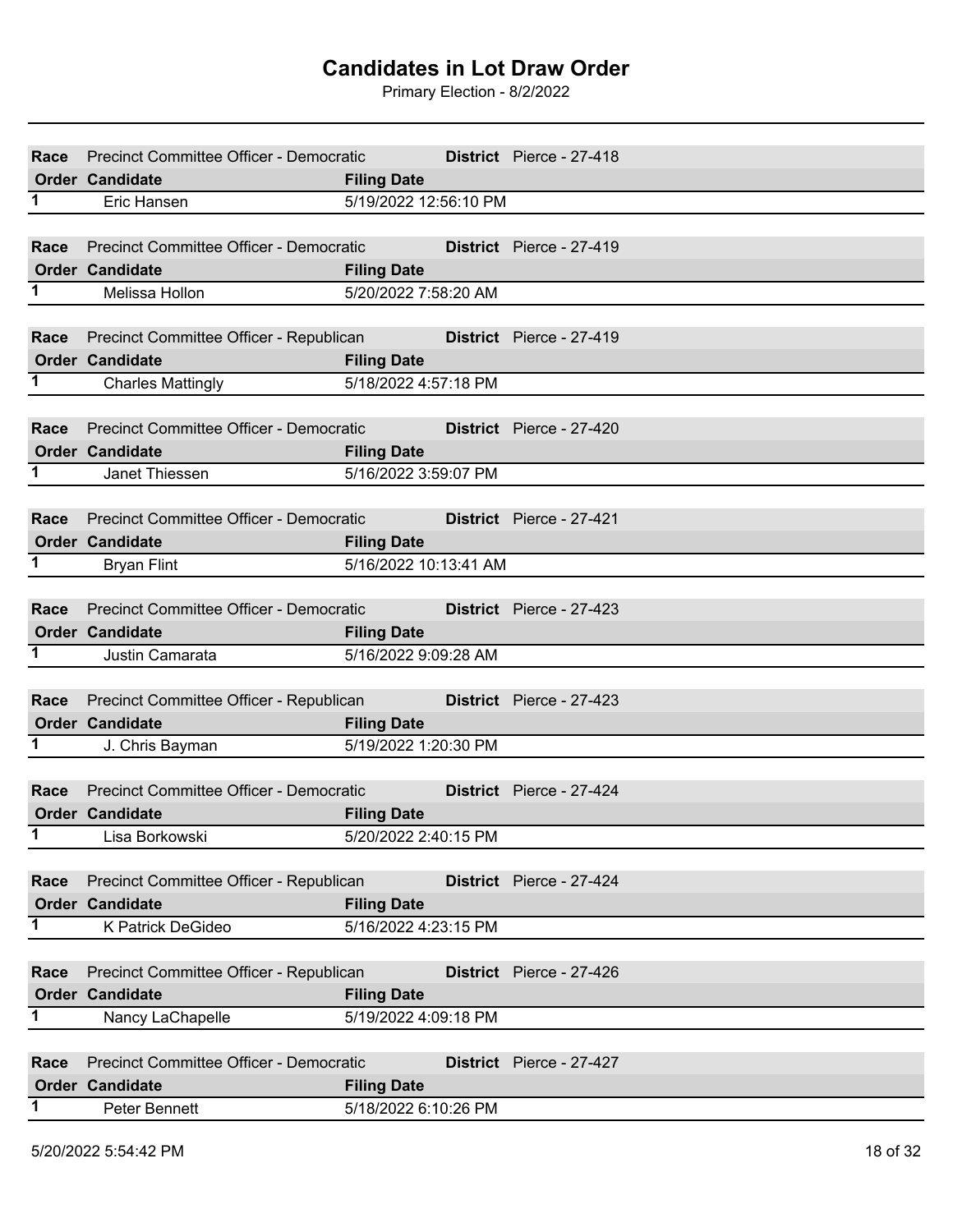| Race        | Precinct Committee Officer - Republican      |                       | District Pierce - 27-427        |
|-------------|----------------------------------------------|-----------------------|---------------------------------|
|             | <b>Order Candidate</b>                       | <b>Filing Date</b>    |                                 |
| $\mathbf 1$ | Edward B. Thomas                             | 5/20/2022 3:12:22 PM  |                                 |
|             |                                              |                       |                                 |
| Race        | Precinct Committee Officer - Democratic      |                       | District Pierce - 27-428        |
|             | <b>Order Candidate</b>                       | <b>Filing Date</b>    |                                 |
| 1           | <b>Jarel Sanders</b>                         | 5/20/2022 9:52:55 AM  |                                 |
| 2           | Anita Latch                                  | 5/16/2022 11:17:31 AM |                                 |
|             |                                              |                       |                                 |
| Race        |                                              | <u>a sa san</u>       | District Pierce - 27-429        |
|             | Precinct Committee Officer - Republican      |                       |                                 |
|             | <b>Order Candidate</b>                       | <b>Filing Date</b>    |                                 |
| 1.          | Elizabeth Jensen Chew                        | 5/18/2022 10:56:38 AM |                                 |
|             |                                              |                       |                                 |
| Race        | Precinct Committee Officer - Democratic      | <u>a sa sa sa</u>     | <b>District</b> Pierce - 27-432 |
|             | <b>Order Candidate</b>                       | <b>Filing Date</b>    |                                 |
| 1.          | Alex Scheel                                  | 5/19/2022 8:18:51 PM  |                                 |
|             |                                              |                       |                                 |
| Race        | Precinct Committee Officer - Democratic      |                       | District Pierce - 27-436        |
|             | <b>Order Candidate</b>                       | <b>Filing Date</b>    |                                 |
| 1.          | <b>Chrissy Cooley</b>                        | 5/19/2022 11:23:41 AM |                                 |
|             |                                              |                       |                                 |
| Race        | Precinct Committee Officer - Democratic      |                       | <b>District</b> Pierce - 27-437 |
|             | <b>Order Candidate</b>                       | <b>Filing Date</b>    |                                 |
|             |                                              |                       |                                 |
|             |                                              |                       |                                 |
| 1           | Andre Jimenez                                | 5/16/2022 9:33:04 AM  |                                 |
|             |                                              |                       |                                 |
| Race        | Precinct Committee Officer - Democratic      |                       | District Pierce - 27-439        |
|             | <b>Order Candidate</b>                       | <b>Filing Date</b>    |                                 |
| $\mathbf 1$ | <b>Kit Burns</b>                             | 5/17/2022 2:20:21 PM  |                                 |
| 2           | Nic van Putten                               | 5/16/2022 9:36:06 AM  |                                 |
|             |                                              |                       |                                 |
|             | Race Precinct Committee Officer - Republican |                       | District Pierce - 27-440        |
|             | <b>Order Candidate</b>                       | <b>Filing Date</b>    |                                 |
| 1           | Jalonnie Givens Jackson                      | 5/19/2022 4:02:32 PM  |                                 |
|             |                                              |                       |                                 |
| Race        |                                              |                       |                                 |
|             | Precinct Committee Officer - Democratic      |                       | <b>District</b> Pierce - 27-441 |
|             | <b>Order Candidate</b>                       | <b>Filing Date</b>    |                                 |
| 1           | Dana Coggon                                  | 5/18/2022 11:09:01 AM |                                 |
|             |                                              |                       |                                 |
| Race        | Precinct Committee Officer - Democratic      |                       | District Pierce - 27-443        |
|             | Order Candidate                              | <b>Filing Date</b>    |                                 |
| 1           | Steven Ketelsen                              | 5/19/2022 3:20:07 PM  |                                 |
|             |                                              |                       |                                 |
| Race        | Precinct Committee Officer - Republican      |                       | <b>District</b> Pierce - 27-444 |
|             | <b>Order Candidate</b>                       | <b>Filing Date</b>    |                                 |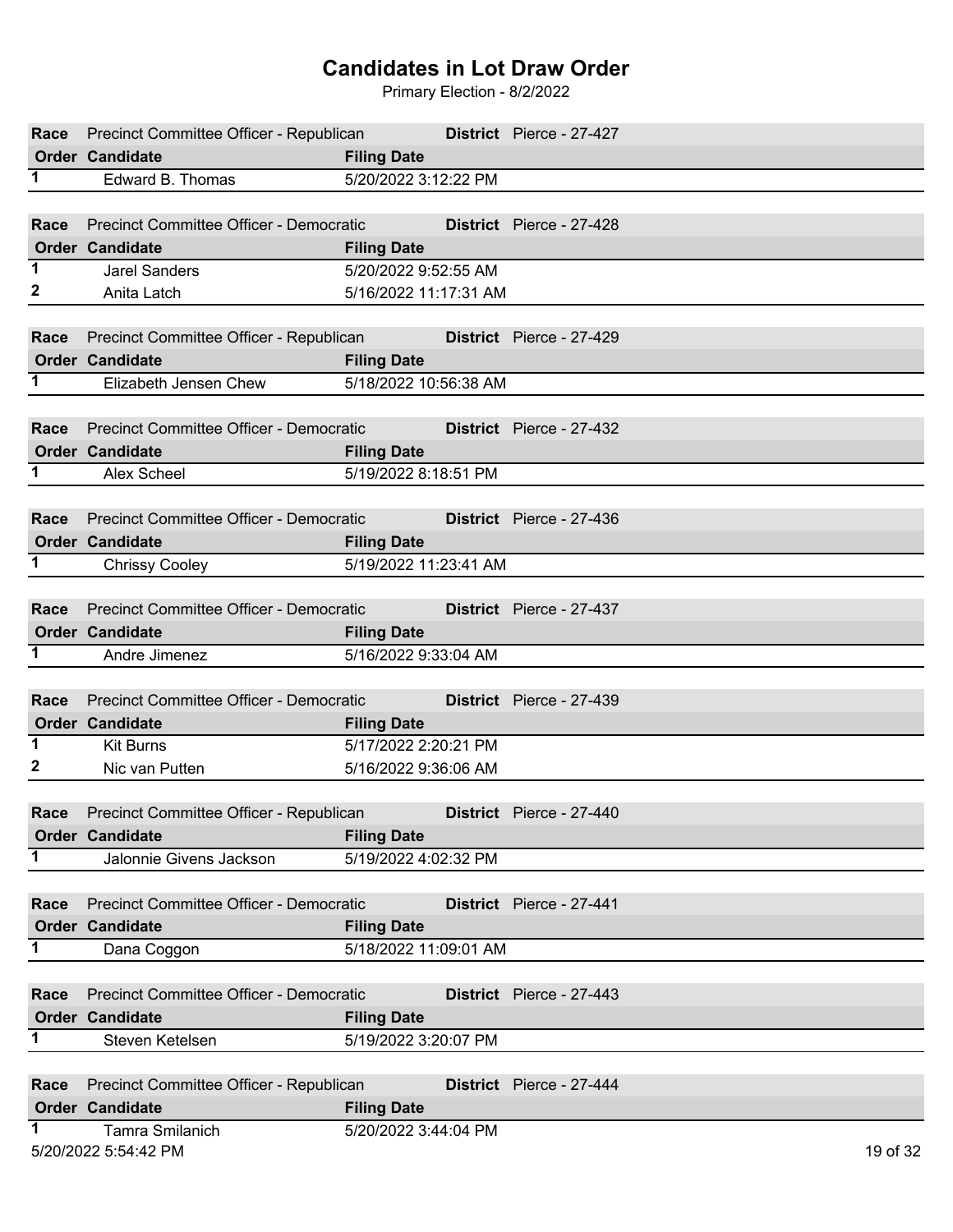| Race | Precinct Committee Officer - Democratic | District Pierce - 27-445                   |
|------|-----------------------------------------|--------------------------------------------|
|      | <b>Order Candidate</b>                  | <b>Filing Date</b>                         |
| 1    | Josh Cole                               | 5/16/2022 4:14:48 PM                       |
|      |                                         |                                            |
| Race | Precinct Committee Officer - Democratic | District Pierce - 27-446                   |
|      | <b>Order Candidate</b>                  | <b>Filing Date</b>                         |
| 1    | Shannon Ergun                           | 5/16/2022 10:10:02 AM                      |
|      |                                         |                                            |
| Race | Precinct Committee Officer - Republican | District Pierce - 27-446                   |
|      | <b>Order Candidate</b>                  | <b>Filing Date</b>                         |
| 1    | Steven T. Cook                          | 5/17/2022 10:36:11 PM                      |
|      |                                         |                                            |
| Race | Precinct Committee Officer - Democratic | District Pierce - 27-448                   |
|      | <b>Order Candidate</b>                  | <b>Filing Date</b>                         |
| 1    | Ryan A. Pendergrass                     | 5/20/2022 3:57:27 PM                       |
|      |                                         |                                            |
| Race | Precinct Committee Officer - Democratic | District Pierce - 27-460                   |
|      | <b>Order Candidate</b>                  | <b>Filing Date</b>                         |
| 1    | <b>Adrienne Stuart</b>                  | 5/18/2022 7:51:30 PM                       |
|      |                                         |                                            |
| Race | Precinct Committee Officer - Republican | District Pierce - 27-461                   |
|      | <b>Order Candidate</b>                  | <b>Filing Date</b>                         |
| 1    | Jon M. Higley                           | 5/16/2022 9:13:24 PM                       |
|      |                                         |                                            |
| Race | Precinct Committee Officer - Democratic | District Pierce - 27-462                   |
|      | <b>Order Candidate</b>                  | <b>Filing Date</b>                         |
| 1    | Sarah Rumbaugh                          | 5/17/2022 8:45:04 AM                       |
|      |                                         |                                            |
| Race | Precinct Committee Officer - Republican | District Pierce - 27-462                   |
|      | Order Candidate                         | <b>Filing Date</b>                         |
|      | Jeff Joseph                             | 5/16/2022 9:24:04 AM                       |
|      |                                         |                                            |
| Race |                                         |                                            |
|      | Precinct Committee Officer - Democratic | District Pierce - 27-464                   |
|      | Order Candidate                         | <b>Filing Date</b>                         |
| 1    | Leslie Jensen                           | 5/20/2022 11:06:12 AM                      |
|      |                                         |                                            |
| Race | Precinct Committee Officer - Republican | District Pierce - 27-464                   |
|      | Order Candidate                         | <b>Filing Date</b>                         |
| 1    | Mike Downey                             | 5/18/2022 9:08:43 AM                       |
|      |                                         |                                            |
| Race | Precinct Committee Officer - Democratic | District Pierce - 27-466                   |
| 1    | Order Candidate<br>Thalia Faye Brown    | <b>Filing Date</b><br>5/19/2022 9:07:41 AM |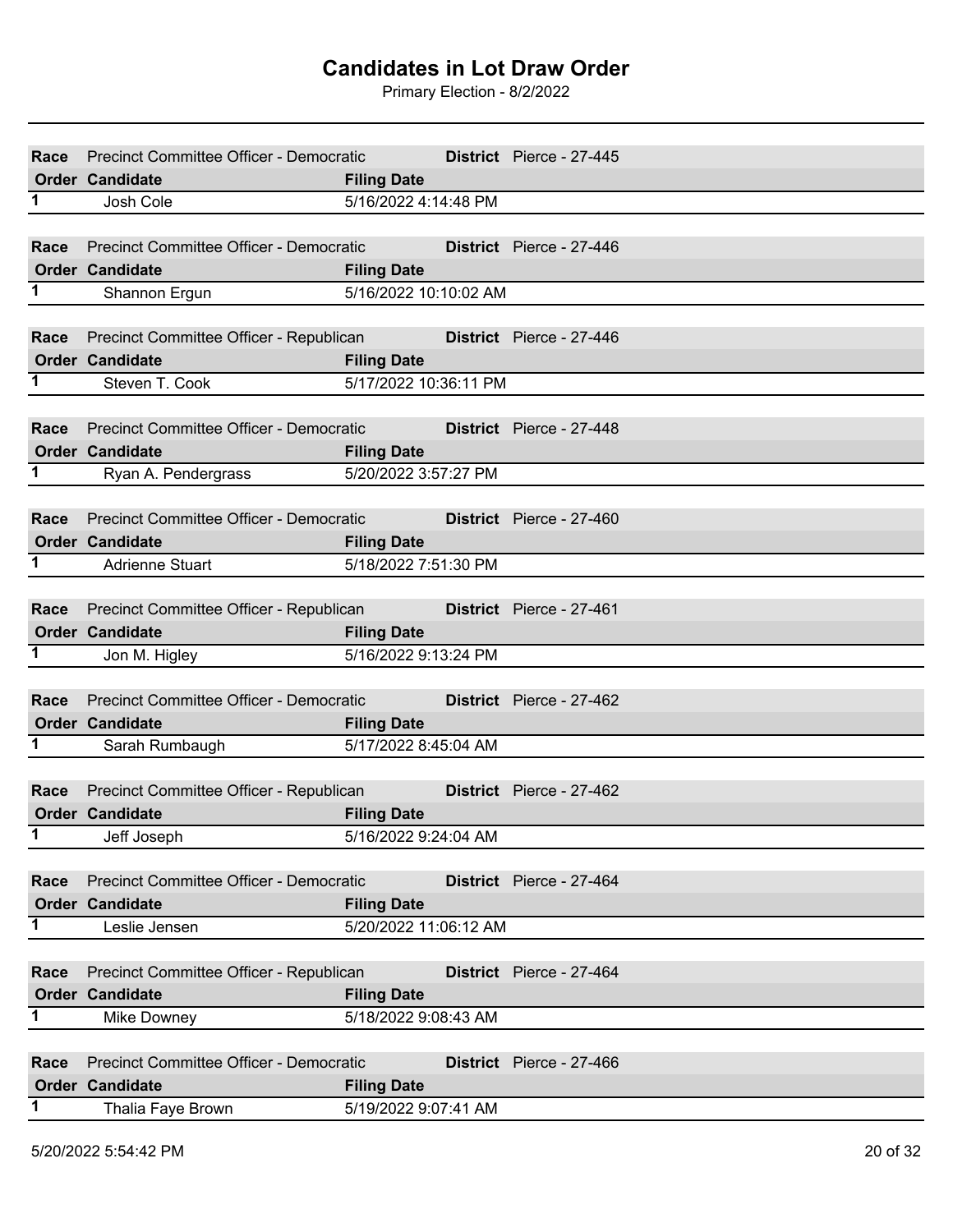| Race        | Precinct Committee Officer - Republican |                       | District Pierce - 27-466        |  |  |
|-------------|-----------------------------------------|-----------------------|---------------------------------|--|--|
|             | <b>Order Candidate</b>                  | <b>Filing Date</b>    |                                 |  |  |
| 1           | Richard A. Hayek                        | 5/16/2022 2:10:12 PM  |                                 |  |  |
|             |                                         |                       |                                 |  |  |
| Race        | Precinct Committee Officer - Republican |                       | <b>District</b> Pierce - 27-467 |  |  |
|             | <b>Order Candidate</b>                  | <b>Filing Date</b>    |                                 |  |  |
| 1           | Janet Large                             | 5/18/2022 11:03:43 AM |                                 |  |  |
|             |                                         |                       |                                 |  |  |
| Race        | Precinct Committee Officer - Democratic |                       | District Pierce - 27-472        |  |  |
|             |                                         |                       |                                 |  |  |
|             | Order Candidate                         | <b>Filing Date</b>    |                                 |  |  |
| 1           | Chelsea N. McElroy                      | 5/20/2022 11:49:14 AM |                                 |  |  |
|             |                                         |                       |                                 |  |  |
| Race        | Precinct Committee Officer - Democratic |                       | <b>District</b> Pierce - 27-475 |  |  |
|             | <b>Order Candidate</b>                  | <b>Filing Date</b>    |                                 |  |  |
| $\mathbf 1$ | Lika Smith                              | 5/17/2022 12:00:35 PM |                                 |  |  |
|             |                                         |                       |                                 |  |  |
| Race        | Precinct Committee Officer - Republican |                       | District Pierce - 27-475        |  |  |
|             | <b>Order Candidate</b>                  | <b>Filing Date</b>    |                                 |  |  |
| 1           | <b>Carl Fisher</b>                      | 5/20/2022 12:00:58 PM |                                 |  |  |
|             |                                         |                       |                                 |  |  |
|             |                                         |                       |                                 |  |  |
| Race        | Precinct Committee Officer - Democratic |                       | District Pierce - 27-477        |  |  |
|             | <b>Order Candidate</b>                  | <b>Filing Date</b>    |                                 |  |  |
| 1.          | Barbara J. Church                       | 5/20/2022 4:03:28 PM  |                                 |  |  |
|             |                                         |                       |                                 |  |  |
| Race        | Precinct Committee Officer - Democratic |                       | District Pierce - 27-478        |  |  |
|             | <b>Order Candidate</b>                  | <b>Filing Date</b>    |                                 |  |  |
| 1           | Jayne Berglund                          | 5/20/2022 10:08:28 AM |                                 |  |  |
|             |                                         |                       |                                 |  |  |
| Race        | Precinct Committee Officer - Democratic |                       | District Pierce - 27-480        |  |  |
|             | <b>Order Candidate</b>                  | <b>Filing Date</b>    |                                 |  |  |
| 1           | Justin Leighton                         | 5/20/2022 11:17:11 AM |                                 |  |  |
| 2           | <b>Tim Farrell</b>                      | 5/16/2022 5:27:11 PM  |                                 |  |  |
|             |                                         |                       |                                 |  |  |
|             | Precinct Committee Officer - Democratic |                       | District Pierce - 27-481        |  |  |
| Race        |                                         |                       |                                 |  |  |
|             | Order Candidate                         | <b>Filing Date</b>    |                                 |  |  |
| 1           | Ryan N. Mello                           | 5/16/2022 11:58:18 AM |                                 |  |  |
|             |                                         |                       |                                 |  |  |
| Race        | Precinct Committee Officer - Democratic |                       | District Pierce - 27-483        |  |  |
|             | <b>Order Candidate</b>                  | <b>Filing Date</b>    |                                 |  |  |
| 1.          | Jessica Gavre                           | 5/16/2022 9:24:42 AM  |                                 |  |  |
|             |                                         |                       |                                 |  |  |
| Race        | Precinct Committee Officer - Republican |                       | District Pierce - 27-486        |  |  |
|             | <b>Order Candidate</b>                  | <b>Filing Date</b>    |                                 |  |  |
| 1.          | Kristen Bridgan-Brown                   | 5/18/2022 10:48:11 PM |                                 |  |  |
|             |                                         |                       |                                 |  |  |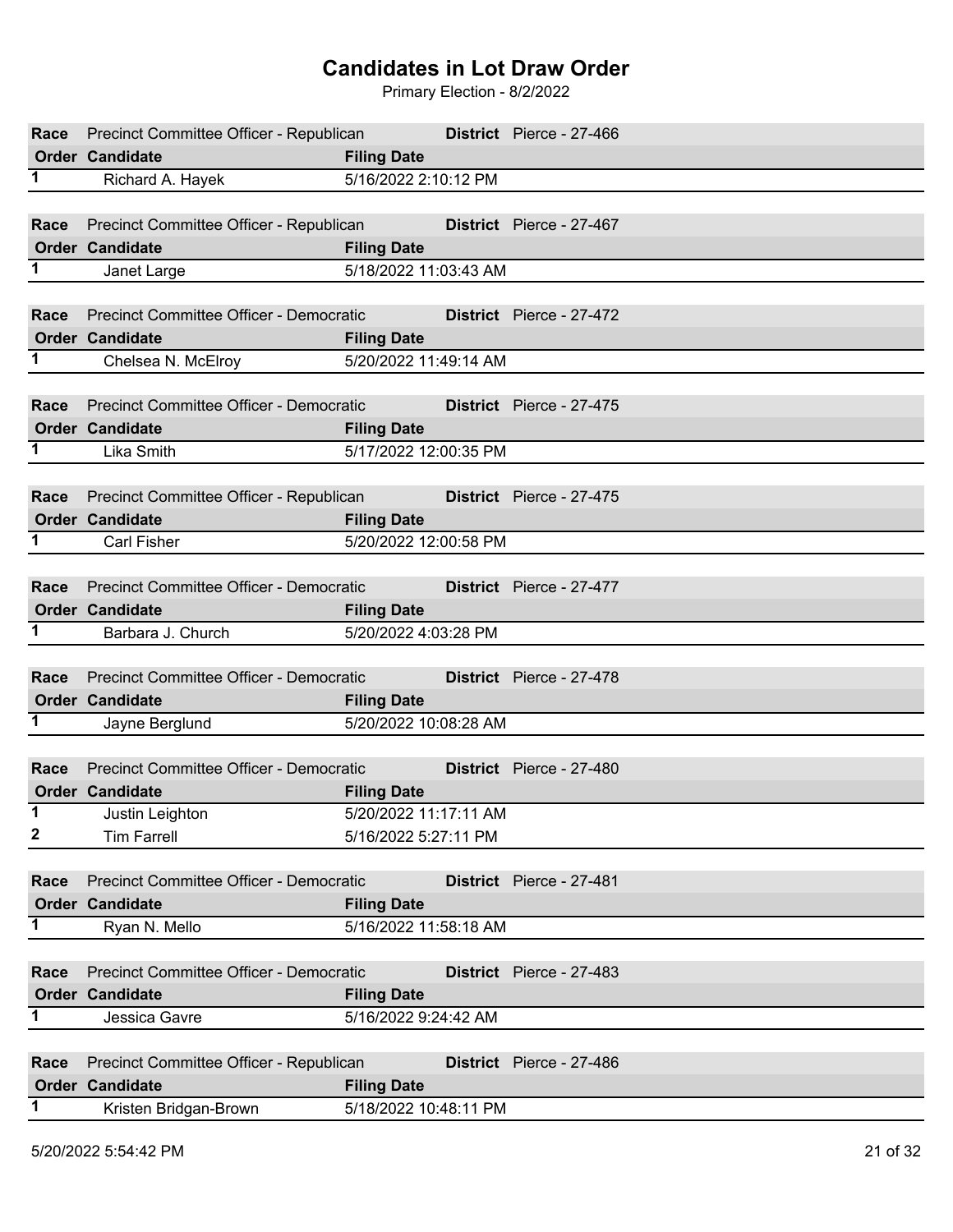| Race        | Precinct Committee Officer - Democratic                           |                                            | District Pierce - 27-489        |
|-------------|-------------------------------------------------------------------|--------------------------------------------|---------------------------------|
|             | <b>Order Candidate</b>                                            | <b>Filing Date</b>                         |                                 |
| 1           | Nicollette Leilani Roe                                            | 5/16/2022 5:28:56 PM                       |                                 |
|             |                                                                   |                                            |                                 |
| Race        | Precinct Committee Officer - Democratic                           | <b>The Company</b>                         | District Pierce - 27-491        |
|             | <b>Order Candidate</b>                                            | <b>Filing Date</b>                         |                                 |
| 1           | James Rolph                                                       | 5/20/2022 1:40:56 PM                       |                                 |
|             |                                                                   |                                            |                                 |
| Race        | Precinct Committee Officer - Democratic                           |                                            | District Pierce - 27-502        |
|             | <b>Order Candidate</b>                                            | <b>Filing Date</b>                         |                                 |
| 1.          | Jim Pickering                                                     | 5/17/2022 10:34:59 AM                      |                                 |
|             |                                                                   |                                            |                                 |
| Race        | Precinct Committee Officer - Republican                           |                                            | <b>District</b> Pierce - 27-502 |
|             | <b>Order Candidate</b>                                            | <b>Filing Date</b>                         |                                 |
| $\mathbf 1$ | David B. Moylan                                                   | 5/16/2022 1:02:06 PM                       |                                 |
|             |                                                                   |                                            |                                 |
| Race        | Precinct Committee Officer - Democratic                           |                                            | District Pierce - 27-504        |
|             | <b>Order Candidate</b>                                            |                                            |                                 |
| 1           | James (Jim) Williams                                              | <b>Filing Date</b><br>5/17/2022 4:11:33 PM |                                 |
|             |                                                                   |                                            |                                 |
| Race        | Precinct Committee Officer - Democratic                           |                                            | District Pierce - 27-506        |
|             | <b>Order Candidate</b>                                            | <b>Filing Date</b>                         |                                 |
| 1           | Carlos Lugo-Gonzalez                                              | 5/20/2022 12:06:30 PM                      |                                 |
|             |                                                                   |                                            |                                 |
| Race        | Precinct Committee Officer - Democratic                           |                                            | District Pierce - 27-510        |
|             | <b>Order Candidate</b>                                            | <b>Filing Date</b>                         |                                 |
| 1           | Nicholas Hendrickson                                              | 5/16/2022 9:30:11 PM                       |                                 |
|             |                                                                   |                                            |                                 |
| Race        | Precinct Committee Officer - Democratic                           |                                            | District Pierce - 27-591        |
|             | <b>Order Candidate</b>                                            | <b>Filing Date</b>                         |                                 |
| 1           | Elizabeth Pew                                                     | 5/16/2022 10:55:22 AM                      |                                 |
|             |                                                                   |                                            |                                 |
| Race        | Precinct Committee Officer - Democratic                           |                                            | District Pierce - 27-602        |
|             | <b>Order Candidate</b>                                            | <b>Filing Date</b>                         |                                 |
| 1           | <b>Drena Sellers</b>                                              | 5/20/2022 3:59:28 PM                       |                                 |
|             |                                                                   |                                            |                                 |
| Race        | Precinct Committee Officer - Democratic                           |                                            | District Pierce - 27-629        |
|             | <b>Order Candidate</b>                                            | <b>Filing Date</b>                         |                                 |
| 1           |                                                                   | 5/20/2022 2:39:50 PM                       |                                 |
|             |                                                                   |                                            |                                 |
| 2           | <b>Erin Sarvis</b>                                                |                                            |                                 |
|             | Olgy Diaz                                                         | 5/16/2022 10:49:44 AM                      |                                 |
|             |                                                                   |                                            |                                 |
| Race        | Precinct Committee Officer - Republican<br><b>Order Candidate</b> | <b>Filing Date</b>                         | District Pierce - 28-395        |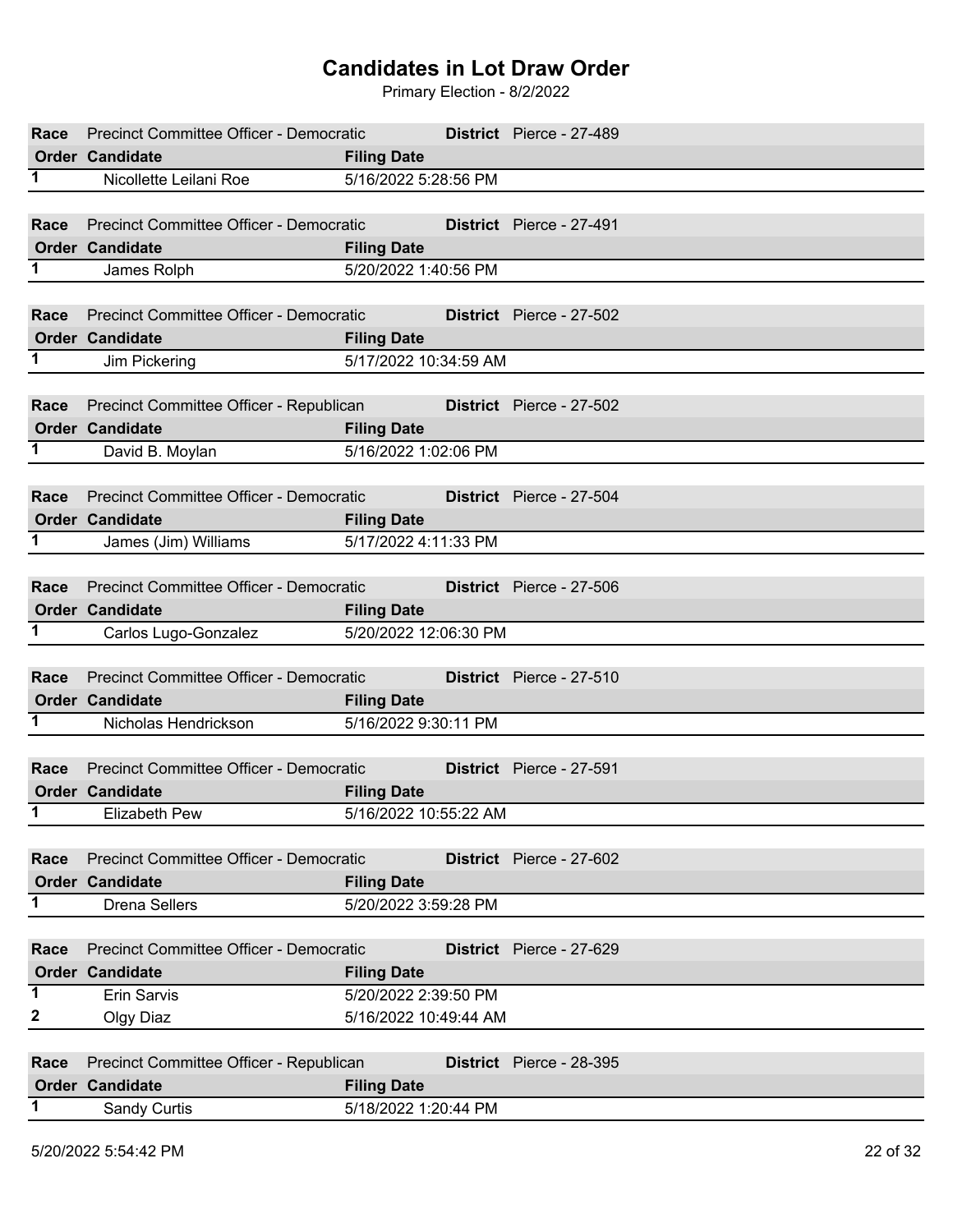| Precinct Committee Officer - Democratic<br>District Pierce - 28-512<br>Race<br><b>Order Candidate</b><br><b>Filing Date</b><br>1<br><b>Sharon Winesberry</b><br>5/16/2022 9:26:01 AM<br>Precinct Committee Officer - Republican<br><b>District</b> Pierce - 28-512<br>Race |  |
|----------------------------------------------------------------------------------------------------------------------------------------------------------------------------------------------------------------------------------------------------------------------------|--|
|                                                                                                                                                                                                                                                                            |  |
|                                                                                                                                                                                                                                                                            |  |
|                                                                                                                                                                                                                                                                            |  |
|                                                                                                                                                                                                                                                                            |  |
|                                                                                                                                                                                                                                                                            |  |
| <b>Order Candidate</b><br><b>Filing Date</b>                                                                                                                                                                                                                               |  |
| $\mathbf 1$<br>5/18/2022 6:44:57 PM<br>Bryan Yon                                                                                                                                                                                                                           |  |
|                                                                                                                                                                                                                                                                            |  |
| Precinct Committee Officer - Democratic<br>District Pierce - 28-513<br>Race                                                                                                                                                                                                |  |
| Order Candidate<br><b>Filing Date</b>                                                                                                                                                                                                                                      |  |
| 5/16/2022 9:06:56 AM<br>1.<br><b>T'wina Nobles</b>                                                                                                                                                                                                                         |  |
|                                                                                                                                                                                                                                                                            |  |
| Precinct Committee Officer - Democratic<br>Race<br><b>District</b> Pierce - 28-515                                                                                                                                                                                         |  |
| <b>Order Candidate</b><br><b>Filing Date</b>                                                                                                                                                                                                                               |  |
| $\mathbf 1$<br>Linda Hood<br>5/16/2022 4:12:03 PM                                                                                                                                                                                                                          |  |
|                                                                                                                                                                                                                                                                            |  |
| Precinct Committee Officer - Republican<br>District Pierce - 28-515<br>Race                                                                                                                                                                                                |  |
| <b>Order Candidate</b><br><b>Filing Date</b>                                                                                                                                                                                                                               |  |
| $\mathbf 1$<br>5/18/2022 6:57:31 PM<br>Amber Muse                                                                                                                                                                                                                          |  |
| $\mathbf{z}$<br>5/18/2022 3:26:21 PM<br>Lisa Olson                                                                                                                                                                                                                         |  |
|                                                                                                                                                                                                                                                                            |  |
| Precinct Committee Officer - Democratic<br>District Pierce - 28-521<br>Race                                                                                                                                                                                                |  |
| <b>Order Candidate</b><br><b>Filing Date</b>                                                                                                                                                                                                                               |  |
| 1<br>J ODell<br>5/16/2022 9:06:16 AM                                                                                                                                                                                                                                       |  |
|                                                                                                                                                                                                                                                                            |  |
| Precinct Committee Officer - Republican<br>District Pierce - 28-527<br>Race                                                                                                                                                                                                |  |
| <b>Order Candidate</b><br><b>Filing Date</b>                                                                                                                                                                                                                               |  |
| 1.<br>Mark Lundy<br>5/18/2022 10:39:02 AM                                                                                                                                                                                                                                  |  |
|                                                                                                                                                                                                                                                                            |  |
| Precinct Committee Officer - Democratic<br>District Pierce - 28-538<br>Race                                                                                                                                                                                                |  |
| Order Candidate<br><b>Filing Date</b>                                                                                                                                                                                                                                      |  |
|                                                                                                                                                                                                                                                                            |  |
| 1<br>Nikki Bufford<br>5/19/2022 6:56:09 PM                                                                                                                                                                                                                                 |  |
| 2<br>5/18/2022 10:27:50 AM<br>John Laakso                                                                                                                                                                                                                                  |  |
|                                                                                                                                                                                                                                                                            |  |
|                                                                                                                                                                                                                                                                            |  |
| Precinct Committee Officer - Democratic<br>District Pierce - 28-541<br>Race                                                                                                                                                                                                |  |
| <b>Order Candidate</b><br><b>Filing Date</b><br>1                                                                                                                                                                                                                          |  |
| 5/17/2022 2:34:44 AM<br>Julie Andrzejewski                                                                                                                                                                                                                                 |  |
| Precinct Committee Officer - Democratic<br>District Pierce - 28-542<br>Race                                                                                                                                                                                                |  |
| <b>Order Candidate</b>                                                                                                                                                                                                                                                     |  |
| <b>Filing Date</b><br>1                                                                                                                                                                                                                                                    |  |
| David Zink<br>5/16/2022 4:53:39 PM                                                                                                                                                                                                                                         |  |
| District Pierce - 28-542<br>Race                                                                                                                                                                                                                                           |  |
| Precinct Committee Officer - Republican<br><b>Order Candidate</b><br><b>Filing Date</b>                                                                                                                                                                                    |  |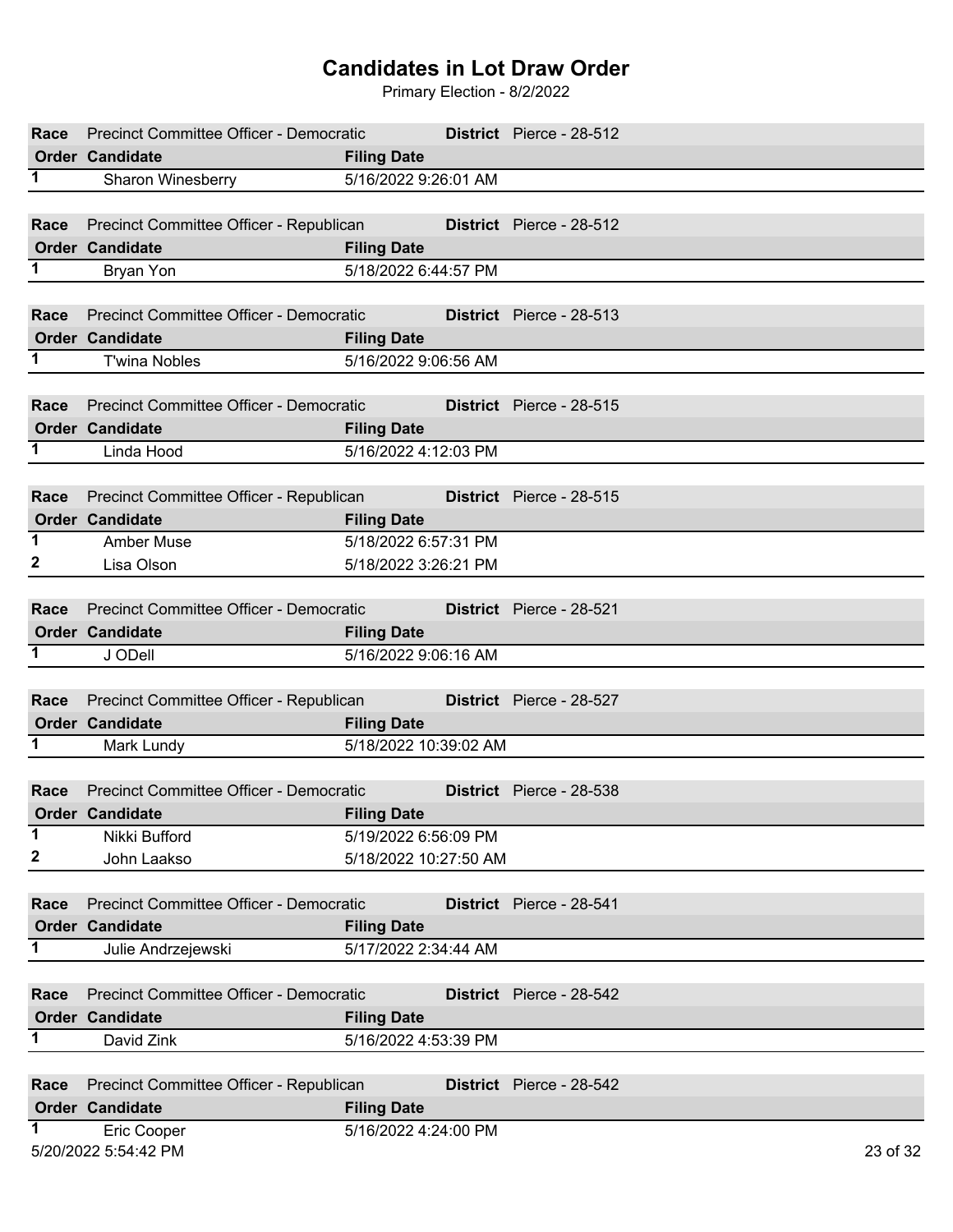| Race           | Precinct Committee Officer - Republican |                       | District Pierce - 28-543        |
|----------------|-----------------------------------------|-----------------------|---------------------------------|
|                | <b>Order Candidate</b>                  | <b>Filing Date</b>    |                                 |
| $\overline{1}$ | P.K. Thumbi                             | 5/19/2022 2:59:20 PM  |                                 |
|                |                                         |                       |                                 |
| Race           | Precinct Committee Officer - Democratic |                       | District Pierce - 28-546        |
|                | <b>Order Candidate</b>                  | <b>Filing Date</b>    |                                 |
| 1.             | Jamica I. Tatum                         | 5/18/2022 5:41:12 PM  |                                 |
|                |                                         |                       |                                 |
|                |                                         |                       |                                 |
| Race           | Precinct Committee Officer - Democratic |                       | <b>District</b> Pierce - 28-549 |
|                | <b>Order Candidate</b>                  | <b>Filing Date</b>    |                                 |
| $\mathbf 1$    | Jimmie R. Farmer                        | 5/18/2022 9:38:28 AM  |                                 |
|                |                                         |                       |                                 |
| Race           | Precinct Committee Officer - Democratic |                       | <b>District</b> Pierce - 28-550 |
|                | <b>Order Candidate</b>                  | <b>Filing Date</b>    |                                 |
| 1              | Liz Scott                               | 5/16/2022 5:12:21 PM  |                                 |
|                |                                         |                       |                                 |
|                |                                         |                       | District Pierce - 28-553        |
| Race           | Precinct Committee Officer - Republican |                       |                                 |
|                | <b>Order Candidate</b>                  | <b>Filing Date</b>    |                                 |
| 1              | Carla Richards                          | 5/19/2022 8:13:48 PM  |                                 |
|                |                                         |                       |                                 |
| Race           | Precinct Committee Officer - Republican |                       | District Pierce - 28-554        |
|                | <b>Order Candidate</b>                  | <b>Filing Date</b>    |                                 |
| 1              | Leslie G. Watts                         | 5/18/2022 6:39:29 PM  |                                 |
|                |                                         |                       |                                 |
| Race           | Precinct Committee Officer - Democratic |                       | District Pierce - 28-556        |
|                | Order Candidate                         | <b>Filing Date</b>    |                                 |
| 1              |                                         | 5/17/2022 4:20:04 PM  |                                 |
|                | Taniesha Lyons                          |                       |                                 |
| $\mathbf{z}$   | Raymond C. Tsumpti, Jr.                 | 5/17/2022 2:45:37 PM  |                                 |
|                |                                         |                       |                                 |
| Race           | Precinct Committee Officer - Republican |                       | District Pierce - 28-562        |
|                | <b>Order Candidate</b>                  | <b>Filing Date</b>    |                                 |
| 1              | <b>Mark Keithley</b>                    | 5/17/2022 9:26:23 AM  |                                 |
|                |                                         |                       |                                 |
| Race           | Precinct Committee Officer - Democratic |                       | District Pierce - 28-565        |
|                | Order Candidate                         | <b>Filing Date</b>    |                                 |
| 1              | Mark D. Henry                           | 5/17/2022 3:43:29 PM  |                                 |
|                |                                         |                       |                                 |
|                |                                         |                       |                                 |
| Race           | Precinct Committee Officer - Republican |                       | <b>District</b> Pierce - 28-565 |
|                | <b>Order Candidate</b>                  | <b>Filing Date</b>    |                                 |
| 1              | Susanna Keilman                         | 5/18/2022 7:07:13 PM  |                                 |
|                |                                         |                       |                                 |
| Race           | Precinct Committee Officer - Democratic |                       | District Pierce - 28-567        |
|                | <b>Order Candidate</b>                  | <b>Filing Date</b>    |                                 |
| 1              | James C.Baglio                          | 5/20/2022 12:01:48 PM |                                 |
|                |                                         |                       |                                 |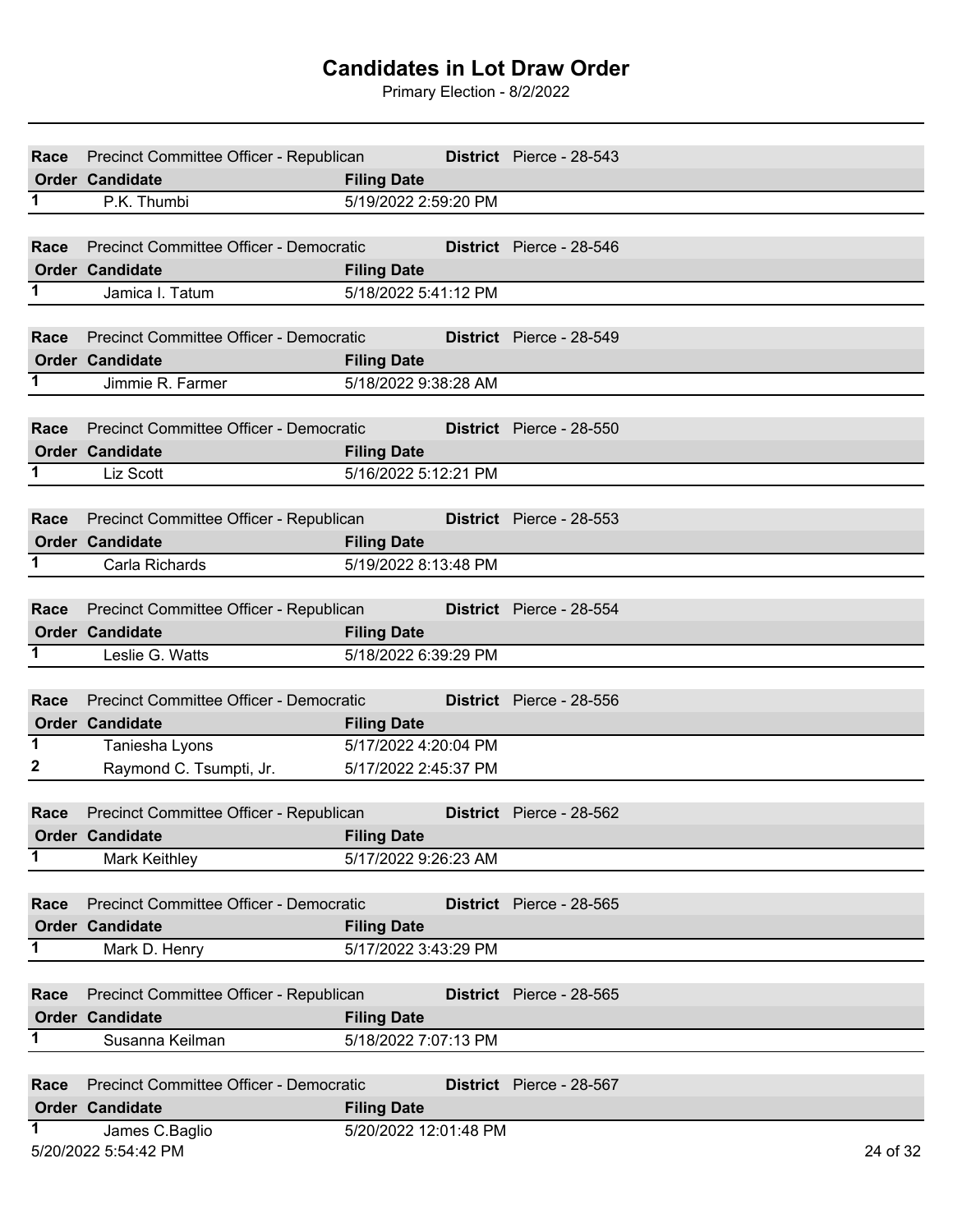| Race           | Precinct Committee Officer - Republican      |                       | District Pierce - 28-567        |
|----------------|----------------------------------------------|-----------------------|---------------------------------|
|                | <b>Order Candidate</b>                       | <b>Filing Date</b>    |                                 |
| $\overline{1}$ | John E. Stanescki                            | 5/16/2022 1:00:47 PM  |                                 |
| 2              | Victor Hogan                                 | 5/16/2022 9:18:55 AM  |                                 |
| 3              | John P. Colvin                               | 5/20/2022 10:59:06 AM |                                 |
|                |                                              |                       |                                 |
| Race           | Precinct Committee Officer - Republican      |                       | District Pierce - 28-568        |
|                | <b>Order Candidate</b>                       | <b>Filing Date</b>    |                                 |
| 1              | William E. Saxe                              | 5/17/2022 4:53:37 PM  |                                 |
|                |                                              |                       |                                 |
| Race           | Precinct Committee Officer - Republican      |                       | District Pierce - 28-569        |
|                | <b>Order Candidate</b>                       | <b>Filing Date</b>    |                                 |
| $\mathbf 1$    | Jane Milhans                                 | 5/16/2022 9:28:36 AM  |                                 |
|                |                                              |                       |                                 |
| Race           | Precinct Committee Officer - Republican      |                       | District Pierce - 28-572        |
|                | <b>Order Candidate</b>                       |                       |                                 |
| 1              |                                              | <b>Filing Date</b>    |                                 |
|                | Patrick D. Plumb                             | 5/16/2022 9:05:52 AM  |                                 |
|                |                                              |                       |                                 |
| Race           | Precinct Committee Officer - Democratic      |                       | District Pierce - 28-573        |
|                | <b>Order Candidate</b>                       | <b>Filing Date</b>    |                                 |
| 1              | Lennett Hollandsworth                        | 5/18/2022 12:57:10 PM |                                 |
|                |                                              |                       |                                 |
| Race           | Precinct Committee Officer - Democratic      |                       | <b>District</b> Pierce - 28-576 |
|                | <b>Order Candidate</b>                       | <b>Filing Date</b>    |                                 |
| 1.             | <b>Natalie Bates</b>                         | 5/18/2022 11:43:33 AM |                                 |
|                |                                              |                       |                                 |
| Race           | Precinct Committee Officer - Republican      |                       | District Pierce - 28-592        |
|                | <b>Order Candidate</b>                       | <b>Filing Date</b>    |                                 |
| 1              | Chris Johnson                                | 5/16/2022 4:43:32 PM  |                                 |
|                |                                              |                       |                                 |
|                | Race Precinct Committee Officer - Democratic |                       | District Pierce - 28-594        |
|                | <b>Order Candidate</b>                       | <b>Filing Date</b>    |                                 |
| $\overline{1}$ | Christina Manetti                            | 5/20/2022 11:25:54 AM |                                 |
|                |                                              |                       |                                 |
| Race           | Precinct Committee Officer - Democratic      |                       | District Pierce - 28-598        |
|                | <b>Order Candidate</b>                       | <b>Filing Date</b>    |                                 |
| 1              | Sharon Remagen                               | 5/20/2022 3:04:55 PM  |                                 |
|                |                                              |                       |                                 |
| Race           | Precinct Committee Officer - Republican      |                       | District Pierce - 28-636        |
|                | <b>Order Candidate</b>                       | <b>Filing Date</b>    |                                 |
| $\mathbf{1}$   |                                              |                       |                                 |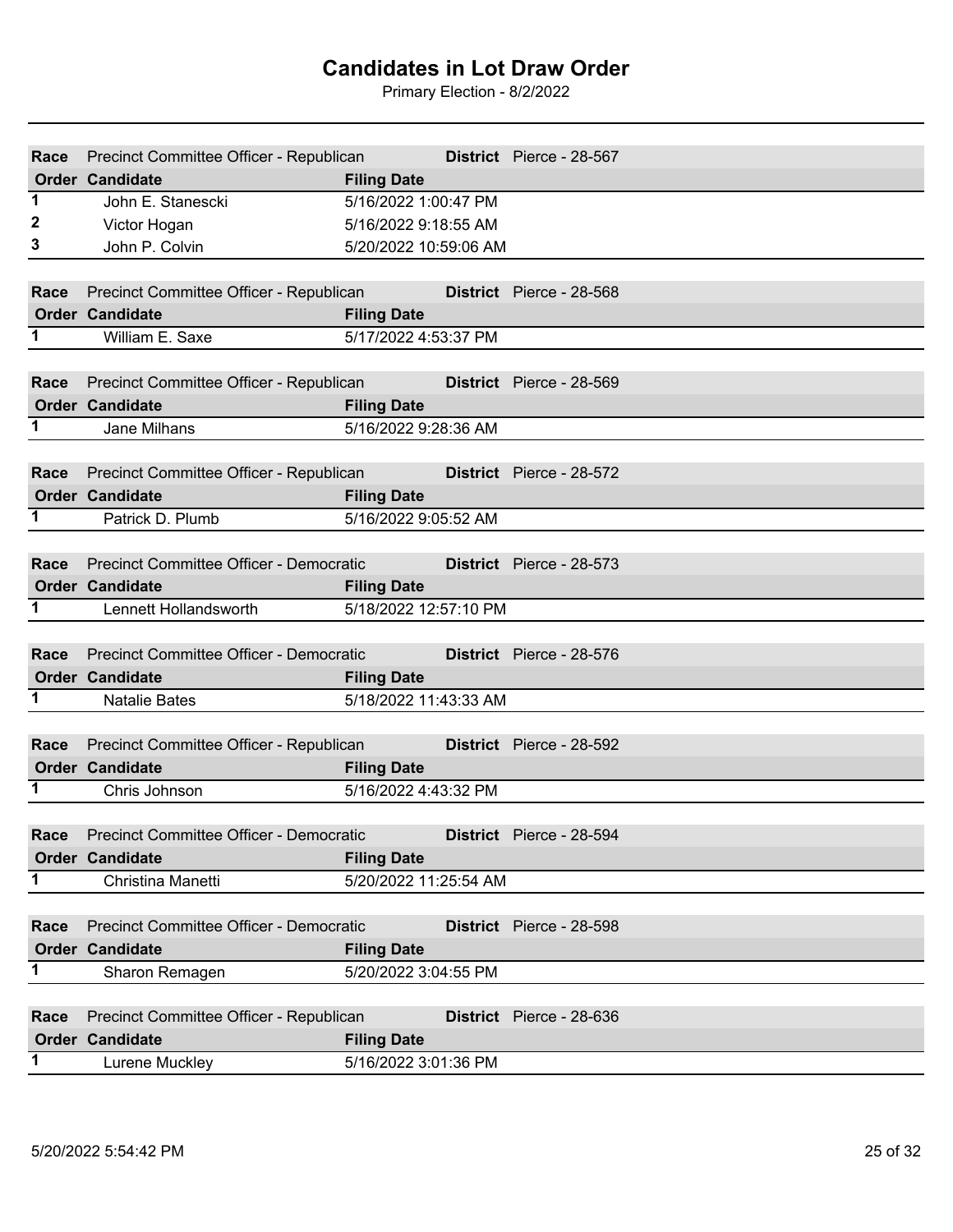| Race        | <b>Precinct Committee Officer - Democratic</b> | District Pierce - 28-644<br>a Tanzania |
|-------------|------------------------------------------------|----------------------------------------|
|             | <b>Order Candidate</b>                         | <b>Filing Date</b>                     |
| 1           | <b>Chas Ames</b>                               | 5/18/2022 2:39:11 PM                   |
|             |                                                |                                        |
| Race        | Precinct Committee Officer - Democratic        | District Pierce - 28-646               |
|             |                                                |                                        |
|             | <b>Order Candidate</b>                         | <b>Filing Date</b>                     |
| 1           | Darwin Peters II                               | 5/20/2022 12:15:05 PM                  |
|             |                                                |                                        |
| Race        | Precinct Committee Officer - Democratic        | District Pierce - 29-241               |
|             | Order Candidate                                | <b>Filing Date</b>                     |
| $\mathbf 1$ | Amin "Tony" Hester                             | 5/17/2022 5:45:06 PM                   |
|             |                                                |                                        |
| Race        | Precinct Committee Officer - Democratic        | <b>District</b> Pierce - 29-243        |
|             | <b>Order Candidate</b>                         |                                        |
|             |                                                | <b>Filing Date</b>                     |
| $\mathbf 1$ | <b>Geff Ratcheson</b>                          | 5/18/2022 9:08:55 PM                   |
|             |                                                |                                        |
| Race        | Precinct Committee Officer - Democratic        | District Pierce - 29-447               |
|             | <b>Order Candidate</b>                         | <b>Filing Date</b>                     |
| 1           | Suzanne Skaar                                  | 5/17/2022 10:23:14 AM                  |
|             |                                                |                                        |
| Race        | Precinct Committee Officer - Democratic        | District Pierce - 29-456               |
|             | <b>Order Candidate</b>                         |                                        |
|             |                                                | <b>Filing Date</b>                     |
| $\mathbf 1$ | <b>Corwin Scott</b>                            | 5/18/2022 5:25:39 PM                   |
| 2           | <b>Russell Parks</b>                           | 5/18/2022 5:18:05 AM                   |
|             |                                                |                                        |
| Race        | Precinct Committee Officer - Democratic        | District Pierce - 29-459               |
|             | Order Candidate                                | <b>Filing Date</b>                     |
| $\mathbf 1$ | Kimber Starr                                   | 5/16/2022 12:58:28 PM                  |
|             |                                                |                                        |
| Race        | Precinct Committee Officer - Democratic        | District Pierce - 29-469               |
|             | Order Candidate                                | <b>Filing Date</b>                     |
| 1.          |                                                |                                        |
|             | <b>Courtney Love</b>                           | 5/19/2022 2:51:42 PM                   |
|             |                                                |                                        |
| Race        | Precinct Committee Officer - Democratic        | District Pierce - 29-484               |
|             | <b>Order Candidate</b>                         | <b>Filing Date</b>                     |
| 1           | Silong Chhun                                   | 5/16/2022 11:23:19 AM                  |
|             |                                                |                                        |
| Race        | Precinct Committee Officer - Democratic        | District Pierce - 29-493               |
|             | <b>Order Candidate</b>                         | <b>Filing Date</b>                     |
| 1           |                                                |                                        |
|             | Phil Gardner                                   | 5/16/2022 9:57:52 AM                   |
|             |                                                |                                        |
| Race        | Precinct Committee Officer - Democratic        | District Pierce - 29-495               |
|             | Order Candidate                                | <b>Filing Date</b>                     |
| 1           | <b>Marty Campbell</b>                          | 5/19/2022 10:42:45 AM                  |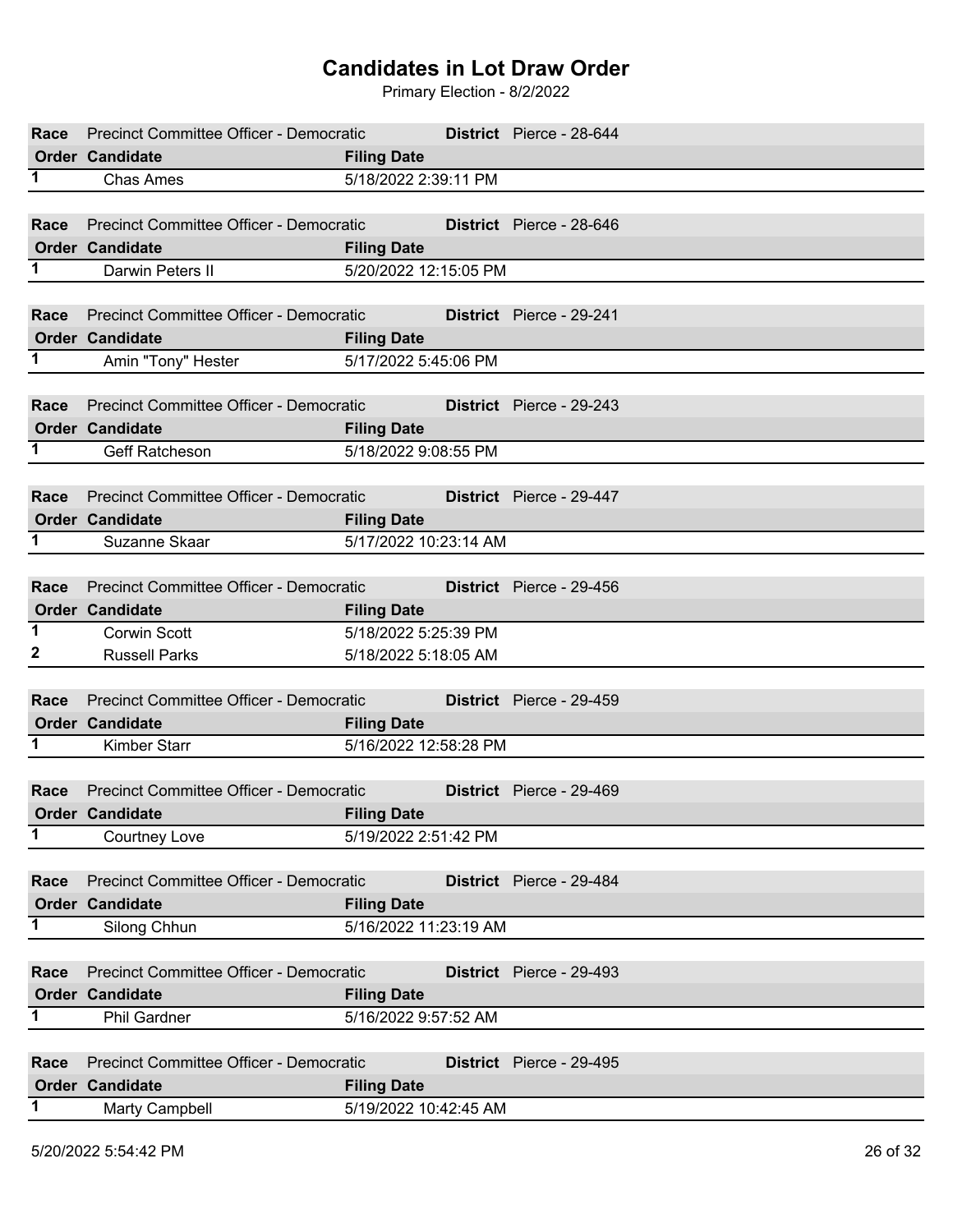| Race | Precinct Committee Officer - Democratic        |                       | District Pierce - 29-606        |  |  |  |
|------|------------------------------------------------|-----------------------|---------------------------------|--|--|--|
|      | <b>Order Candidate</b>                         | <b>Filing Date</b>    |                                 |  |  |  |
| 1    | <b>Lillian Ferraz</b>                          | 5/20/2022 3:22:02 PM  |                                 |  |  |  |
| 2    | Danielle Hennigan                              | 5/19/2022 8:58:55 PM  |                                 |  |  |  |
|      |                                                |                       |                                 |  |  |  |
| Race | Precinct Committee Officer - Democratic        |                       | District Pierce - 29-608        |  |  |  |
|      | <b>Order Candidate</b>                         | <b>Filing Date</b>    |                                 |  |  |  |
| 1    | <b>Sharlett Mena</b>                           | 5/18/2022 7:00:47 PM  |                                 |  |  |  |
|      |                                                |                       |                                 |  |  |  |
| Race | <b>Precinct Committee Officer - Democratic</b> |                       | District Pierce - 29-609        |  |  |  |
|      | <b>Order Candidate</b>                         | <b>Filing Date</b>    |                                 |  |  |  |
| 1.   | Patrick Stickney                               | 5/18/2022 8:41:30 PM  |                                 |  |  |  |
|      |                                                |                       |                                 |  |  |  |
| Race | Precinct Committee Officer - Democratic        |                       | <b>District</b> Pierce - 29-610 |  |  |  |
|      | <b>Order Candidate</b>                         | <b>Filing Date</b>    |                                 |  |  |  |
| 1    | <b>Cathy Pearsall-Stipek</b>                   | 5/20/2022 10:42:15 AM |                                 |  |  |  |
| 2    | Anzhane Slaughter                              | 5/17/2022 2:50:13 PM  |                                 |  |  |  |
|      |                                                |                       |                                 |  |  |  |
| Race | Precinct Committee Officer - Democratic        |                       | District Pierce - 29-614        |  |  |  |
|      | <b>Order Candidate</b>                         | <b>Filing Date</b>    |                                 |  |  |  |
| 1    | Bonny Jo Peterson                              | 5/19/2022 9:17:36 PM  |                                 |  |  |  |
|      |                                                |                       |                                 |  |  |  |
| Race | Precinct Committee Officer - Republican        |                       | District Pierce - 29-614        |  |  |  |
|      | <b>Order Candidate</b>                         | <b>Filing Date</b>    |                                 |  |  |  |
| 1.   | Laura Hilsendager                              | 5/20/2022 2:29:43 PM  |                                 |  |  |  |
|      |                                                |                       |                                 |  |  |  |
| Race | Precinct Committee Officer - Democratic        |                       | District Pierce - 29-615        |  |  |  |
|      | <b>Order Candidate</b>                         | <b>Filing Date</b>    |                                 |  |  |  |
| 1    | Ralph K. Rodriguez                             | 5/20/2022 5:06:45 AM  |                                 |  |  |  |
|      |                                                |                       |                                 |  |  |  |
|      | Race Precinct Committee Officer - Democratic   |                       | District Pierce - 29-622        |  |  |  |
|      | <b>Order Candidate</b>                         | <b>Filing Date</b>    |                                 |  |  |  |
| 1    | <b>Steve Kirby</b>                             | 5/19/2022 10:13:10 AM |                                 |  |  |  |
|      |                                                |                       |                                 |  |  |  |
| Race | Precinct Committee Officer - Republican        |                       | District Pierce - 29-622        |  |  |  |
|      | <b>Order Candidate</b>                         | <b>Filing Date</b>    |                                 |  |  |  |
| 1    | Gina Medley                                    | 5/18/2022 12:47:52 PM |                                 |  |  |  |
|      | District Pierce - 29-625                       |                       |                                 |  |  |  |
| Race | Precinct Committee Officer - Democratic        |                       |                                 |  |  |  |
|      | Order Candidate                                | <b>Filing Date</b>    |                                 |  |  |  |
| 1    | Derek Martinez                                 | 5/17/2022 12:43:22 PM |                                 |  |  |  |
|      |                                                |                       |                                 |  |  |  |
| Race | Precinct Committee Officer - Democratic        |                       | <b>District</b> Pierce - 29-631 |  |  |  |
| 1    | <b>Order Candidate</b>                         | <b>Filing Date</b>    |                                 |  |  |  |
|      | <b>Brenda Mitchell</b>                         | 5/20/2022 2:50:32 PM  |                                 |  |  |  |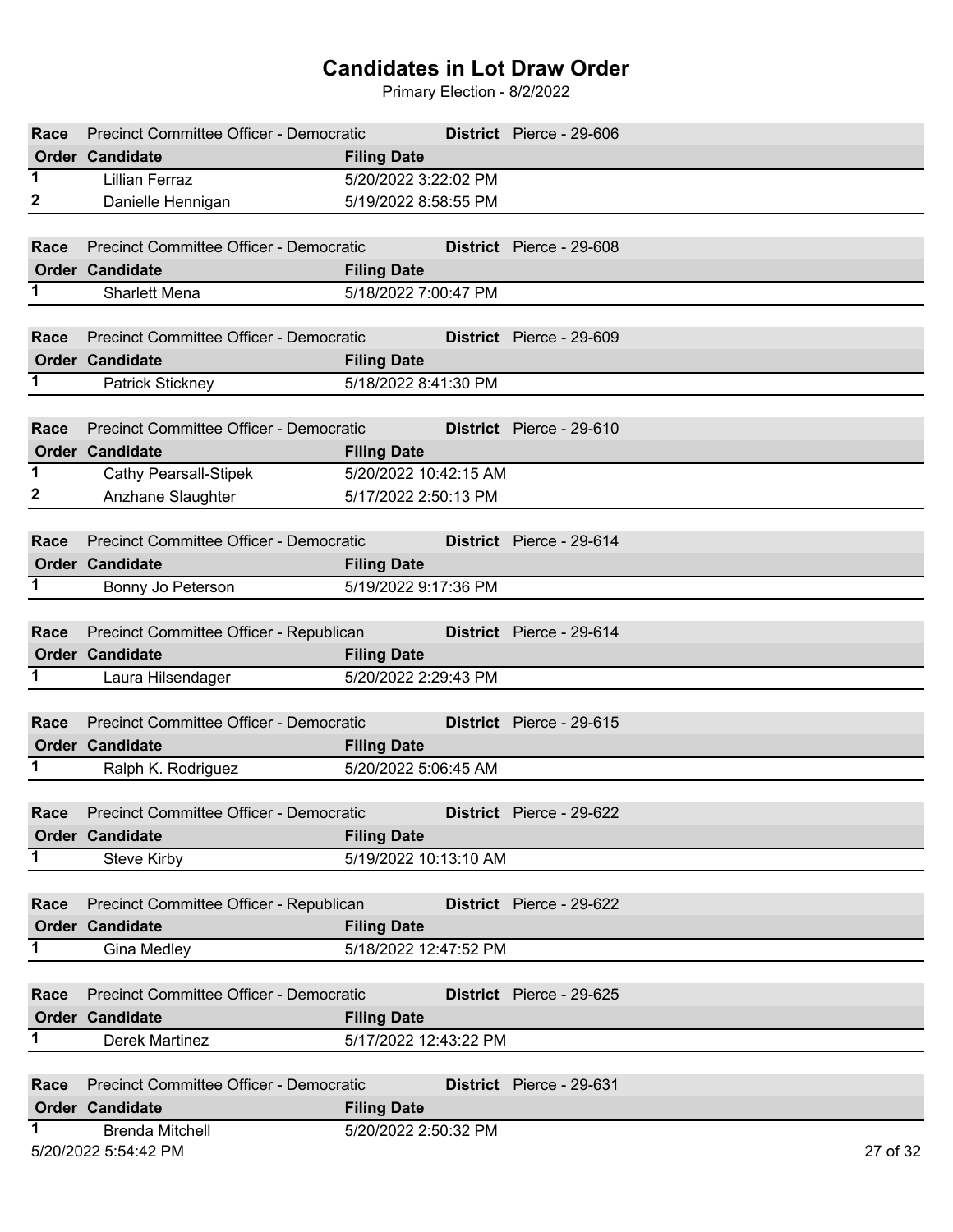| Race        | Precinct Committee Officer - Democratic |                       | District Pierce - 29-632        |          |
|-------------|-----------------------------------------|-----------------------|---------------------------------|----------|
|             | <b>Order Candidate</b>                  | <b>Filing Date</b>    |                                 |          |
| 1           | Anne Artman                             | 5/18/2022 12:46:42 PM |                                 |          |
|             |                                         |                       |                                 |          |
| Race        | Precinct Committee Officer - Republican | a Tanzania            | <b>District</b> Pierce - 29-637 |          |
|             | <b>Order Candidate</b>                  | <b>Filing Date</b>    |                                 |          |
| 1           | Rebecca Weisenhaus                      | 5/16/2022 9:15:08 PM  |                                 |          |
|             |                                         |                       |                                 |          |
| Race        | Precinct Committee Officer - Democratic |                       | District Pierce - 29-647        |          |
|             | <b>Order Candidate</b>                  | <b>Filing Date</b>    |                                 |          |
| $\mathbf 1$ | Anna Nepomuceno                         | 5/20/2022 3:15:33 PM  |                                 |          |
| 2           | Siabhon Ayuso                           | 5/16/2022 1:16:45 PM  |                                 |          |
|             |                                         |                       |                                 |          |
| Race        | Precinct Committee Officer - Democratic |                       | <b>District</b> Pierce - 29-649 |          |
|             | <b>Order Candidate</b>                  | <b>Filing Date</b>    |                                 |          |
| 1           | Joseph W. Tirado                        | 5/20/2022 3:29:35 PM  |                                 |          |
|             |                                         |                       |                                 |          |
| Race        | Precinct Committee Officer - Democratic |                       | <b>District</b> Pierce - 29-651 |          |
|             | <b>Order Candidate</b>                  | <b>Filing Date</b>    |                                 |          |
| 1           | Jani Hitchen                            | 5/16/2022 7:58:38 PM  |                                 |          |
|             |                                         |                       |                                 |          |
| Race        | Precinct Committee Officer - Republican |                       | District Pierce - 29-651        |          |
|             | <b>Order Candidate</b>                  | <b>Filing Date</b>    |                                 |          |
| 1           | Shiban Williamson                       | 5/16/2022 9:46:49 PM  |                                 |          |
|             |                                         |                       |                                 |          |
| Race        | Precinct Committee Officer - Democratic |                       | District Pierce - 29-653        |          |
|             | <b>Order Candidate</b>                  | <b>Filing Date</b>    |                                 |          |
| 1           | Aaron T. Sherman                        | 5/16/2022 8:58:44 PM  |                                 |          |
|             |                                         |                       |                                 |          |
| Race        | Precinct Committee Officer - Democratic |                       | District Pierce - 29-655        |          |
|             | Order Candidate                         | <b>Filing Date</b>    |                                 |          |
| 1           | Roxy Giddings                           | 5/16/2022 8:48:09 PM  |                                 |          |
|             |                                         |                       |                                 |          |
| Race        | Precinct Committee Officer - Republican |                       | District Pierce - 29-659        |          |
|             | <b>Order Candidate</b>                  | <b>Filing Date</b>    |                                 |          |
| 1           | Doug Kotrba                             | 5/17/2022 7:26:14 PM  |                                 |          |
|             |                                         |                       |                                 |          |
| Race        | Precinct Committee Officer - Republican |                       | <b>District</b> Pierce - 29-660 |          |
|             | <b>Order Candidate</b>                  | <b>Filing Date</b>    |                                 |          |
| 1           | Monica Blair Jacobson                   | 5/18/2022 2:04:47 PM  |                                 |          |
|             |                                         |                       |                                 |          |
| Race        | Precinct Committee Officer - Republican |                       | District Pierce - 29-661        |          |
|             | <b>Order Candidate</b>                  |                       |                                 |          |
| 1.          |                                         | <b>Filing Date</b>    |                                 |          |
|             | Kathryn S. Figuracion                   | 5/17/2022 10:23:58 AM |                                 |          |
|             | 5/20/2022 5:54:42 PM                    |                       |                                 | 28 of 32 |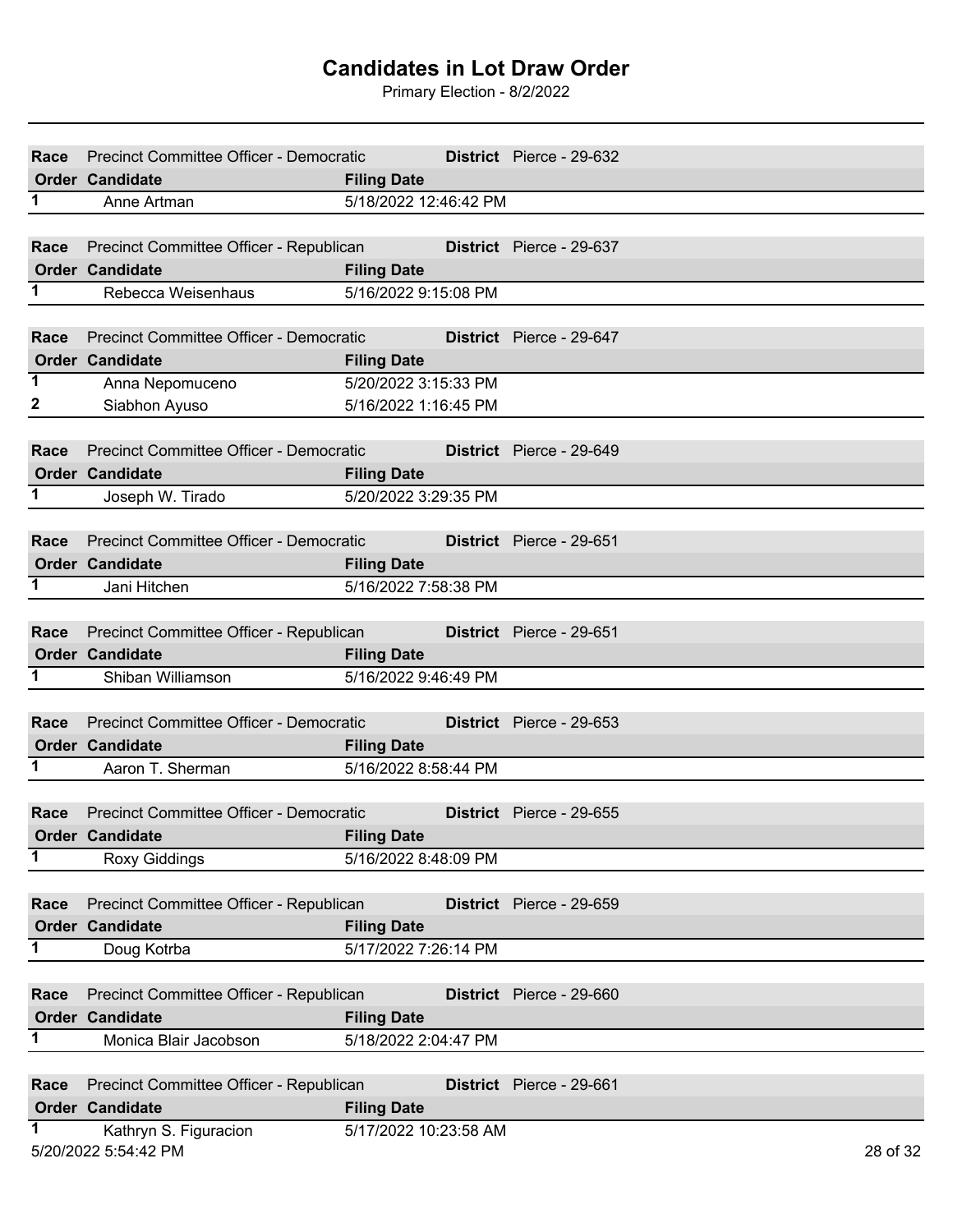| Race           | Precinct Committee Officer - Republican        | District Pierce - 29-668                   |
|----------------|------------------------------------------------|--------------------------------------------|
|                | <b>Order Candidate</b>                         | <b>Filing Date</b>                         |
| $\overline{1}$ | Christopher Amelia Mignonette                  | 5/20/2022 12:58:56 PM                      |
|                | Truppner                                       |                                            |
|                | Precinct Committee Officer - Democratic        | District Pierce - 29-682                   |
| Race           | <b>Order Candidate</b>                         | <b>Filing Date</b>                         |
| $\mathbf 1$    | <b>Dennis Townsend</b>                         | 5/20/2022 1:10:46 PM                       |
|                |                                                |                                            |
| Race           | Precinct Committee Officer - Democratic        | District Pierce - 29-685                   |
|                | <b>Order Candidate</b>                         | <b>Filing Date</b>                         |
| 1              | Megan Capes                                    | 5/20/2022 3:37:34 PM                       |
|                |                                                |                                            |
| Race           | Precinct Committee Officer - Democratic        | District Pierce - 29-688                   |
|                | <b>Order Candidate</b>                         | <b>Filing Date</b>                         |
| $\mathbf 1$    | Lukas Barfield                                 | 5/19/2022 8:14:00 PM                       |
| 2              | Joe Bushnell                                   | 5/16/2022 9:37:26 AM                       |
|                |                                                |                                            |
| Race           | Precinct Committee Officer - Democratic        | District Pierce - 29-689                   |
|                | <b>Order Candidate</b>                         | <b>Filing Date</b>                         |
| 1              | <b>Chris Winters</b>                           | 5/20/2022 7:21:41 AM                       |
|                |                                                |                                            |
| Race           | Precinct Committee Officer - Republican        | District Pierce - 29-689                   |
|                | <b>Order Candidate</b>                         | <b>Filing Date</b>                         |
| 1              | Jeremy Ickes                                   | 5/20/2022 2:58:41 PM                       |
|                |                                                |                                            |
| Race           | Precinct Committee Officer - Democratic        | District Pierce - 29-690                   |
| 1.             | <b>Order Candidate</b><br>Dorian M. Waller     | <b>Filing Date</b><br>5/20/2022 9:21:19 AM |
|                |                                                |                                            |
| Race           | <b>Precinct Committee Officer - Democratic</b> | <b>District</b> Pierce - 29-691            |
|                | Order Candidate                                | <b>Filing Date</b>                         |
| 1              | <b>Tonia Reed</b>                              | 5/19/2022 10:50:17 AM                      |
| 2              | Melissa Knott                                  | 5/16/2022 1:56:20 PM                       |
|                |                                                |                                            |
| Race           | Precinct Committee Officer - Republican        | District Pierce - 29-692                   |
|                | Order Candidate                                | <b>Filing Date</b>                         |
| 1              | <b>Terry Harder</b>                            | 5/16/2022 12:52:40 PM                      |
|                |                                                |                                            |
| Race           | Precinct Committee Officer - Democratic        | District Pierce - 29-694                   |
|                | <b>Order Candidate</b>                         | <b>Filing Date</b>                         |
| 1              | John Caverly                                   | 5/20/2022 9:20:20 AM                       |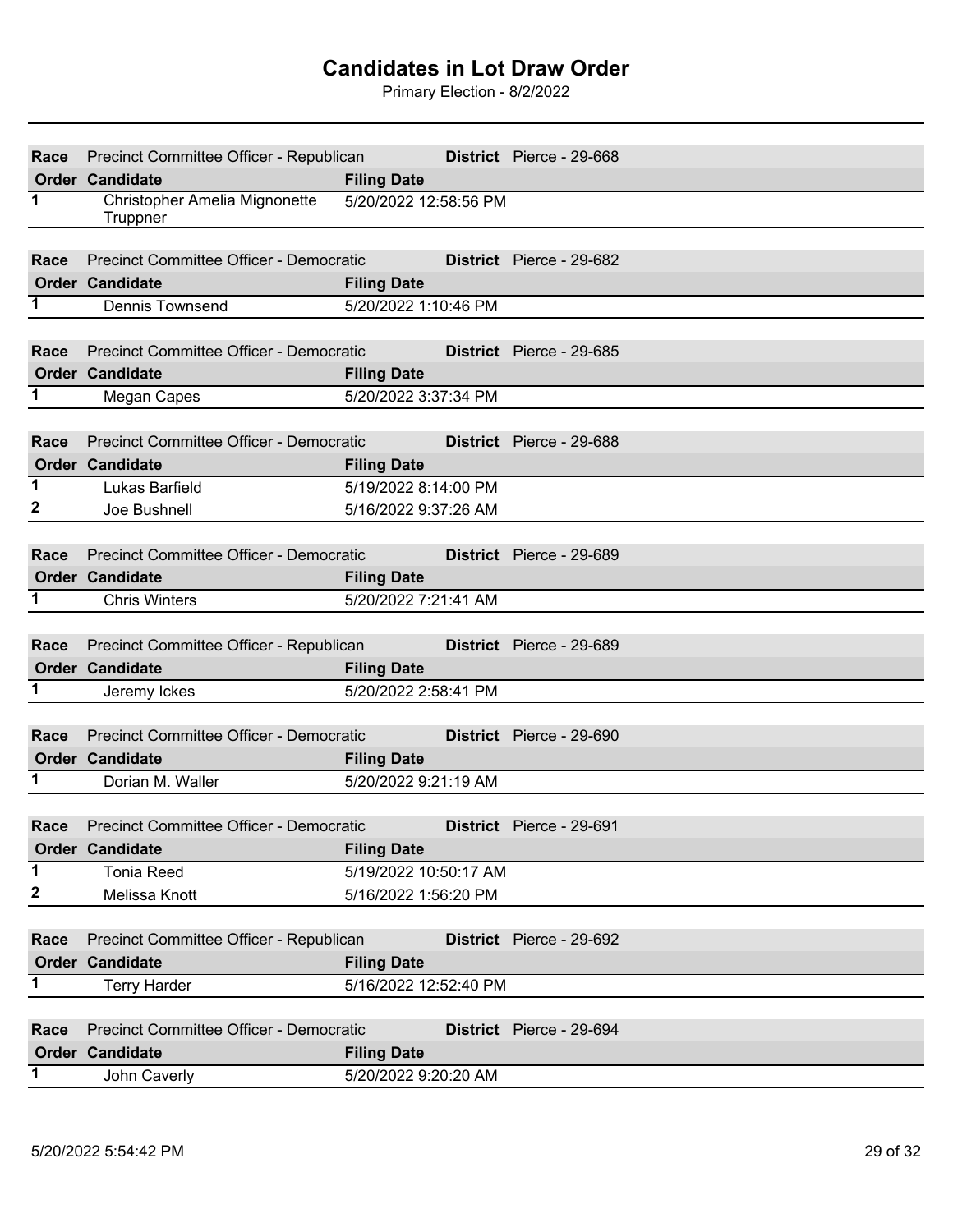| Race | Precinct Committee Officer - Democratic |                       | District Pierce - 29-695        |
|------|-----------------------------------------|-----------------------|---------------------------------|
|      | <b>Order Candidate</b>                  | <b>Filing Date</b>    |                                 |
| 1    | Eric D. Hertzog                         | 5/18/2022 3:10:05 PM  |                                 |
|      |                                         |                       |                                 |
| Race | Precinct Committee Officer - Democratic |                       | <b>District</b> Pierce - 29-697 |
|      | <b>Order Candidate</b>                  | <b>Filing Date</b>    |                                 |
| 1    | <b>Krystal Monteros</b>                 | 5/20/2022 1:10:39 PM  |                                 |
|      |                                         |                       |                                 |
|      |                                         |                       |                                 |
| Race | Precinct Committee Officer - Democratic |                       | District Pierce - 31-705        |
|      | <b>Order Candidate</b>                  | <b>Filing Date</b>    |                                 |
| 1    | Andrea Ornelas                          | 5/19/2022 6:58:54 AM  |                                 |
|      |                                         |                       |                                 |
| Race | Precinct Committee Officer - Republican |                       | <b>District</b> Pierce - 31-708 |
|      | <b>Order Candidate</b>                  | <b>Filing Date</b>    |                                 |
| 1    | Dawn Land                               | 5/18/2022 4:14:05 PM  |                                 |
|      |                                         |                       |                                 |
|      |                                         |                       |                                 |
| Race | Precinct Committee Officer - Democratic |                       | District Pierce - 31-800        |
|      | <b>Order Candidate</b>                  | <b>Filing Date</b>    |                                 |
| 1    | Christi Keith                           | 5/20/2022 3:23:39 PM  |                                 |
|      |                                         |                       |                                 |
| Race | Precinct Committee Officer - Democratic |                       | District Pierce - 31-805        |
|      | <b>Order Candidate</b>                  | <b>Filing Date</b>    |                                 |
| 1    | Tom Greene                              | 5/17/2022 11:59:44 AM |                                 |
| 2    | <b>Whit Worcester</b>                   | 5/17/2022 10:18:16 AM |                                 |
|      |                                         |                       |                                 |
| Race | Precinct Committee Officer - Democratic |                       | District Pierce - 31-807        |
|      |                                         |                       |                                 |
|      | <b>Order Candidate</b>                  | <b>Filing Date</b>    |                                 |
| 1.   | Rudy Adams                              | 5/18/2022 3:45:52 PM  |                                 |
|      |                                         |                       |                                 |
| Race | Precinct Committee Officer - Republican |                       | District Pierce - 31-809        |
|      | Order Candidate                         | <b>Filing Date</b>    |                                 |
| 1    | <b>Colleen Wise</b>                     | 5/16/2022 10:42:30 AM |                                 |
|      |                                         |                       |                                 |
| Race | Precinct Committee Officer - Republican |                       | District Pierce - 31-816        |
|      | Order Candidate                         | <b>Filing Date</b>    |                                 |
| 1    | <b>Martin Metz</b>                      | 5/18/2022 9:58:21 PM  |                                 |
|      |                                         |                       |                                 |
|      |                                         |                       |                                 |
| Race | Precinct Committee Officer - Republican |                       | District Pierce - 31-819        |
|      | <b>Order Candidate</b>                  | <b>Filing Date</b>    |                                 |
| 1    | Karen Larsen                            | 5/16/2022 4:52:43 PM  |                                 |
|      |                                         |                       |                                 |
| Race | Precinct Committee Officer - Democratic |                       | District Pierce - 31-835        |
|      | <b>Order Candidate</b>                  | <b>Filing Date</b>    |                                 |
| 1.   | Pamela Bowers                           | 5/16/2022 3:24:20 PM  |                                 |
|      |                                         |                       |                                 |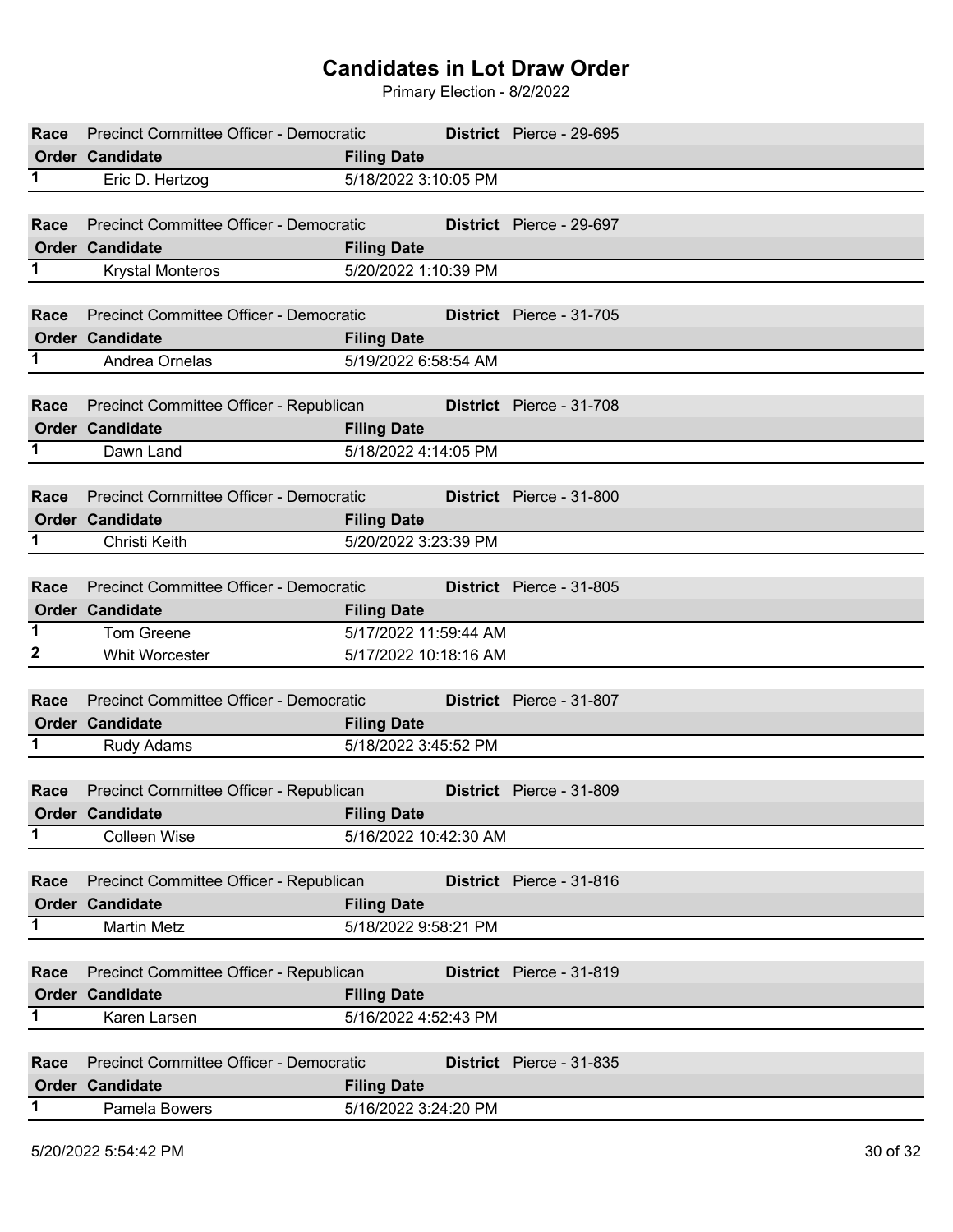| Precinct Committee Officer - Democratic<br>District Pierce - 31-837<br><b>Order Candidate</b><br><b>Filing Date</b><br>1<br>5/17/2022 6:57:16 PM<br><b>Ryan Williams</b><br>Precinct Committee Officer - Democratic<br>District Pierce - 31-840<br>Race<br><u> Tanzania (</u><br><b>Order Candidate</b><br><b>Filing Date</b><br>1<br>5/17/2022 9:29:52 AM<br>Michelle DePorter<br>Precinct Committee Officer - Republican<br>District Pierce - 31-840<br>Race<br>Order Candidate<br><b>Filing Date</b><br>5/16/2022 9:14:16 AM<br>1.<br><b>Steve Gibson</b><br>Precinct Committee Officer - Republican<br><b>District</b> Pierce - 31-870<br>Race<br><b>Order Candidate</b><br><b>Filing Date</b><br>$\mathbf 1$<br>Steve Gordon<br>5/19/2022 7:35:55 AM<br>Precinct Committee Officer - Democratic<br>District Pierce - 31-875<br>Race<br>an sa sala |  |
|--------------------------------------------------------------------------------------------------------------------------------------------------------------------------------------------------------------------------------------------------------------------------------------------------------------------------------------------------------------------------------------------------------------------------------------------------------------------------------------------------------------------------------------------------------------------------------------------------------------------------------------------------------------------------------------------------------------------------------------------------------------------------------------------------------------------------------------------------------|--|
|                                                                                                                                                                                                                                                                                                                                                                                                                                                                                                                                                                                                                                                                                                                                                                                                                                                        |  |
|                                                                                                                                                                                                                                                                                                                                                                                                                                                                                                                                                                                                                                                                                                                                                                                                                                                        |  |
|                                                                                                                                                                                                                                                                                                                                                                                                                                                                                                                                                                                                                                                                                                                                                                                                                                                        |  |
|                                                                                                                                                                                                                                                                                                                                                                                                                                                                                                                                                                                                                                                                                                                                                                                                                                                        |  |
|                                                                                                                                                                                                                                                                                                                                                                                                                                                                                                                                                                                                                                                                                                                                                                                                                                                        |  |
|                                                                                                                                                                                                                                                                                                                                                                                                                                                                                                                                                                                                                                                                                                                                                                                                                                                        |  |
|                                                                                                                                                                                                                                                                                                                                                                                                                                                                                                                                                                                                                                                                                                                                                                                                                                                        |  |
|                                                                                                                                                                                                                                                                                                                                                                                                                                                                                                                                                                                                                                                                                                                                                                                                                                                        |  |
|                                                                                                                                                                                                                                                                                                                                                                                                                                                                                                                                                                                                                                                                                                                                                                                                                                                        |  |
|                                                                                                                                                                                                                                                                                                                                                                                                                                                                                                                                                                                                                                                                                                                                                                                                                                                        |  |
|                                                                                                                                                                                                                                                                                                                                                                                                                                                                                                                                                                                                                                                                                                                                                                                                                                                        |  |
|                                                                                                                                                                                                                                                                                                                                                                                                                                                                                                                                                                                                                                                                                                                                                                                                                                                        |  |
|                                                                                                                                                                                                                                                                                                                                                                                                                                                                                                                                                                                                                                                                                                                                                                                                                                                        |  |
|                                                                                                                                                                                                                                                                                                                                                                                                                                                                                                                                                                                                                                                                                                                                                                                                                                                        |  |
|                                                                                                                                                                                                                                                                                                                                                                                                                                                                                                                                                                                                                                                                                                                                                                                                                                                        |  |
|                                                                                                                                                                                                                                                                                                                                                                                                                                                                                                                                                                                                                                                                                                                                                                                                                                                        |  |
| <b>Order Candidate</b><br><b>Filing Date</b>                                                                                                                                                                                                                                                                                                                                                                                                                                                                                                                                                                                                                                                                                                                                                                                                           |  |
| 1<br>Robin M. Macnofsky<br>5/20/2022 3:12:46 PM                                                                                                                                                                                                                                                                                                                                                                                                                                                                                                                                                                                                                                                                                                                                                                                                        |  |
|                                                                                                                                                                                                                                                                                                                                                                                                                                                                                                                                                                                                                                                                                                                                                                                                                                                        |  |
| Precinct Committee Officer - Democratic<br>District Pierce - 31-878<br>Race                                                                                                                                                                                                                                                                                                                                                                                                                                                                                                                                                                                                                                                                                                                                                                            |  |
| <b>Order Candidate</b><br><b>Filing Date</b>                                                                                                                                                                                                                                                                                                                                                                                                                                                                                                                                                                                                                                                                                                                                                                                                           |  |
| 5/17/2022 3:28:44 PM<br>1.<br><b>Kirby Pollard</b>                                                                                                                                                                                                                                                                                                                                                                                                                                                                                                                                                                                                                                                                                                                                                                                                     |  |
|                                                                                                                                                                                                                                                                                                                                                                                                                                                                                                                                                                                                                                                                                                                                                                                                                                                        |  |
| Precinct Committee Officer - Democratic<br>District Pierce - 31-879<br>Race                                                                                                                                                                                                                                                                                                                                                                                                                                                                                                                                                                                                                                                                                                                                                                            |  |
| <b>Order Candidate</b><br><b>Filing Date</b>                                                                                                                                                                                                                                                                                                                                                                                                                                                                                                                                                                                                                                                                                                                                                                                                           |  |
| 1<br>5/17/2022 8:06:45 AM<br>Amber Olsen Walker                                                                                                                                                                                                                                                                                                                                                                                                                                                                                                                                                                                                                                                                                                                                                                                                        |  |
|                                                                                                                                                                                                                                                                                                                                                                                                                                                                                                                                                                                                                                                                                                                                                                                                                                                        |  |
| Precinct Committee Officer - Republican<br>District Pierce - 31-879<br>Race                                                                                                                                                                                                                                                                                                                                                                                                                                                                                                                                                                                                                                                                                                                                                                            |  |
| Order Candidate<br><b>Filing Date</b><br>1                                                                                                                                                                                                                                                                                                                                                                                                                                                                                                                                                                                                                                                                                                                                                                                                             |  |
| 5/17/2022 2:38:46 PM<br>Susie Hutchinson                                                                                                                                                                                                                                                                                                                                                                                                                                                                                                                                                                                                                                                                                                                                                                                                               |  |
| Precinct Committee Officer - Republican<br>District Pierce - 31-882<br>Race                                                                                                                                                                                                                                                                                                                                                                                                                                                                                                                                                                                                                                                                                                                                                                            |  |
| <b>Order Candidate</b><br><b>Filing Date</b>                                                                                                                                                                                                                                                                                                                                                                                                                                                                                                                                                                                                                                                                                                                                                                                                           |  |
| 1<br>5/17/2022 6:38:49 PM<br>Randel K. Conway                                                                                                                                                                                                                                                                                                                                                                                                                                                                                                                                                                                                                                                                                                                                                                                                          |  |
|                                                                                                                                                                                                                                                                                                                                                                                                                                                                                                                                                                                                                                                                                                                                                                                                                                                        |  |
| Precinct Committee Officer - Democratic<br>District Pierce - 31-885<br>Race                                                                                                                                                                                                                                                                                                                                                                                                                                                                                                                                                                                                                                                                                                                                                                            |  |
| <b>Order Candidate</b><br><b>Filing Date</b>                                                                                                                                                                                                                                                                                                                                                                                                                                                                                                                                                                                                                                                                                                                                                                                                           |  |
| 1.<br>5/17/2022 10:14:03 AM<br>Monika Warner                                                                                                                                                                                                                                                                                                                                                                                                                                                                                                                                                                                                                                                                                                                                                                                                           |  |
|                                                                                                                                                                                                                                                                                                                                                                                                                                                                                                                                                                                                                                                                                                                                                                                                                                                        |  |
| Precinct Committee Officer - Republican<br>District Pierce - 31-886<br>Race                                                                                                                                                                                                                                                                                                                                                                                                                                                                                                                                                                                                                                                                                                                                                                            |  |
| <b>Order Candidate</b><br><b>Filing Date</b>                                                                                                                                                                                                                                                                                                                                                                                                                                                                                                                                                                                                                                                                                                                                                                                                           |  |
| 1<br>Steve McCoy<br>5/16/2022 10:07:24 AM                                                                                                                                                                                                                                                                                                                                                                                                                                                                                                                                                                                                                                                                                                                                                                                                              |  |
| $\mathbf{z}$<br>Henry (David) Patrick<br>5/16/2022 9:05:13 AM                                                                                                                                                                                                                                                                                                                                                                                                                                                                                                                                                                                                                                                                                                                                                                                          |  |